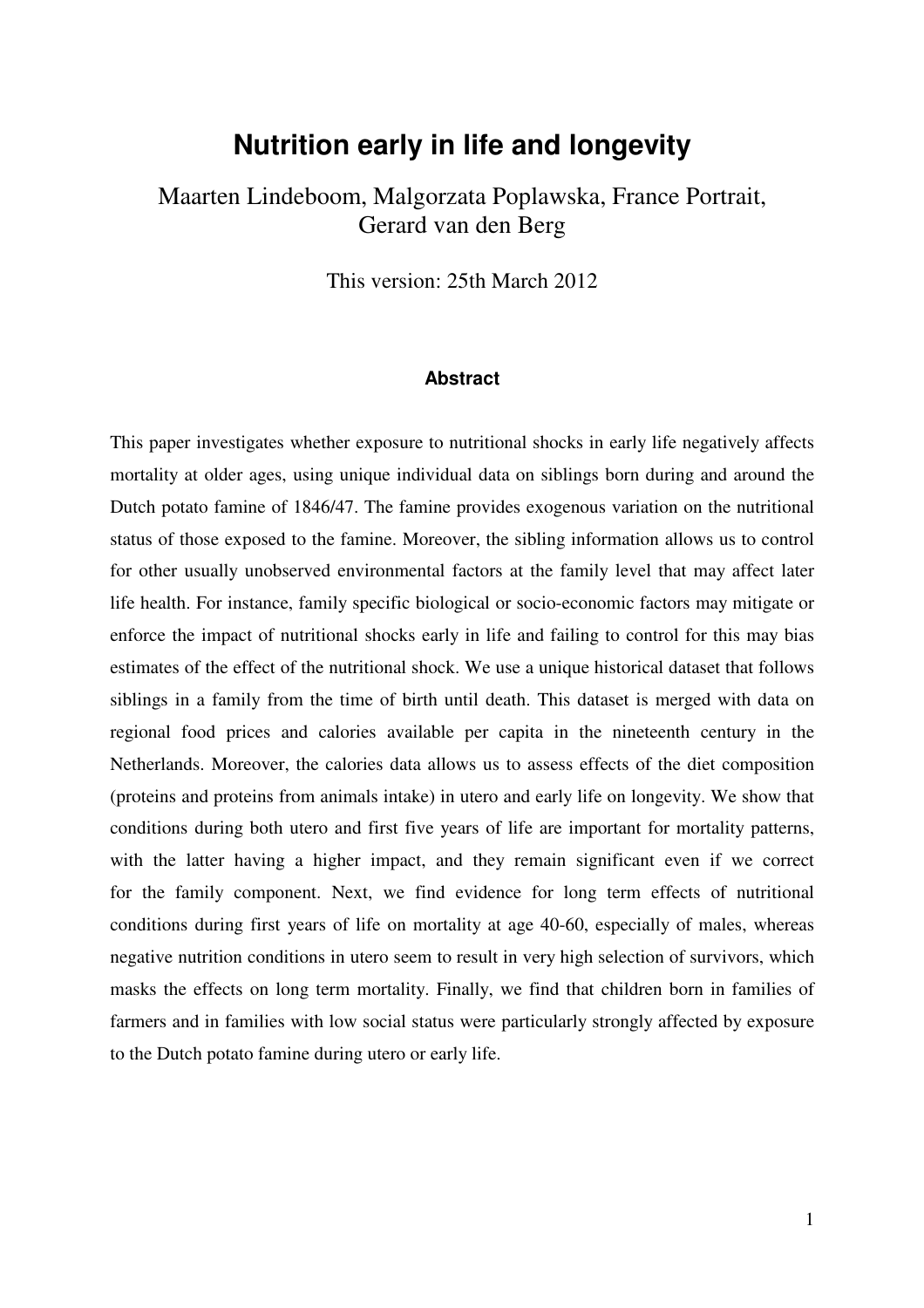### **1 Introduction**

A life course framework is increasingly being used to study disease aetiology. This approach, aims at understanding how physical and social exposures during gestation, infancy, childhood, adulthood, and across generations influence health at older ages. Most epidemiologic, economic and demographic studies using a life course framework are successful in documenting associations between early life (nutritional) conditions and later life health (see e.g. Kuh and Ben-Shlomo, 2004; Gluckman et al., 2008). However, documented associations do not imply that early life (nutritional) conditions are causally related to health at older ages. Unobserved individual characteristics, like parental poverty or biological factors, may simultaneously influence early life (nutritional) conditions and later life health and mortality and this may frustrate the assessment of causality. To be able to detect causal effects one needs exogenous variation in the early life nutritional conditions and longitudinal data to relates these conditions to outcomes later in life.

Randomized experiments are often considered as the superior methodology for measuring causal effects. However, randomized experiments imply in the context of the current project that a randomly chosen population is, for example, restricted in access to food and that this population is followed until death. Such randomization is clearly not feasible. True experiments exist in the development economics literature, but for obvious reasons, the studies only examine the effects of minor variations in access to food, follow the individuals for relatively short periods of time, or are still ongoing (e.g. Martorell, Habicht, Rivera 1995). Experimental animal research provides convincing evidence of prenatal programming during adverse conditions, but these research results may not translate directly to humans (Cleal et al. 2007). Therefore, we must instead rely on non-experimental data and address possible selection issues. In view of this, an instrumental variable approach can be used that uses indicators of individual conditions early in life. These instruments should plausibly affect high-age morbidity or mortality and the only way that they can is by way of the individual early-life conditions. Typically, these are temporary characteristics of the macro environment into which the child is born. Such indicators do not give rise to endogeneity and simultaneity biases, because they are exogenous from the individual's point of view. If one observes an association between such an indicator and the health outcome later in life, then one can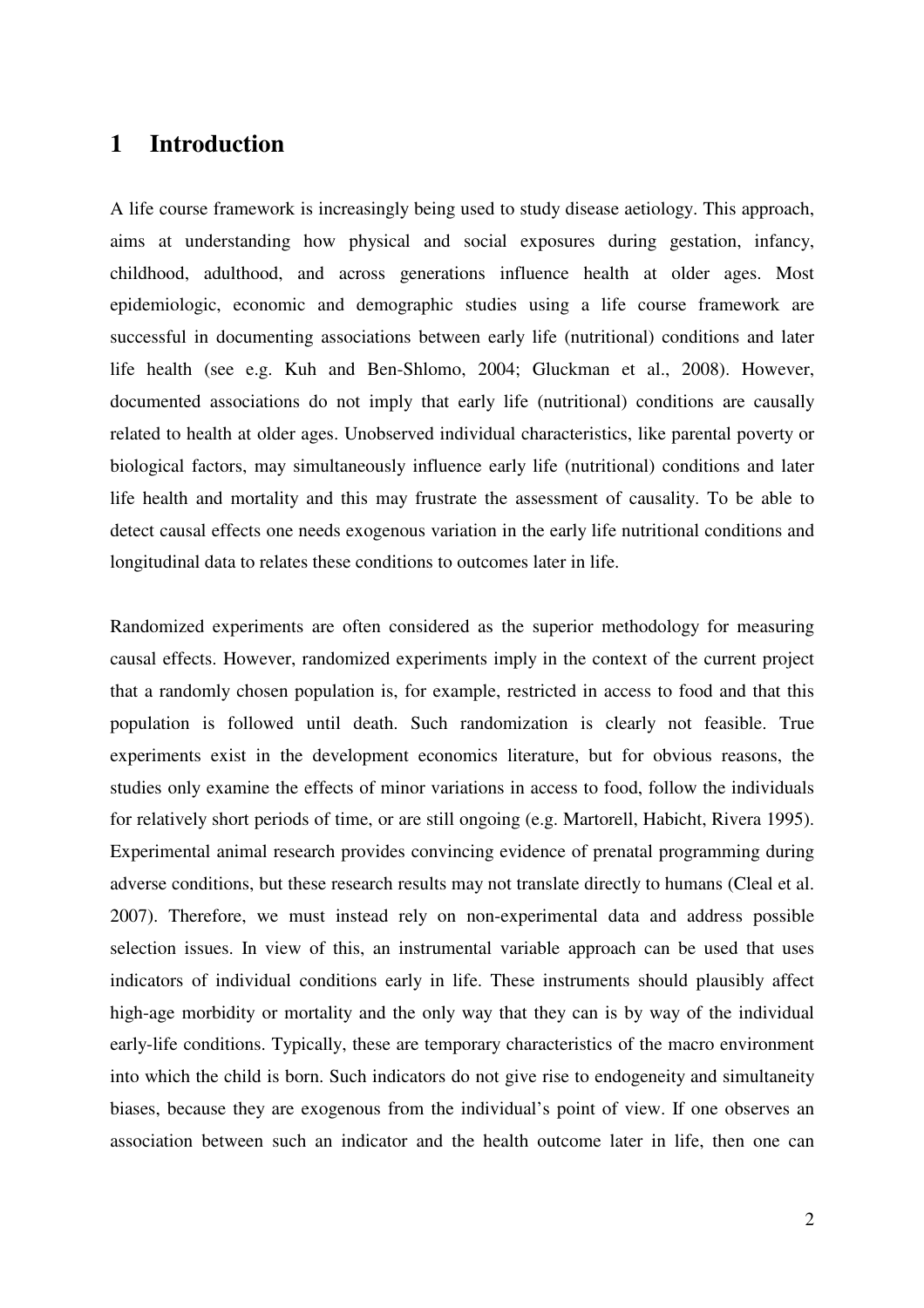conclude that there is a causal effect of early-life conditions on that health outcome. This is the approach followed in this paper.

The paper analyzes effects of restrictions in food in utero and during childhood on longevity, conditional on having reached adolescence. We use the occurrence of the Potato famine of 1846-47, variations in food prices and in the availability of daily calories as exogenous indicators of exposure to adverse nutritional conditions in early life. The analyses are performed on individuals of the Historical Sample of the Netherlands (HSN) -release Long Term Mortality Effects of Potato crisis (LMP) 2012.01. For an extensive description of the HSN data, see Mandemakers, 2000.<sup>1</sup> The HSN-LMP individuals are born between January  $1<sup>st</sup>$ , 1843 and January  $1<sup>st</sup>$ , 1854 in the province of Zeeland in the Netherlands. These individual data are merged with data on the occurrence of the Potato famine, regional food prices and calories available per capita (Knibbe, 2007). We provide a detailed description of the data in Section 3.

The use of food price information and daily caloric intake is particularly useful in the current context. Like most other studies that use famines the start and end of the potato famine was not well defined. To be more precise, indeed, the food conditions were particularly worse at the peak of the famine (September 1846 – September 1847), but in general food conditions were bad between 1843 and 1854 and were also fluctuating a lot.<sup>2</sup> This makes it difficult to construct clearly defined groups that were exposed to under-nutrition (the treated) and those who are not (the controls) when one relies on the official period of the famine. With food price information and information on caloric intake a more continuous measure can be constructed that also takes into account the degree of exposure to adverse nutritional conditions early in life.

To our knowledge, information on availability of calories have not been used in the relevant literature yet. Our time series of caloric intake also distinguish between several types of nutrients, namely the total amount of proteins and the amount of proteins coming from

 $\overline{a}$ 

<sup>&</sup>lt;sup>1</sup> The HSN database covers the full lifetimes of a representative sample of about 80,000 individuals born between 1812 and 1922 in the Netherlands. Besides information on birth, marriage and death of a given person, the HSN data also inform on parental and individual characteristics, like father's occupation.

 $2$  The severity of the nutritional restrictions in early life may help the identification of effects on long-term mortality.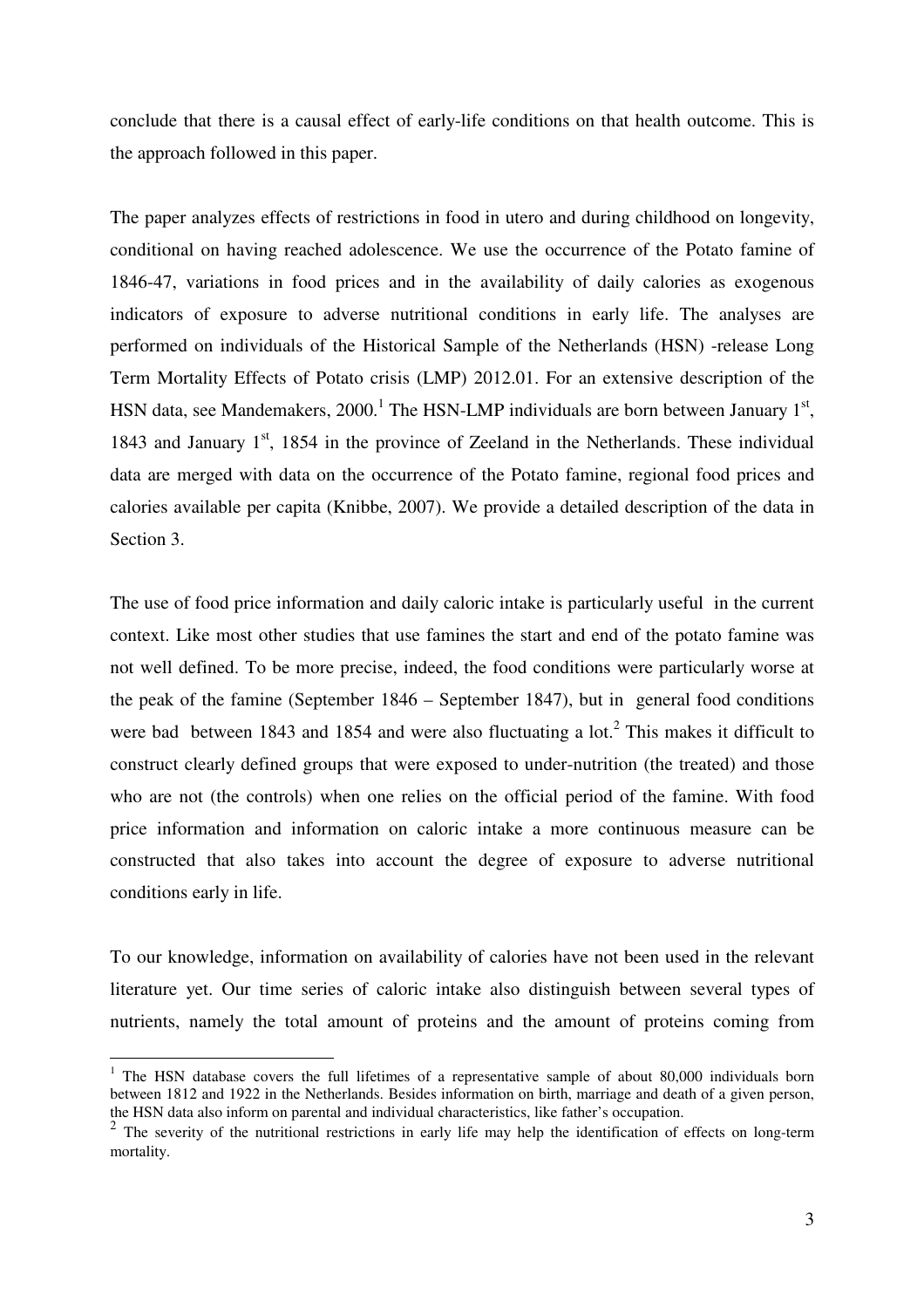animals. This allows us to examine whether besides the availability of calories also the diet composition (proteins and proteins from animals) in utero and early life is important for longevity.

Another distinguishing feature of our paper is that it uses data from the so called HSN-release LMP that also provides unique information on family relations between observations. From the beginning of 1850, the Dutch population registers collect (socio-economic) information at each successive family situation of all Dutch citizens (moves, changes in marital status, child births). The HSN-release LMP uses data from these population registers and gathers vital information on siblings of HSN respondents born in 1843-54 in Zeeland. All siblings had to be born between 1843 and 1854 as well, and had to survive until 1/1/1850. The sibling information allows us to control for family specific circumstances that are constant over time and that could enforce or mitigate the impact of the nutritional shock early in life. These family specific circumstances include socio-economic conditions as well as biologic or genetic conditions at the family level. For instance, for a rich family with strong networks it may be easier to have access to food in periods of food scarcity. Or, some families may have intrinsically healthier and stronger children than other families, which may mitigate the impact of a nutritional shock. Needless to say that such detailed information at the family level is generally not available in register data, nor in surveys. To our knowledge our paper is the first in this literature to exploit the sibling information to control for family specific circumstances.

We find that exposure to bad nutritional conditions in the first years of life results in higher mortality at ages 40-60, whereas being exposed to limited nutrition during utero results mostly in high selection of survivors. These two effects are particularly strong for males, confirming the theory that they are more vulnerable to nutritional shocks early in life than females. Moreover, we find that long run effects of limited access to food during early life are stronger for children of farmers than of fathers' with other occupation. Finally, the results are much stronger for children born in families with a low than with a high social status.

Section 2 describes in more detail the nutritional conditions in the Netherlands in 1830-60. Section 3 provides information on the data: the individual data on mortality and the macroeconomic indicators that we use to control for the nutritional conditions. Section 4 presents the results of the nonparametric tests for differences in life expectancy resulting from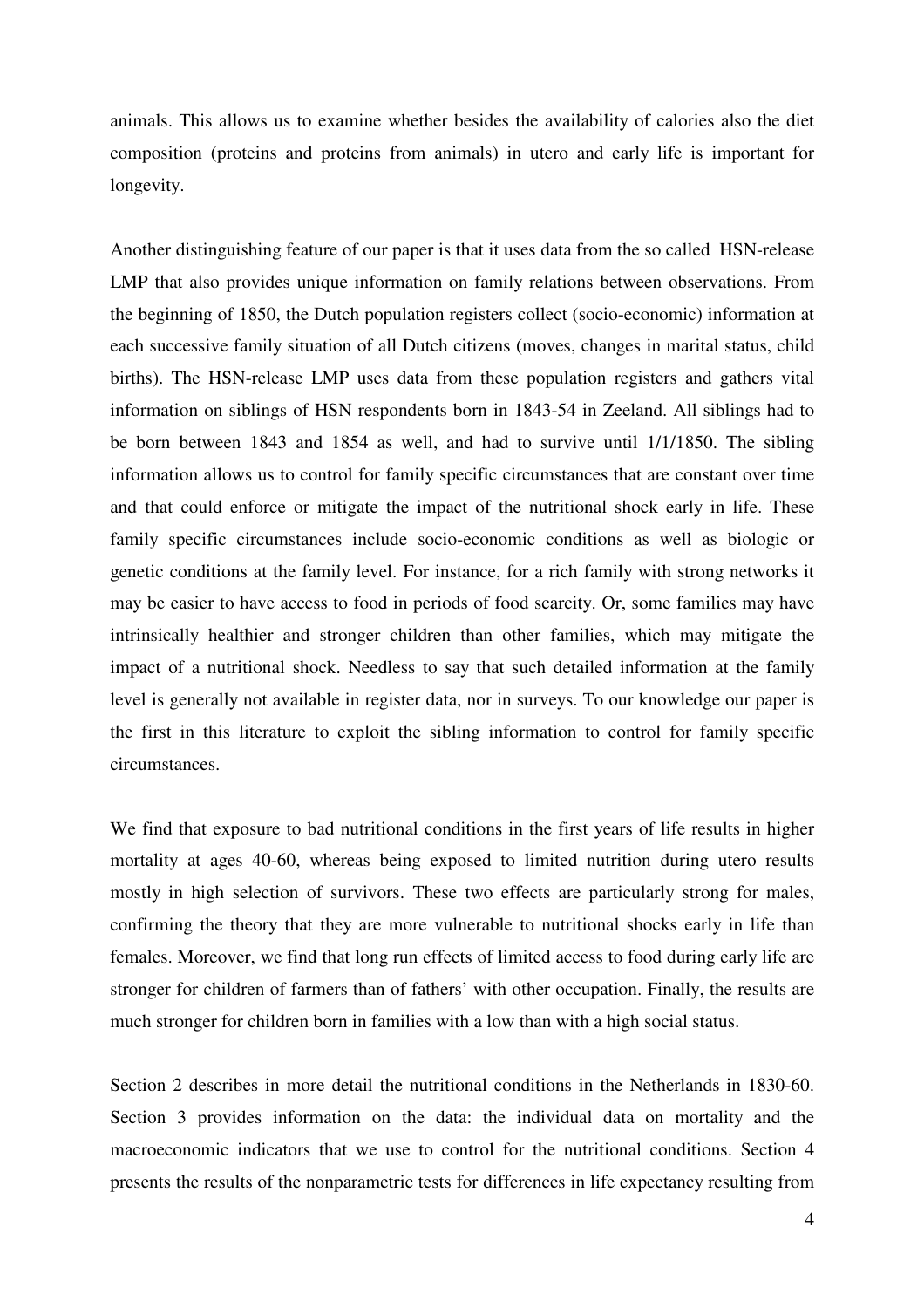differences in nutrition levels during early life, proxied by calorie availability and potato prices. In Section 5 we analyze these effects by using parametric models, which allow us to correct for family effects, as well as to analyze the impact of nutrition in early life on mortality at different ages later in life. In Section 6 we check sensitivity of our results, by investigating other proxies for food food availability: amounts of proteins and proteins from animals available and prices of wheat and rye.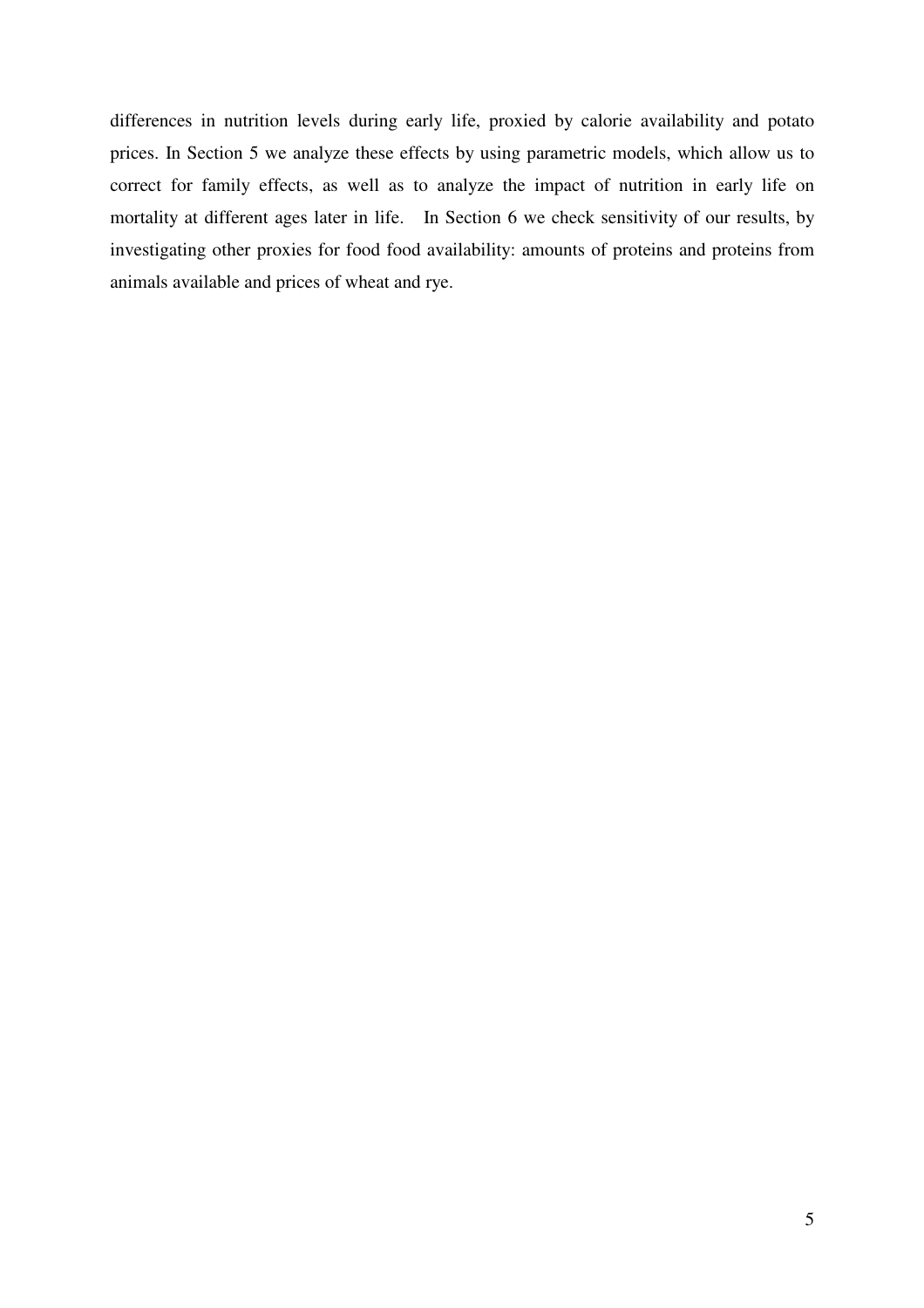# **2 Historical developments related to nutritional conditions in the period 1830-60**

Compared to other European countries, the diet of the Dutch population at the beginning of the nineteenth century was varied and rich (Knibbe, 2007). In 1830-40, the amount of available daily calories reached on average 2,400 and the share of proteins from animals in the average diet was high compared to in other Westerns countries (see Figure 1 below).<sup>3</sup> In 1825-1844, the average Dutch diet consisted mostly of potatoes (15%), wheat (13%), rye (19%), dairy (30%) and meat (8%) (Knibbe, 2007).



**Figure 1 Availability of daily calories and proteins per capita in the Netherlands per calendar year** 

In the subsequent years, the Netherlands had to face several crop failures and a steady growth of its population. This led to a gradual deterioration of the nutritional conditions. Only after 1860 did the availability of food return to the levels of the beginning of the nineteenth century

 $\overline{a}$ 

 $3$  The share of proteins from animals in the Dutch diet equalled about 44% of the daily available calories, Knibbe, 2007.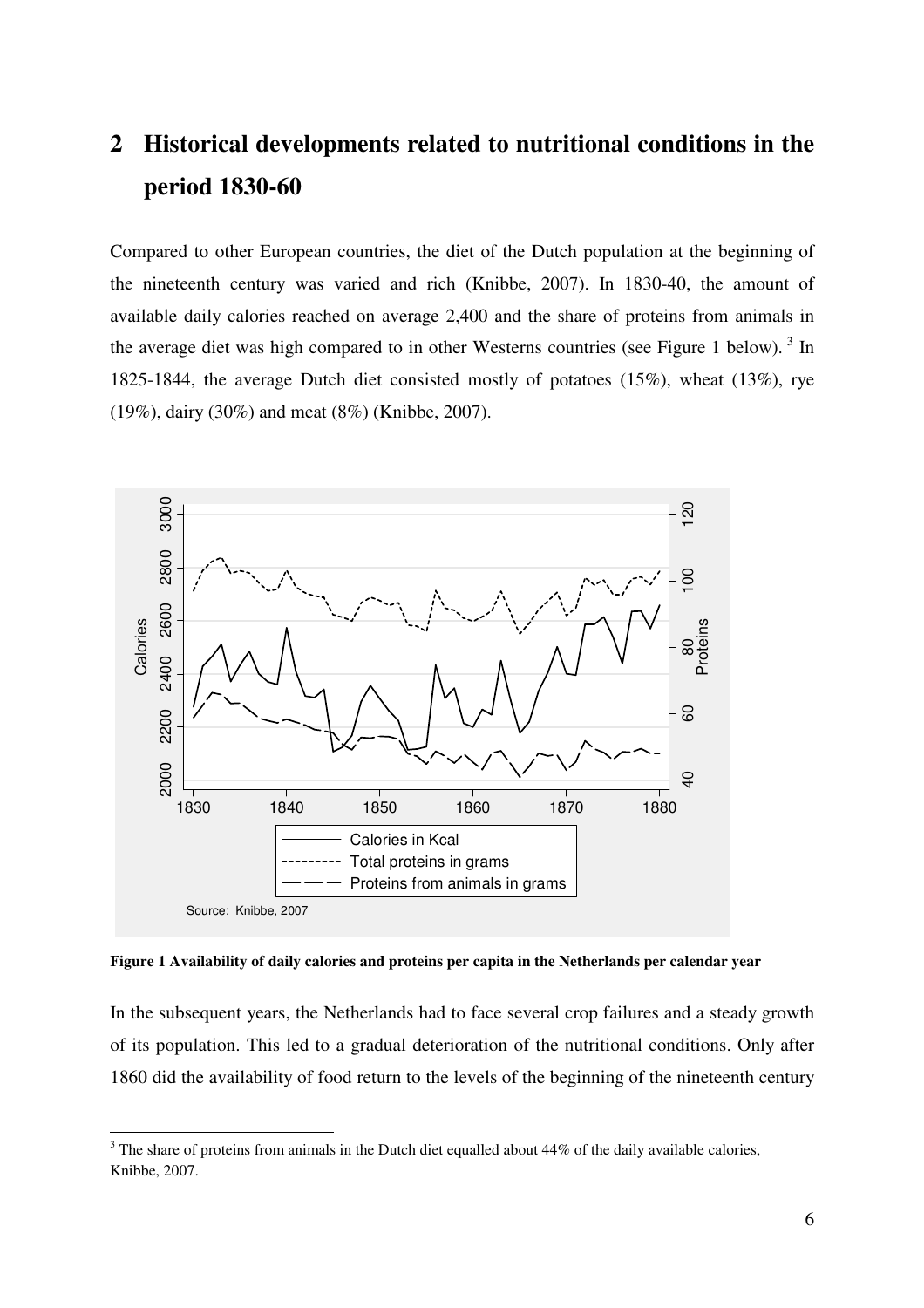and, from 1870, did massive imports of grains considerably improve the average Dutch diet (Knibbe, 2007).

Most importantly, in 1845, the until then unknown Potato blight devastated the potato crops of most European countries. Most of its victims were claimed in Ireland, but the blight also severely hit the Netherlands and the rest of Europe (Vanhaute, Paping, Ó Gráda, 2007). The disase was extremely devastating because no cure existed for quite a long time and because it affected all varieties of potatoes (Vanhaute, 2007).

In 1845, about 70% of the Dutch potato harvest was lost. The province of Zeeland was hit very hardly by the Potato blight as the average production of potatoes per hectare dropped from 158 hectolitres in 1842-44 to 8 hectolitres in 1845 (Paping and Tassenaar, 2007). The Dutch government enacted ad hoc relief measures that were successful in temporarily putting off a nutritional disaster. For instance, stocks from previous years were used to compensate for potato losses, financial assistance was provided to the most affected populations, measures to impede food exports and stimulate cereal and potato imports were taken. Unfortunately, in 1846-47, not only the potato but also the rye and wheat crops (three basic staples in the Dutch diet) partially failed. The potato crop and the rye harvests were seriously down in yields (namely a little bit less than half of the normal yield), and the wheat crop yield was about two-thirds of a normal one. The situation was aggravated by a long hot and wet summer (almost the perfect conditions for infectious diseases to spread) followed by a very cold winter in 1846-47. At the same time, there was a steady growth in dairy exports. Though the measures taken in 1845 were resumed, it was clear that the famine was imminent in the Netherlands. The most tragic period was between September 1846 and September 1847, as potatoes are usually harvested in September and early October. The years 1846 and 1847 are characterized by a sharp drop in the availability of calories (see Figure 1) and by high food prices (the prices of most food products more than doubled in the first half of 1847) (see Figure 2, for food prices in Zeeland). The potato harvests from 1847 until 1851 were also affected by the Potato blight, but to a lesser extent. In 1853-55, the calorie availability was also very low, when harvest failures coincided with high import prices caused by the Crimean War in 1853-56 (Knibbe, 2007). Only after 1856 did the potato yield and the nutritional conditions return to the levels of 1830. All these developments led to a gradual decrease of the share of proteins and of potatoes and to a gradual increase of the share of grains in the average Dutch diet.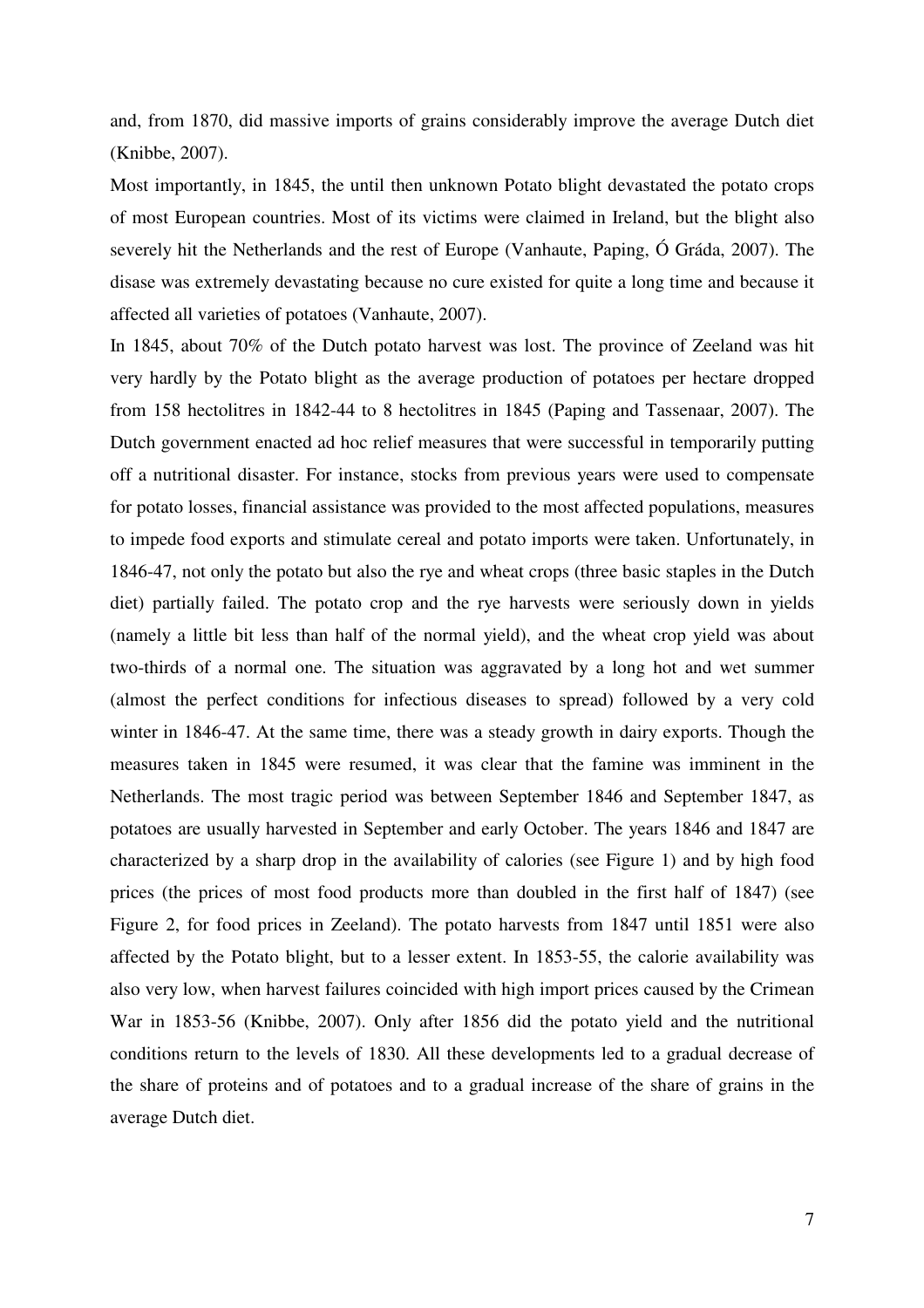

**Figure 2 Daily calorie availability per capita and average prices of potatoes, wheat and rye in Zeeland per calendar year** 

The demographic consequences of the severe nutritional restrictions were tragic. Note that the province of Zeeland was disproportionally affected. This is partly explained by the fact that the province of Zeeland of the time was relatively poor (with high levels of unemployment and bad housing conditions) (Kort, 2001). The province was also highly rural: in 1840, only 24% of the Zeeland population was living in agglomerations above 5,000 inhabitants, compared to 35% in the Netherlands (De Meere, 1982) and, in 1849, 48% of the total labour force were working in the agricultural sector, compared to 36% in the Netherlands (Oomens and Den Bakker, 1994). As one may expect, the nutritional restrictions had its strongest immediate impact on the lower class, and especially on the rural lower class which was heavily dependent on agricultural produces not only for consumption but also as a source of income. Finally, the conditions of the water in the province of Zeeland were extremely bad. The ground water was mostly brackish, which made only the rain water suitable for consumption and led to periodic shortages in good quality drinking water (Kort, 2001).

In 1846-47, up to one third of the infants died before age one in the province of Zeeland (this compared to 20% in the Netherland at the time). This excessive infant mortality can be most probably ascribed to very low levels of breastfeeding, the concurrent relatively short birth intervals, the poor water conditions, and, to a lesser extent, the recurrence of malaria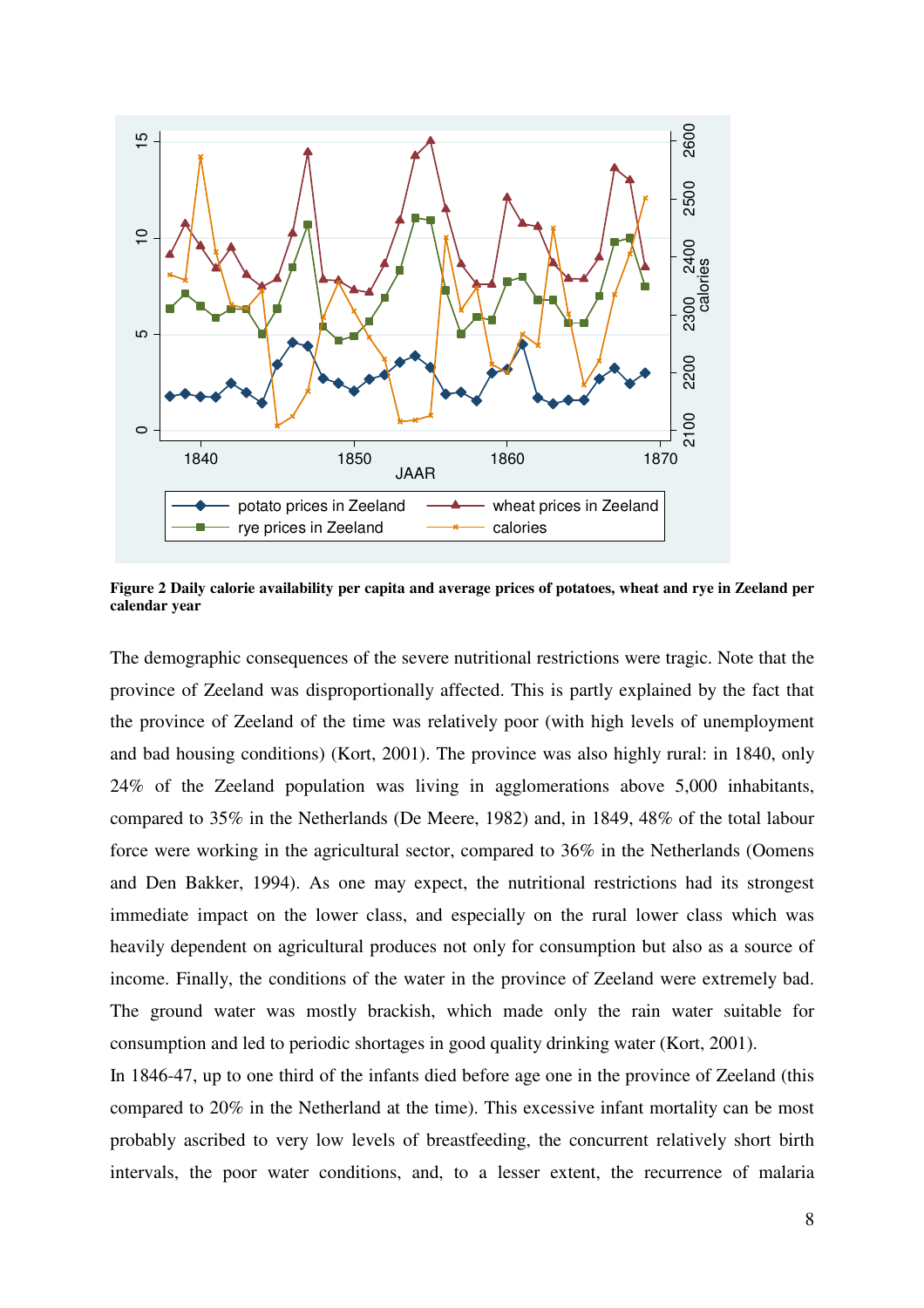epidemics (Hoftee, 1983). Regarding to breastfeeding, the rural women had often to work hard on the land and were not able to suckle their babies. These were often fed with porridges and (contaminated) water, which was often fatal for weak babies.

The child mortality was also considerable, but much smaller than the infant mortality: about 15% of the children in Zeeland died at ages 1-5 in 1845-47 (check) (van Poppel and Mandemakers, 2002). Older individuals, especially in coastal area as in the province of Zeeland, also faced increased mortality rates.

There is also evidence of reduced fertility rates (by about 15% in September and October 1846 on average in the Netherlands, Paping and Tassenaar, 2007) and a slight increase in the number of emigrants, notably in 1847 and for the province of Zeeland (Fokker, 1877; Dominicus, 2011).

Of interest for our study, note that during the period we consider (1840-1860), there was no significant increase in life expectancy of Dutch people, the demographic transition occurred only after 1870 (ref<sup>4</sup>). Hence, we can directly compare life expectancies of cohorts born in 1840-60 but under different nutritional conditions, in order to analyze the impact of conditions in utero and during early life on longevity of individuals.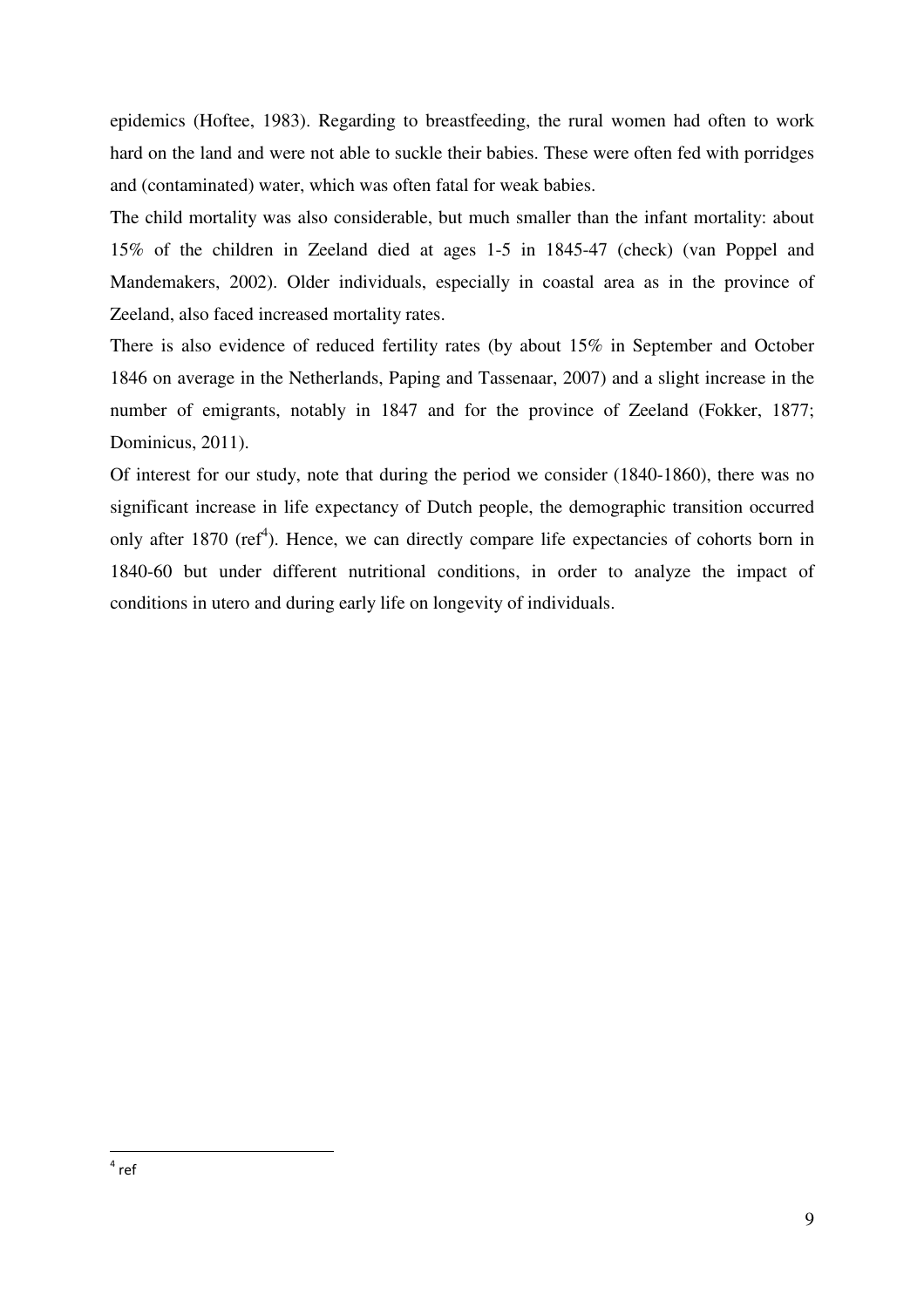## **3 Data**

### 3.1 Individual data

Our main data come from the "*Historical Sample of the Netherlands (HSN). Dataset Long Term Mortality Effects of Potato Crisis (LMP), release 2012.01*" (HSN-release LMP 2012.01). The data includes information on 2200 individuals born between 1843 and 1854 in the province of Zeeland. The LMP dataset includes 436 original HSN respondents, who are followed from birth until death (377 have a known date of death), and 772 siblings of the HSN respondents. As mentioned in the introduction, information on siblings is only available from January  $1^{st}$  1850. <sup>5</sup> Because the focus of the main data is on long-term effects of early life nutritional conditions and because of the very high levels of infant and child mortality in Zeeland, the original HSN sample was extended by 432 individuals. These individuals were randomly selected in the certificates of birth of Zeeland. Most important inclusion criteria were not to be a sibling of the original HSN respondents and having reached at least age 10. Similarly, only the siblings of the additional HSN respondents who had reached age 10 were included in the LMP data set  $(560$  observations).<sup>5</sup> We end up with a sample of 2200 individuals and 868 families.

The data consists in 39.5% of the HSN respondents. Brothers and sisters of the main respondents account for 26.2% and 28.3%, respectively, of our sample. The remaining 5% of individuals are labelled as half-brothers or half-sisters of the main respondents. The siblings who were not born in Zeeland were excluded from the main analyses. The average number of individuals within one family equals 2.50 and 321 individuals have no sibling born in 1843- 1854**.** Figure 3 shows the number of individuals in our sample by the year of birth. The exact age of death is known for 75% of our participants. We observe most of the dates of death of individuals who migrated to other parts of the Netherlands. For the remaining 25% we use censoring information, which we obtain from registered observations of various events in life, such as a moment of marriage. These observations are considered in the analysis as rightcensored.

 $\overline{a}$ 

 $<sup>5</sup>$  Obviously, we will have to account for this in the statistical analyses.</sup>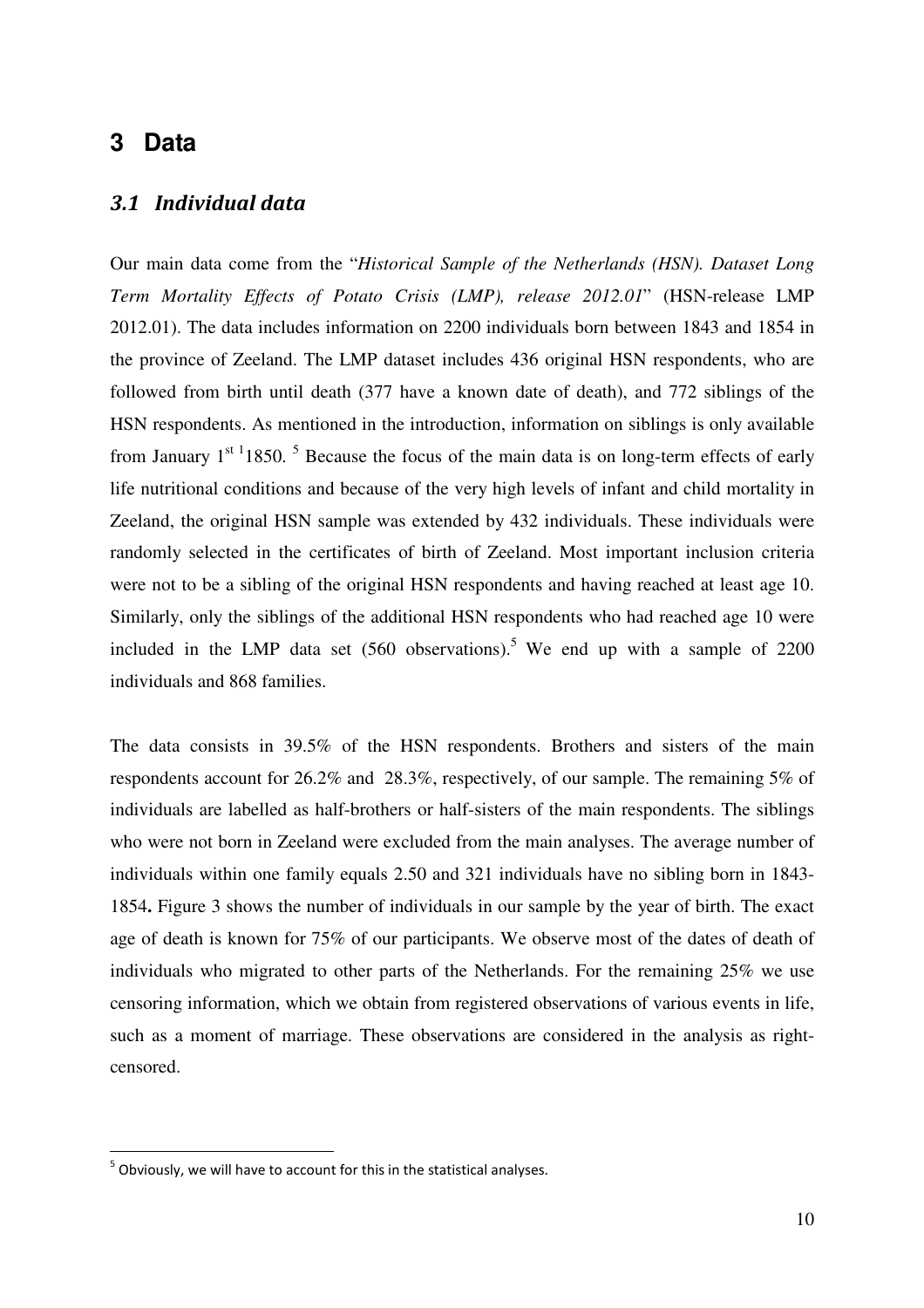|                                      | All   | Males | <b>Females</b> |
|--------------------------------------|-------|-------|----------------|
| Total $(\#)$ :                       | 2200  | 1085  | 1115           |
| % with date of death                 | 74.9  | 74.7  | 75.2           |
| Mean(age of death) (uncensored obs.) | 49.8  | 50.2  | 49.5           |
| % death above 40 (uncensored obs.)   | 62.8  | 64.1  | 61.4           |
| Characteristics at birth*            |       |       |                |
| Mean HISCLASS (1:high -12:low)       | 9.03  | 9.16  | 8.9            |
| # Fathers in low social class**      | 1,358 | 677   | 681            |
| # Fathers in high social class**     | 557   | 266   | 311            |
| % Fathers farmer                     | 62.8  | 65    | 60.7           |
| # Fathers farmer                     | 719   | 330   | 389            |
| # Fathers non farmer                 | 1216  | 613   | 603            |
| % HSN respondents born in rural area | 81.8  | 81.6  | 82.2           |

**Table 1 Summary statistics** 

*\* After exclusion of individuals with missing information on characteristics at birth* 

*\*\* Low social classes if HISCLASS >8 and high social classes if HISCLASS<8 (see Subsection 3.4)* 

Figure 4 shows the histogram of ages of death of those observations for which we know the moment of death. It is important for the further analysis that for each age bracket we observe enough failures, hence we can compare mortality at different ages.

Table 1 presents summary statistics of most of the variables in the dataset we use. The average length of the observation spell in the whole sample, including censored observations, equals 43.1 years, while the average duration of life in the sample of uncensored observations equals 49.8 years. 49.3% of individuals in our sample are males and 62.8% of observations come from families where a father was a farmer. As much as 81.8% of observations in our sample were born in rural areas (which we define as a place with fewer than 5000 inhabitants).

In order to identify the social status of a given family we use information on father's occupation at birth, which is included in the HSN dataset. This information is available for 87.95% of the HSN individuals. By using the Historical International Standard Classification of Occupations (HISCO) codes (van Leeuwen, Maas, & Miles, 2002), we map father's occupation into one of 12 HISCLASS classes (van Leeuwen & Maas, A short note on HISCLASS, 2005). Each class clusters professions together with roughly the same workload, skill level and within the same economic sector. In this study, individuals with HISCLASS less than 8 are considered to have high social status, those with HISCLASS higher or equal to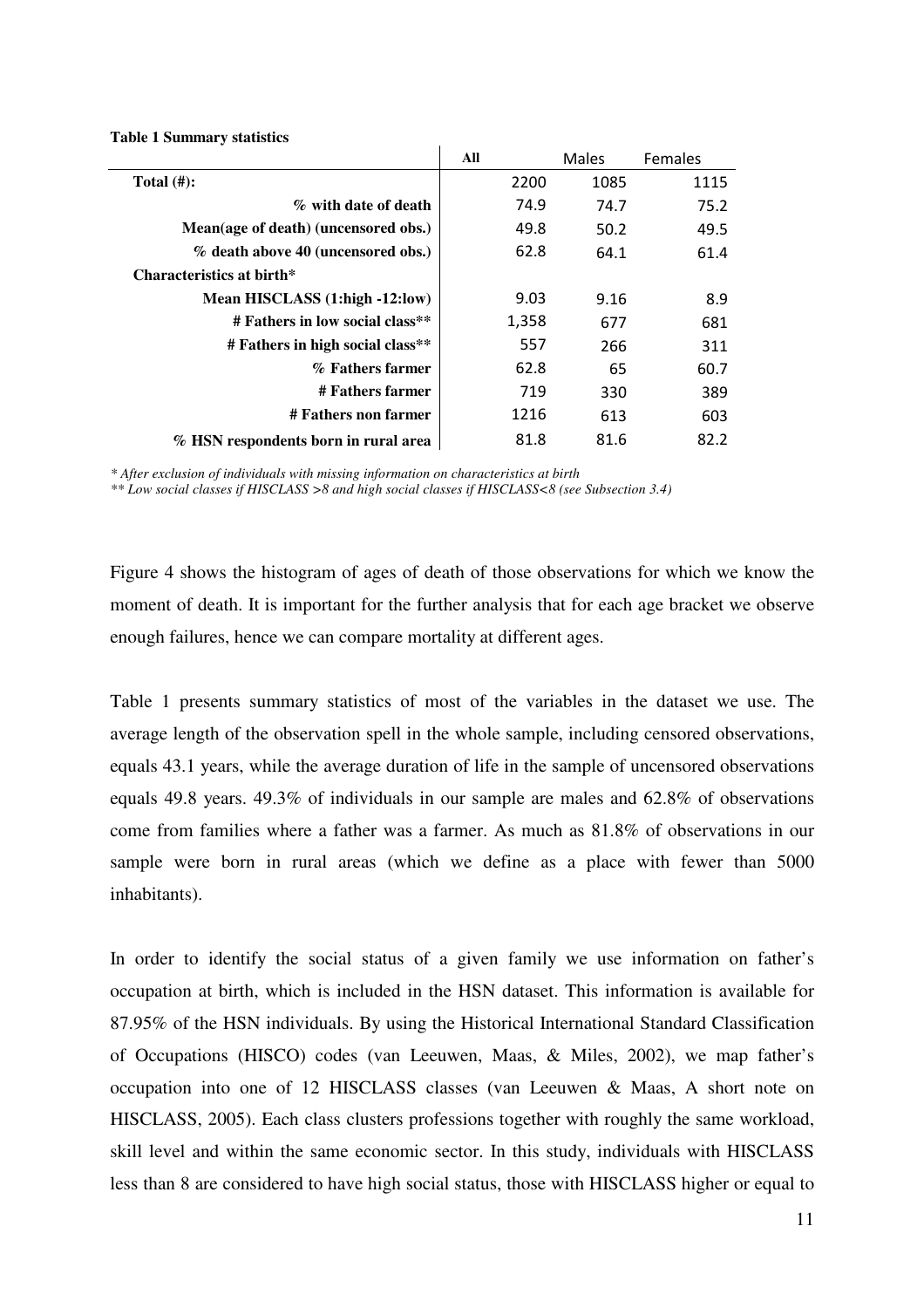8 are considered to have low social status. Note that low social status in many cases overlaps with father's occupation as a farmer (89.5% of individuals with low social status come from families of farmers). According to Table 1, 30% of individuals come from families with high social status.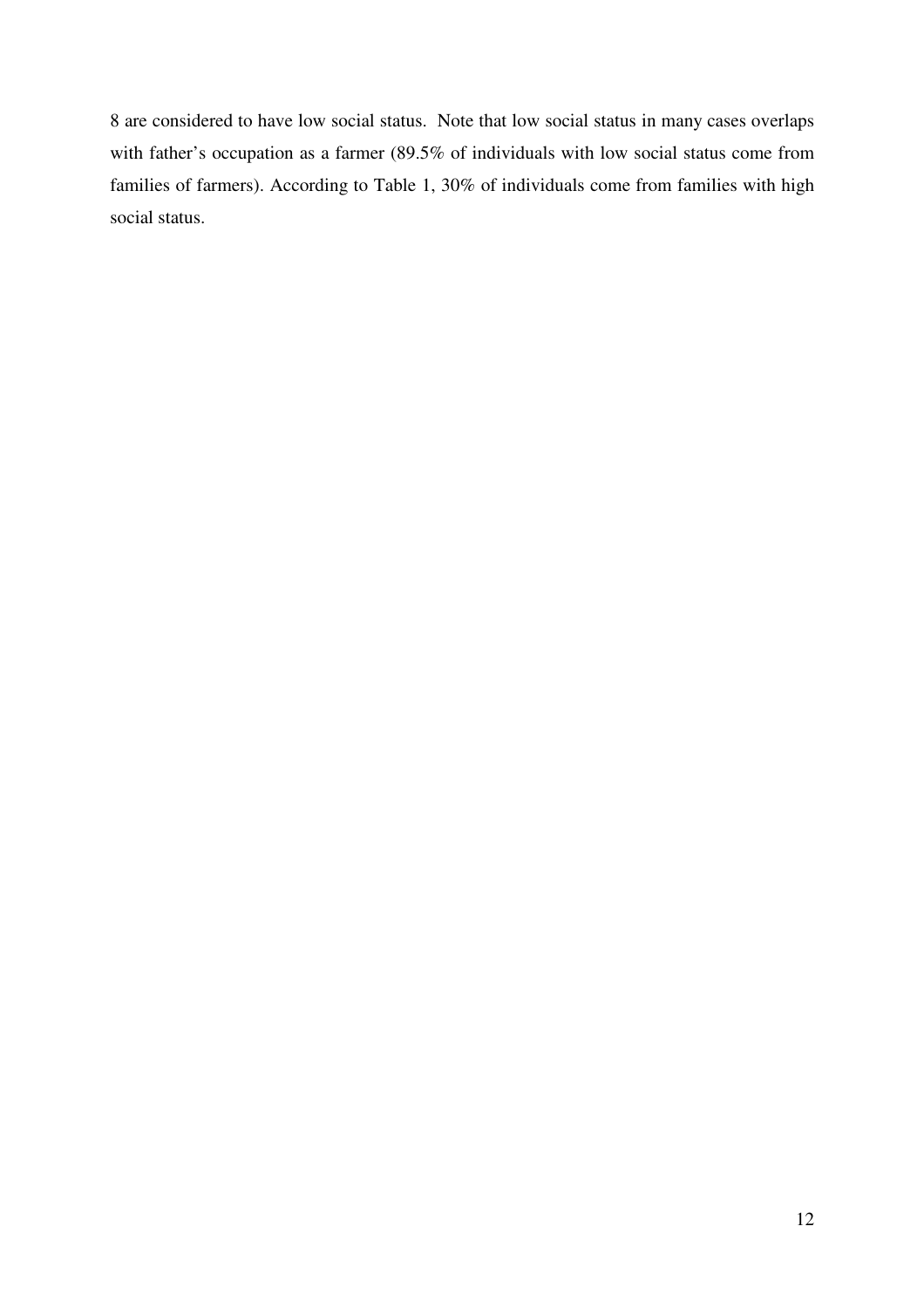

**Figure 3 Frequency of respondents by year of birth** 



**Figure 4 Histograms of age of death of uncensored observations**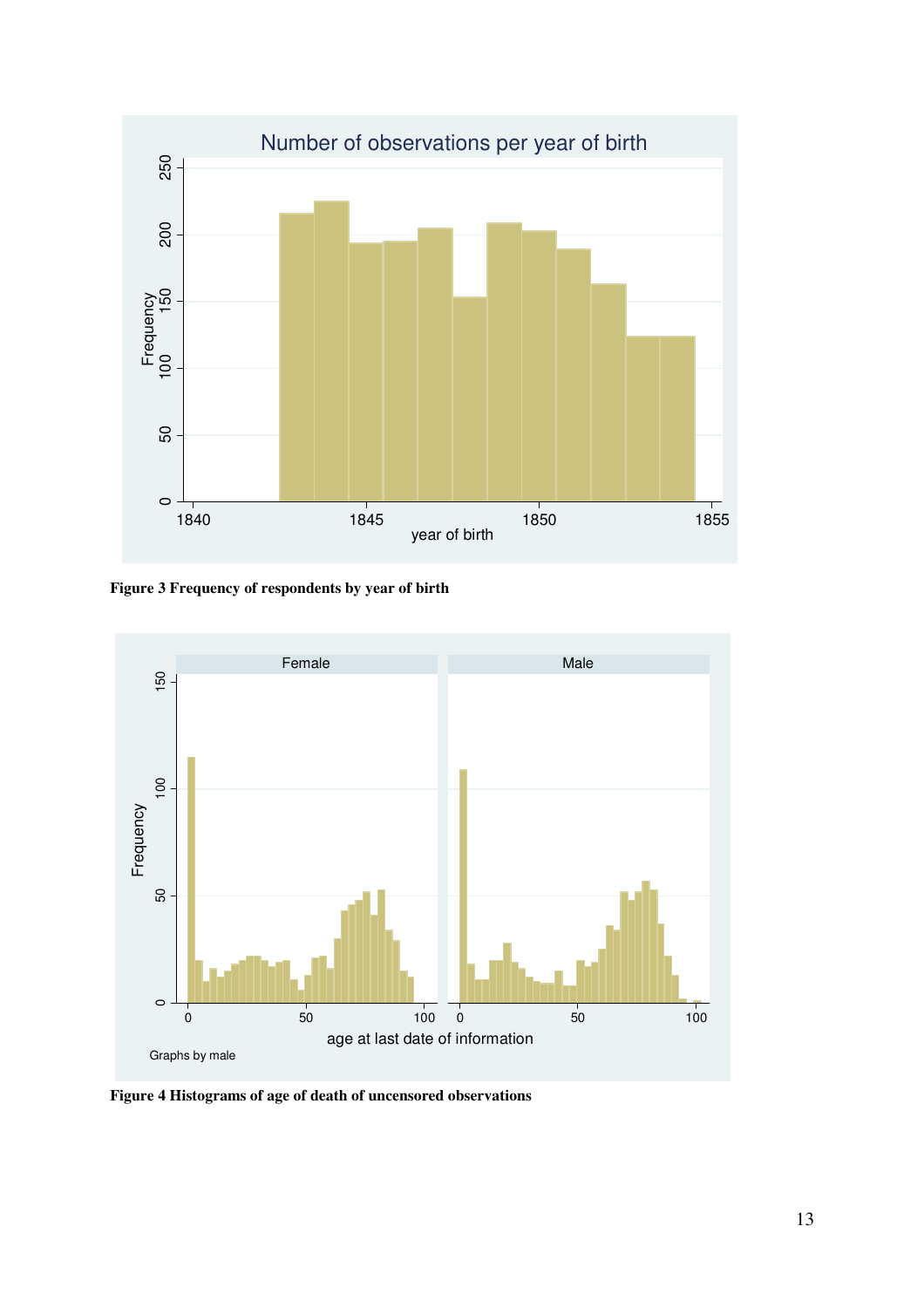### 3.2 Macroeconomic data

Besides information on the occurrence of the Potato famine, we merge the individual information with yearly average amount of calories, proteins and animal proteins available in the Netherlands (Knibbe, 2007) and with regional information on food prices in Zeeland (Riel). This is to proxy for nutritional conditions in utero and during early life. Average daily availability of calories seems to be a relatively precise measure of nutritional conditions in a given period and market food prices are commonly used indicators for access to food in historical studies (Almond 2002; Jacobs and Tassenaar 2004). However, note first that levels of available calories include food imports, but that they still may slightly differ from calories intakes. Indeed, in periods of shortage of food, individuals are likely to use stocks from previous years. Nevertheless, in the period under study, the stocks were most likely very low because of the recurrence of the nutritional shocks. Second, ideally we would like to have access to local or regional series. At the time of this study, these data were not available. Note however that, though the Netherlands witnessed in the first half of the nineteenth century substantial regional variations regarding food availability, transport considerably improved at that time, and, national food series could, as from the fifties, depict reasonably well the regional food availability (Knibbe, 2007).

In addition, note that the levels of calories available each year in the Netherlands, presented in Figure 1, are averages for males and females. Nowadays the recommended daily calorie intake for males equals 2,500 kcal, for females 2,000 kcal, and the official rate for minimum daily intake is 1,800 kcal. During the nineteenth century in Zeeland people did jobs that were on average physically very demanding and they were mostly working outside, often in stringent weather conditions, so they needed higher amounts of calories per day. Moreover, Zeeland was a poor region so the average daily consumption was most probably even lower than presented in Figure 1. Therefore, even though the amounts presented in Figure 1 seem to be relatively high, periods with average calorie availability below 2200 kcal refer to severe nutritional restrictions in Zeeland. According to Figure 1, between years 1840 and 1860 there were two periods with very low calorie availability: 1845-1847, the period of the potato famine, and 1853-1855, when harvest failures coincided with high import prices caused by the Crimean War (Knibbe, 2007).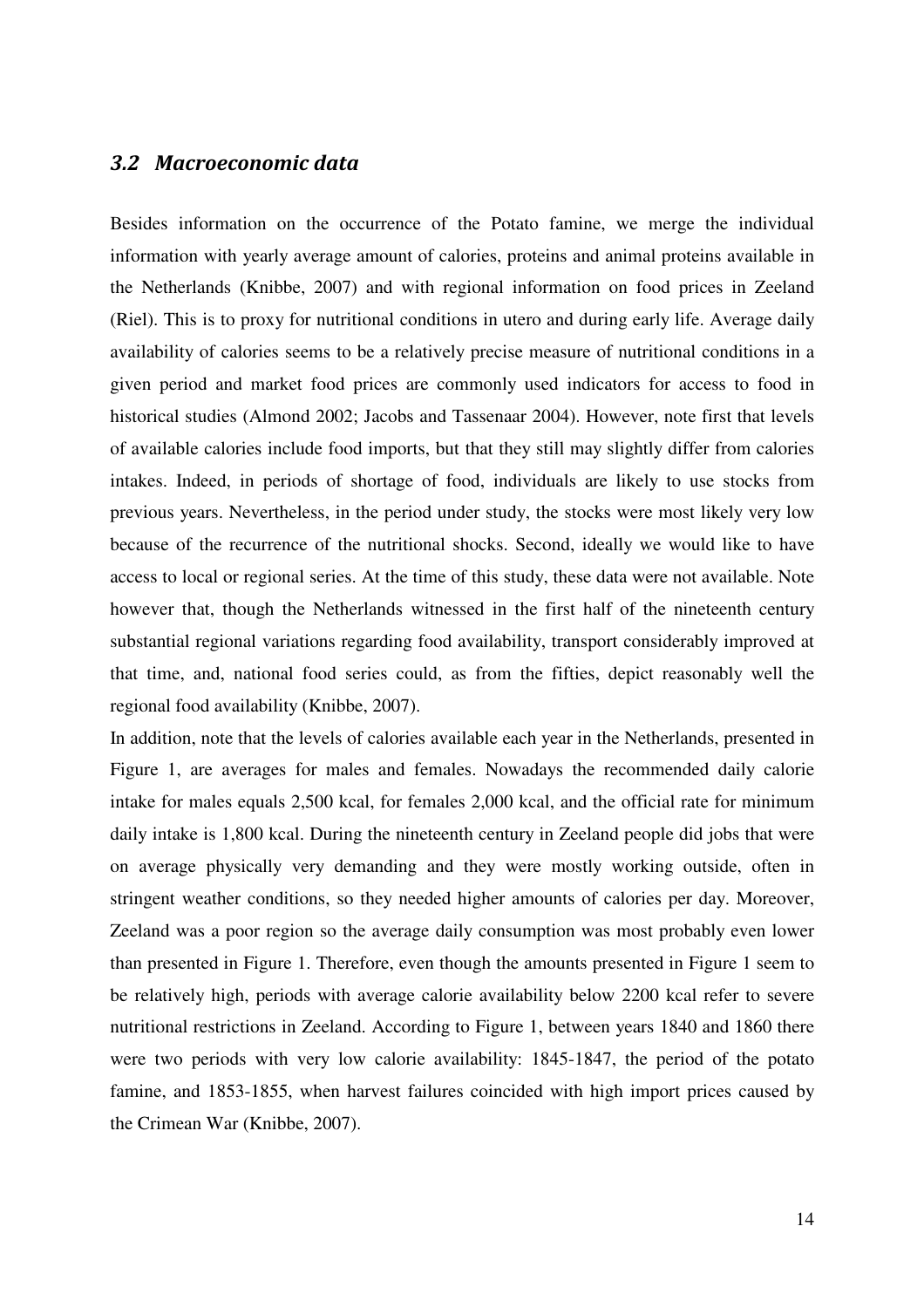As mentioned above, the calories series are calculated at the national level and may most likely overestimate access to food in Zeeland. Therefore, as another proxy for nutritional conditions we use a variable which is a measure calculated at the regional level: level of food prices in Zeeland. In our analysis we use data on prices of potatoes, rye and wheat. Figure 5 shows average daily calorie intake (at the country level) per year together with the level of potato, wheat and rye prices in Zeeland, expressed in guilders per mud (about 70 kilo). We can see that during years when food availability was low, prices were high and vice versa. Figure 6 shows that periods with high prices were usually also characterized by increased infant mortality in Zeeland. We use historical data on infant mortality from the report of Statistics Netherlands (Centraal Bureau voor de Statistiek,van der Bie & Smits, 2001).

We calculated correlation between prices of different food components between years 1839 and 1865 (this period covers utero and first years of life of all observations in our sample): it seems that prices of rye and wheat were highly correlated (correlation equals 0.93), while they were not too strongly correlated with potato prices (correlation with rye 0.67, and with wheat 0.54). Correlation of daily amount of calory intake and potato prices in the same period equals -0.69, whereas with rye and wheat equals, respectively, -0.50 and -0.37.

Figure 7 and Figure 8 show levels of potato prices and calorie availability together with the calculated values of the trend in years 1840-1870 (utero and early life periods in our sample) in Zeeland (to obtain trend components we have use Hodrick-Prescott filter with the smoothing parameter 1600). There seem to be almost no trend in the series of potato prices, therefore in the further analysis we use levels of potato prices. However, for the calorie availability data the trend component seems to be not constant, hence we decided to use deviations from the trend. In Section 5 we redo the main analysis using cyclical components of prices and calorie consumption levels.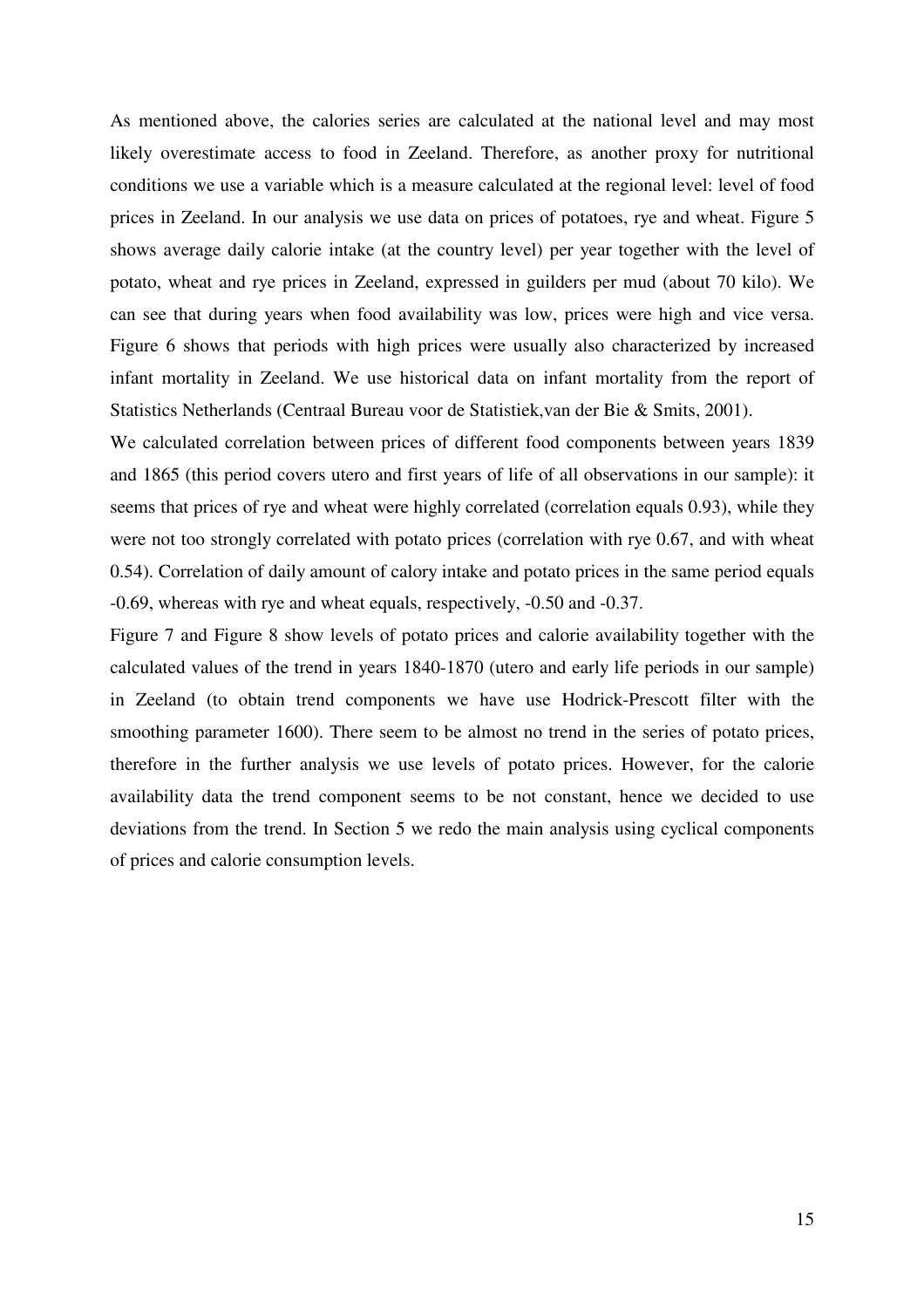

**Figure 5 Daily calorie availability per capita and average prices of potatoes, wheat and rye in Zeeland per year** 



**Figure 6 Average yearly prices of potatoes and infant mortality in Zeeland**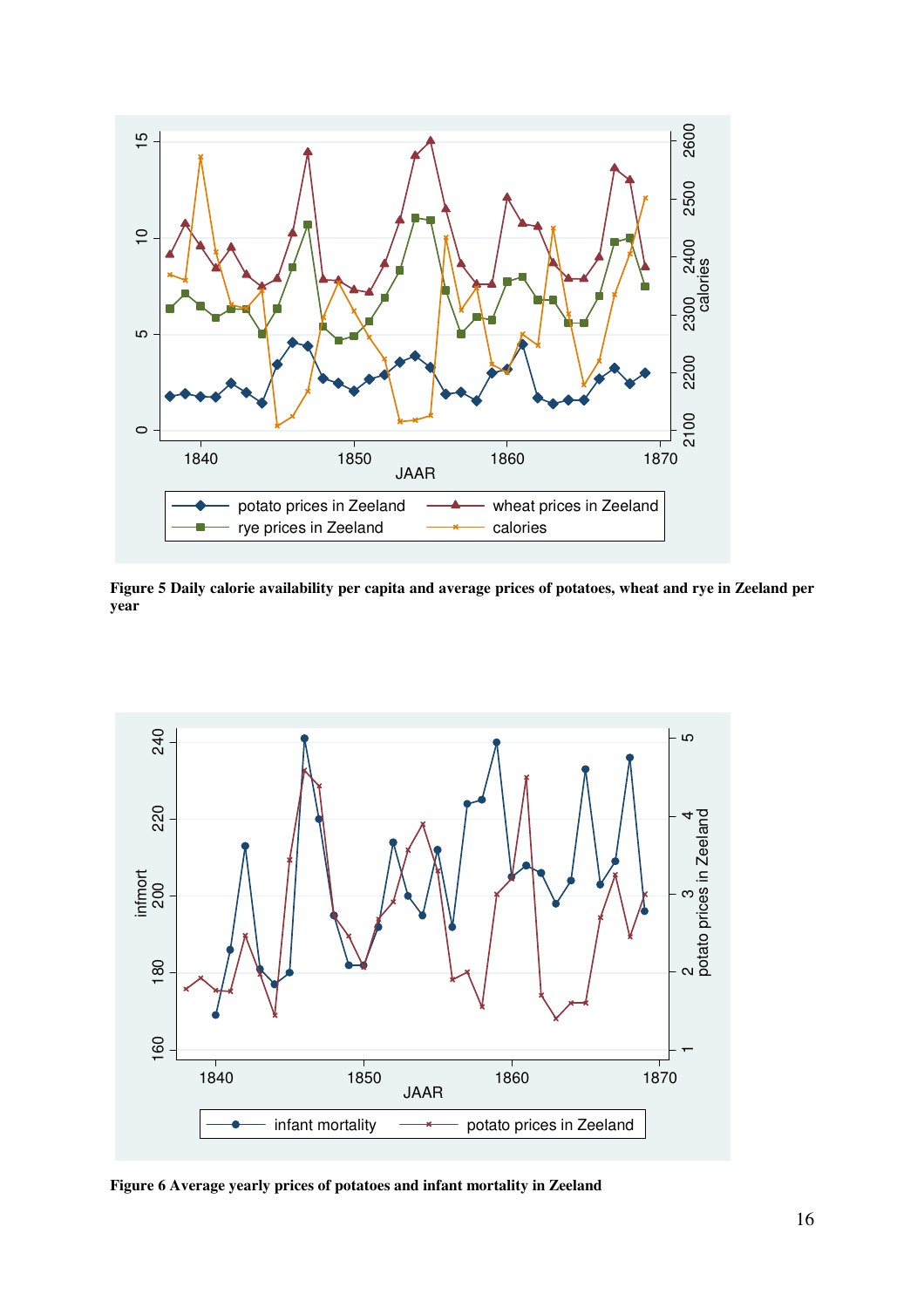

**Figure 7 Levels and cyclical components of potato prices in Zeeland** 



**Figure 8 Cyclical components vs levels of average daily number of calories available per year in the Netherlands**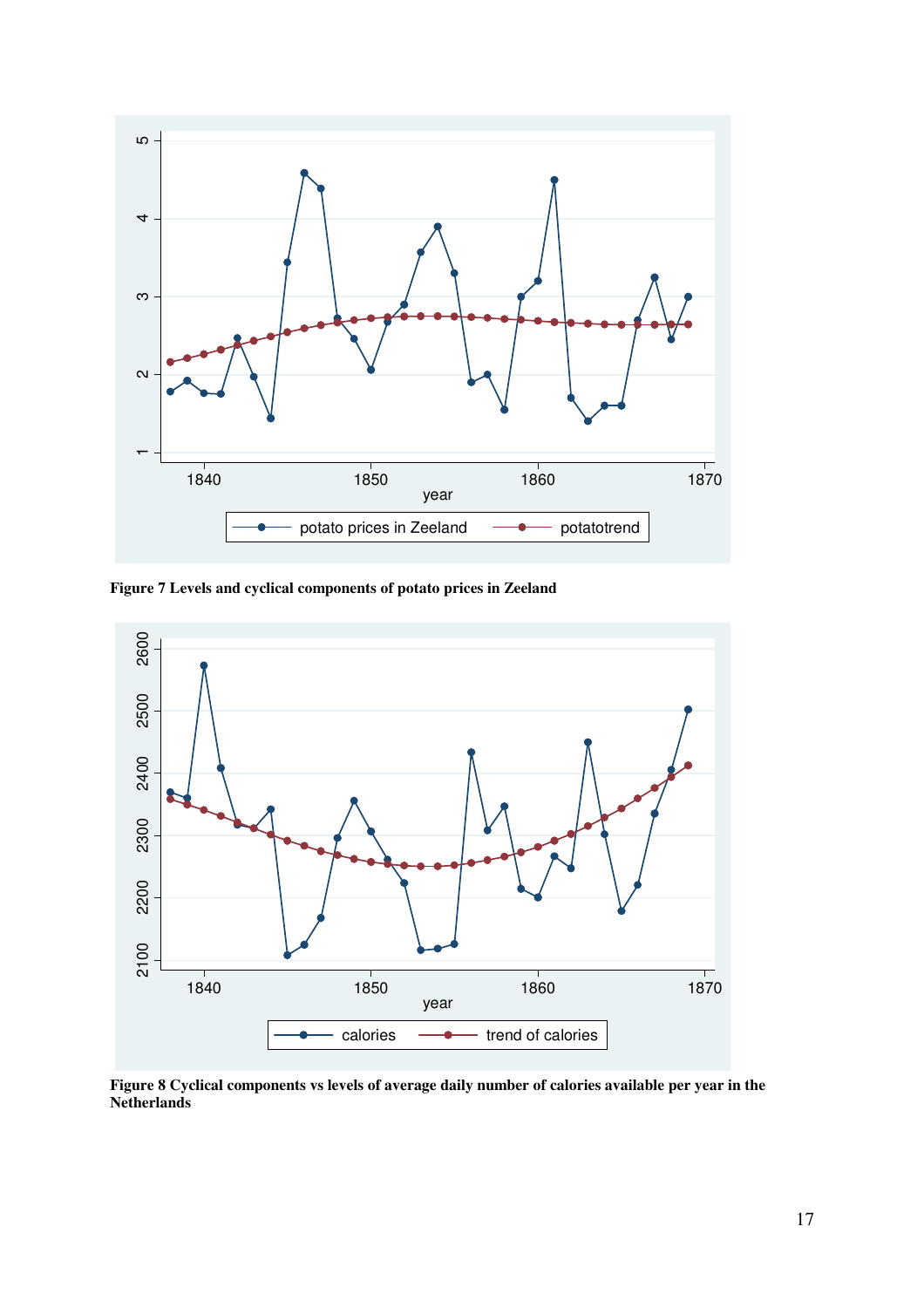## **4 Nonparametric analysis**

We non parametrically compare lifetimes of individuals exposed to different nutritional conditions in utero and during first years of life. Due to important gender differences in survival patterns, we perform the analysis separately for males and females (ref Dorly $6$ ). We proxy nutritional conditions by the calorie availability, calculated by the average daily number of calories available per capita in the Netherlands, and by the level of potato prices in Zeeland, obtained from yearly averages of real food prices in Zeeland. In the analysis we consider cyclical components of calories available and levels of potato prices (see Section 3).

We consider exposure to nutritional conditions during two periods early in life: in utero and in the first 12 months of life, and between age 1 and 5. The first period refers to conditions during utero and around the moment of birth (with high infant mortality in the first year of life). We do not consider the two periods separately, because of high correlation (by construction) between measures of conditions in utero and the first year of life: we calculate calorie availability and level of potato prices in this period by taking a weighted average of yearly averages during the period starting from 9 months before birth until 12 months after the birth. If a person died before age 1, we calculate the weighted average between 9 months before birth until the moment of death. Similarly, we calculate weighted averages of prices/calorie availability between age 1 and 5 or until the moment of death, if it occurred before age 5 (if a person died before age 1, we specify these values as missing). This period refers to conditions during early childhood.

First, we want to compare survival of people exposed to good or bad conditions early in life, with low calorie availability and high prices referring to unfavourable nutritional conditions. To do this, we plot Kaplan Meier estimates of the survivor and the hazard function calculated separately for two groups of individuals who experienced different nutritional conditions early in life. For each exposure period of time we calculate KM estimates for people who experienced average calorie availability higher or lower than the  $25<sup>th</sup>$  percentile of the values in the sample (we have calculated the threshold values as -122.35 for the exposure period until age 1 and -83.07 at age 1-5). Similarly, for the second measure – prices of potatoes, we compare KM estimates of those who experienced prices higher or lower than the  $75<sup>th</sup>$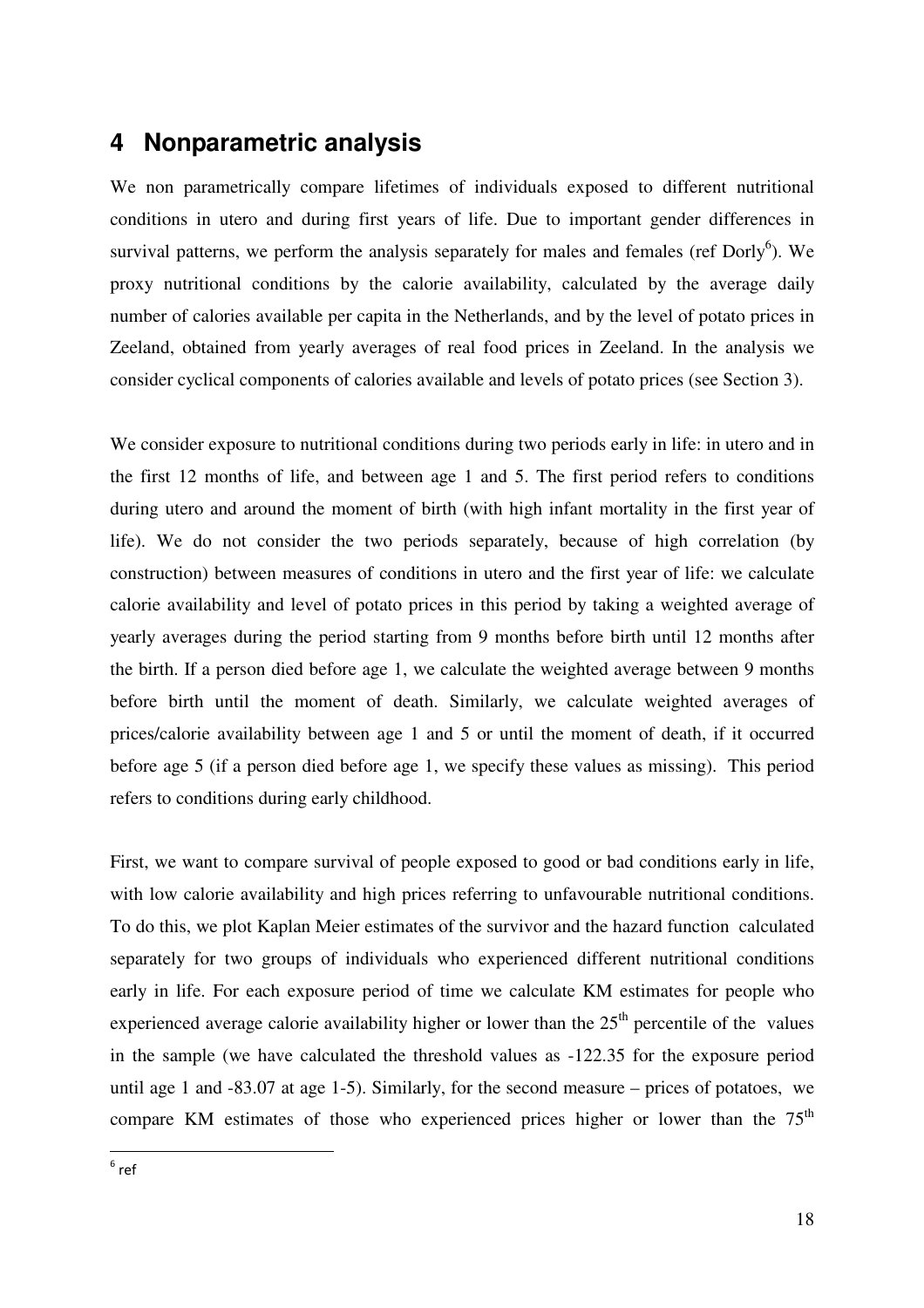percentile of people in the sample (the threshold are 3.66 and 3.42, respectively). Because the graphs plotted using calorie availability and potato prices were very similar, we present only the ones using potato prices, taking into account local conditions in Zeeland.

According to Figure 9, the survival function estimate of females who experienced high prices of potatoes during the utero period and during the first 12 months of life lies below the one plotted for females born under more favourable conditions, which suggests higher mortality of females born under severe nutritional conditions. However, if we look at the plot of the hazard rate (Figure 10), it becomes clear that this relation is mostly due to very high mortality during first years of life of those who experienced high prices at the beginning of their lives. If we look at the KM estimates plotted for males, the survivor function of those born under bad conditions lies even above the one plotted for people born under better conditions, suggesting higher mortality of those born under lower prices. However, the plot of the hazard rate function suggests that this is mostly due to much lower mortality during age 20-30 of people who experienced bad conditions during utero and first 12 months of life. This can suggest that the severe nutritional shock experienced during utero resulted in very strong selection of those males who were actually born, therefore the male survivors are healthier than the comparable age groups born in a period with better food availability.

Figures 11 and 12 show KM estimates of the survivor function and the hazard rate function conditional on survival until age 1, depending on the level of potato prices between ages 1 and 5. We can see that being exposed to nutritional shock during age 1-5 resulted in very high mortality in the first years of life, but also in higher mortality around age 30 and 50-60 (males) and around age 40 (females).

Next, we perform log rank tests for equality of survival functions of individuals exposed to different nutritional conditions in utero and first 12 months of life and between age 1 and 5. The long rank test allows us to correct for the part of the unobserved heterogeneity related to family membership (including both genetic and environmental factors), by using a stratified version of the test. In this version of the test, we group together individuals born in the same family and we assume that all of them share the same value of the unobserved heterogeneity component. In order not to make the stratas too small, we run the stratified version of the test only for both genders together (otherwise we would have to consider men and women separately and would end up having very few observations for each family).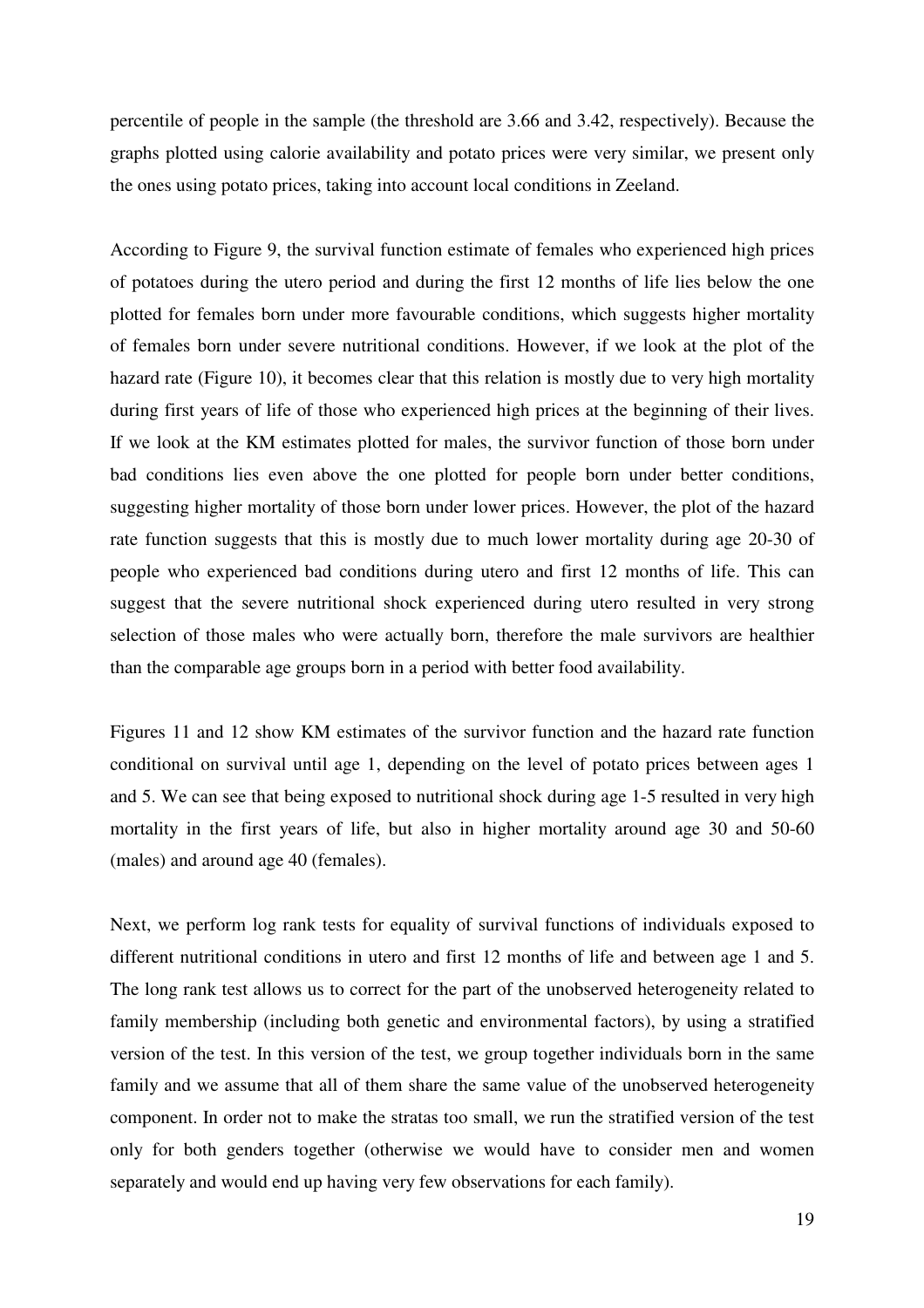As before, we compare people who experienced calorie availability higher or lower than the  $25<sup>th</sup>$  percentile or potato prices higher or lower than the  $75<sup>th</sup>$  percentile. Moreover, now we also compare people born under very good and very bad conditions, by looking at those who experienced calorie availability in the top  $25<sup>th</sup>$  percentile or prices in the bottom  $25<sup>th</sup>$ percentile (the thresholds are: for calorie availability higher than 21.93 during utero and first 12 months of life and higher than 20.71 at age 1-5, for potato prices lower than 2.27 and 2.65, respectively), and we compare them with the bottom/top 25% percentile of calorie availability/prices.

Table 2 shows the p-values of the test (with small p-values suggesting significant differences between the survival functions of each subgroup). According to the table there are no significant differences in mortality patterns of people born under different calorie availability in utero and first 12 months of life. If we look at the potato prices, the stratified version of the test suggests that at the 5% significance level people born with 25% highest prices had different mortality patterns than those born under 25% lowest prices. If we consider the exposure period between age 1 and 5, there are significant differences between mortality patterns of people who experienced very high or very low calorie availability during this period. The result is significant only at 10% significance level for females, but at 5% significance level for males and for both genders together. However, it disappears if we run the stratified version of the test, correcting for family effects. If we use potato prices as an indicator for nutrition conditions at age 1-5, the test suggests that there are significant differences between the survival functions of those who exposed to prices higher or lower than top 25% during this period, and also of those who experienced very high or very low prices. This result is significant if we look at males and females, or at both genders together, or if we stratify the sample by the family membership.

Hence, the log rank test detects significant differences in mortality patterns mostly if we compare different nutritional conditions at ages 1-5. However, the test compares the distance between the survival functions, which is significant only if there is a high drop in survival at some age (which is visible only in Figure 10), and it does not really take into account differences in mortality at different ages. Therefore, in order to formally test long term differences in mortality patterns of people who experienced different nutritional conditions early in life, we need to use parametric models.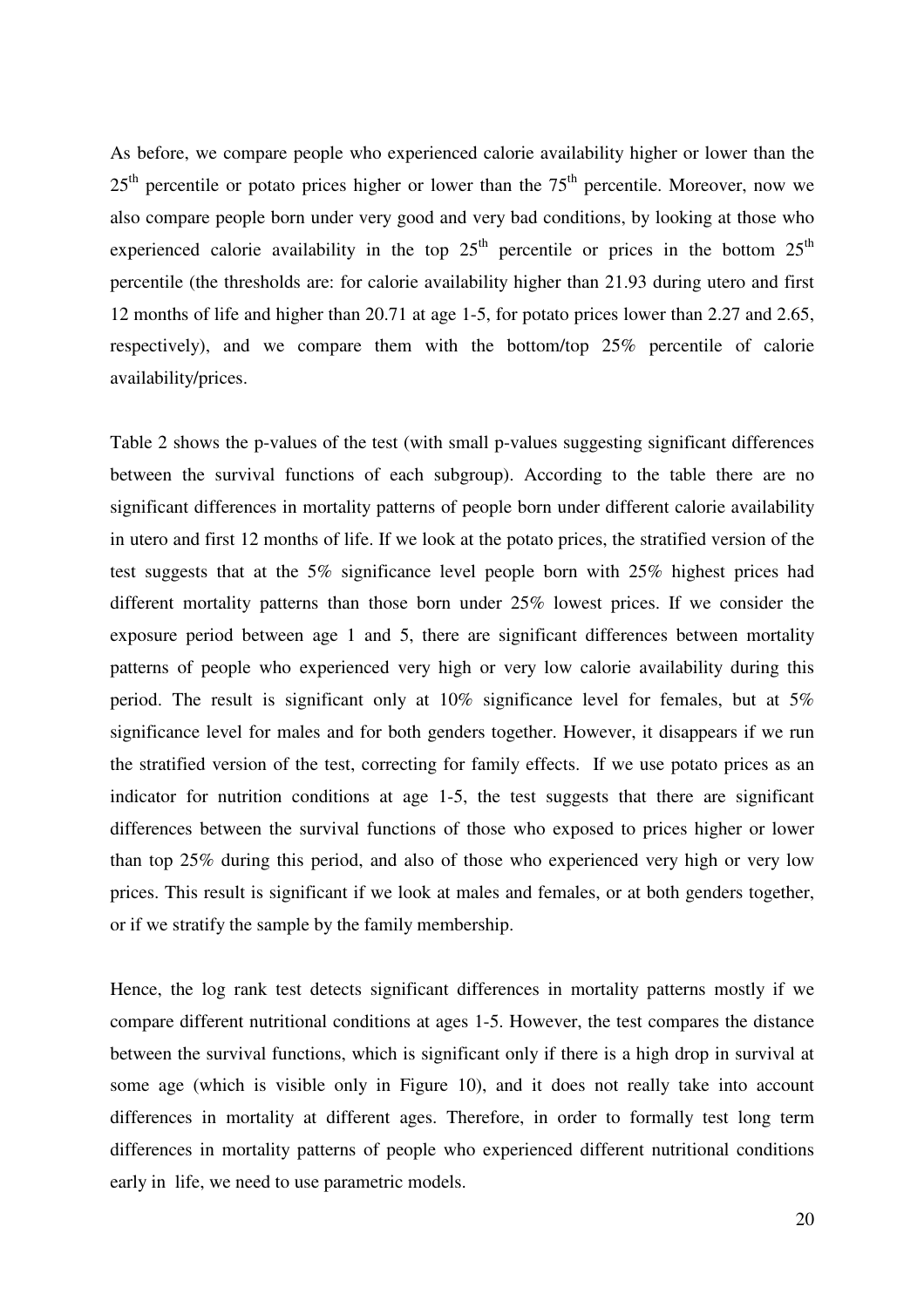

**Figure 7 Survival function estimates for all ages and conditional on survival until age 1, if the average level of potato price during utero and until age 1 was higher/lower than 75th percentile**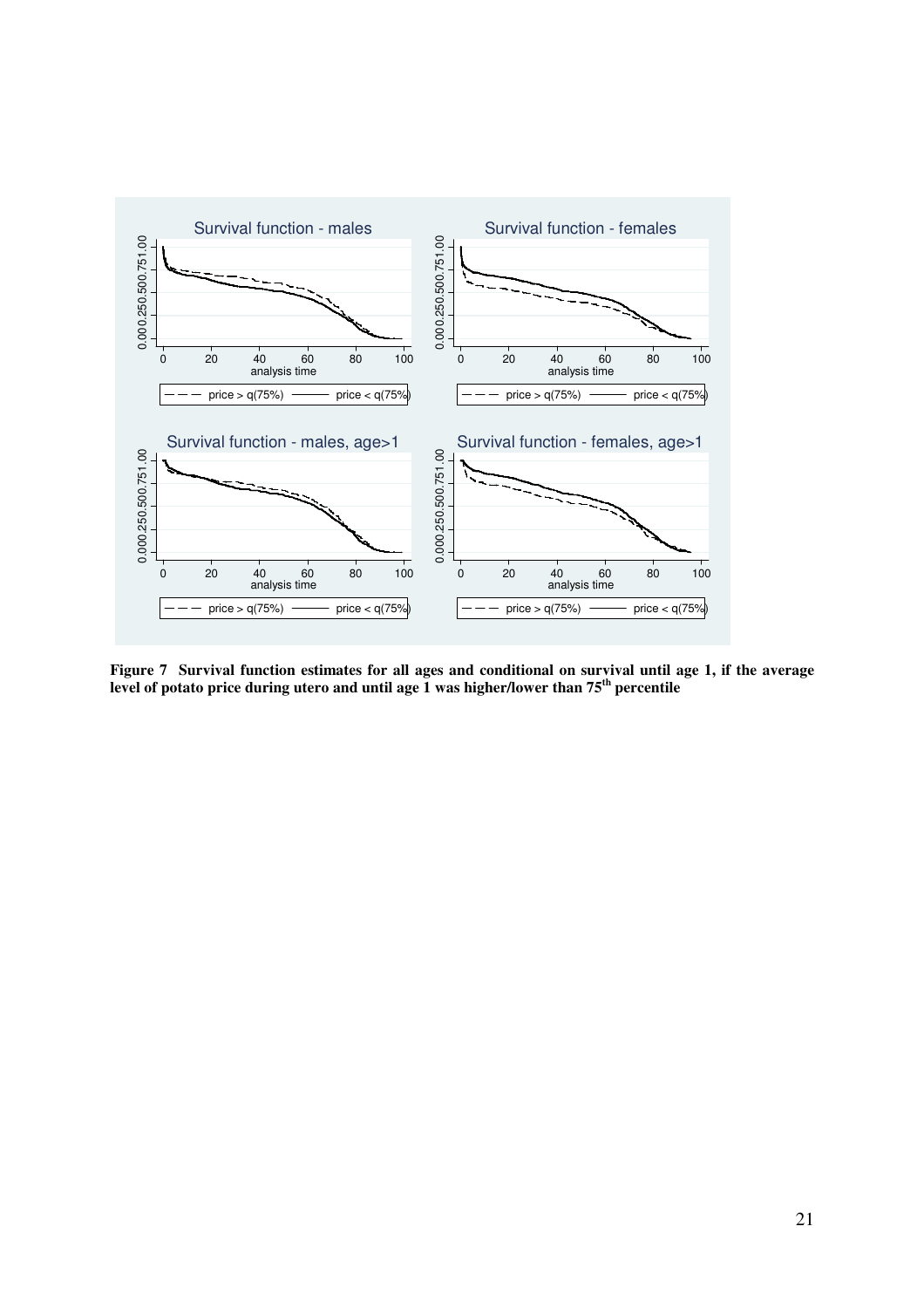

**Figure 8 Hazard rate estimates if the average level of potato price during utero and until age 1 was higher/lower than 75th percentile**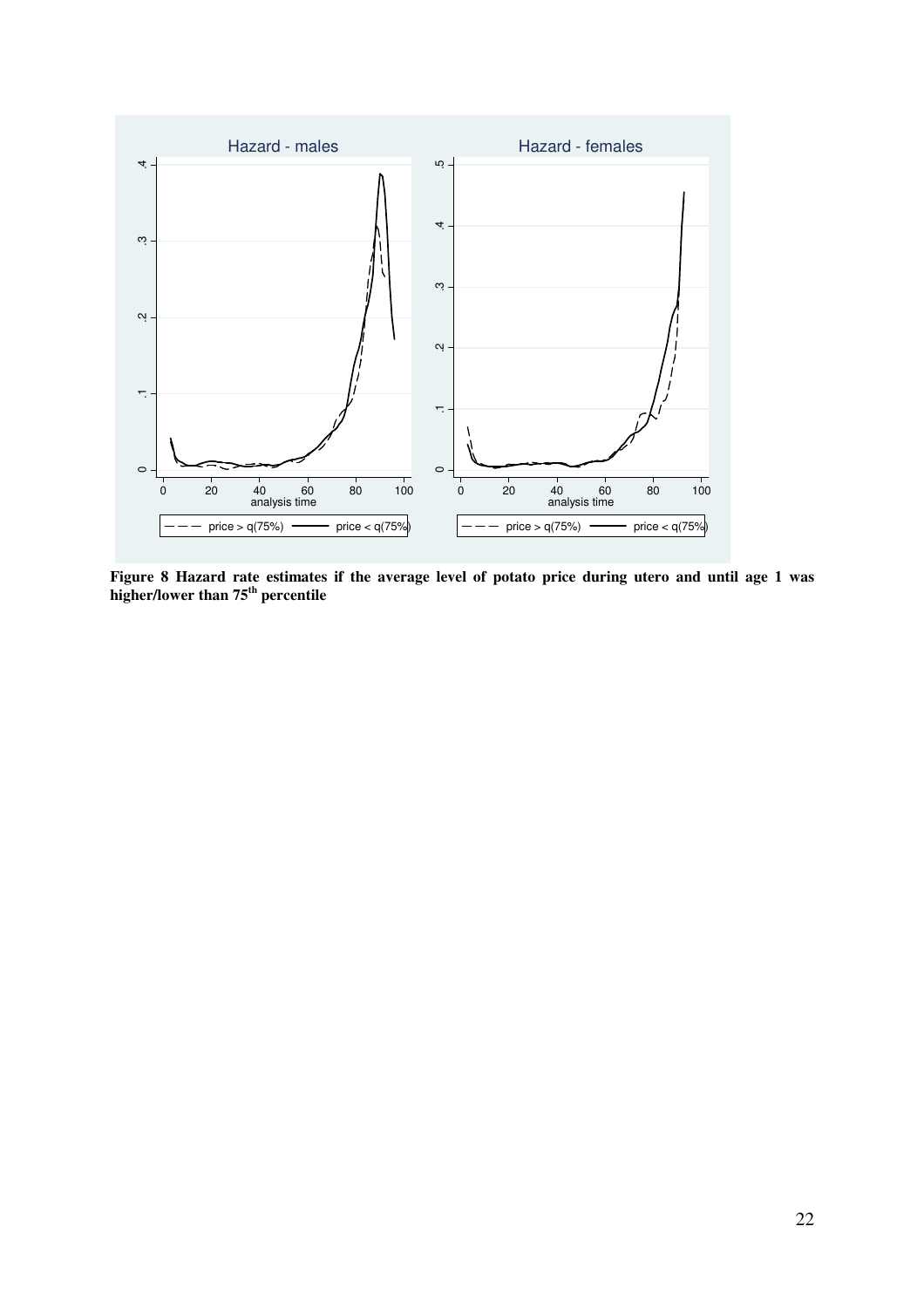

**Figure 9 Survival function estimate per level of potato price during age 1-5, plotted for conditional on survival until age 1** 



**Figure 10 Hazard rate per level of potato price during age 1-5, conditional on survival until age 1**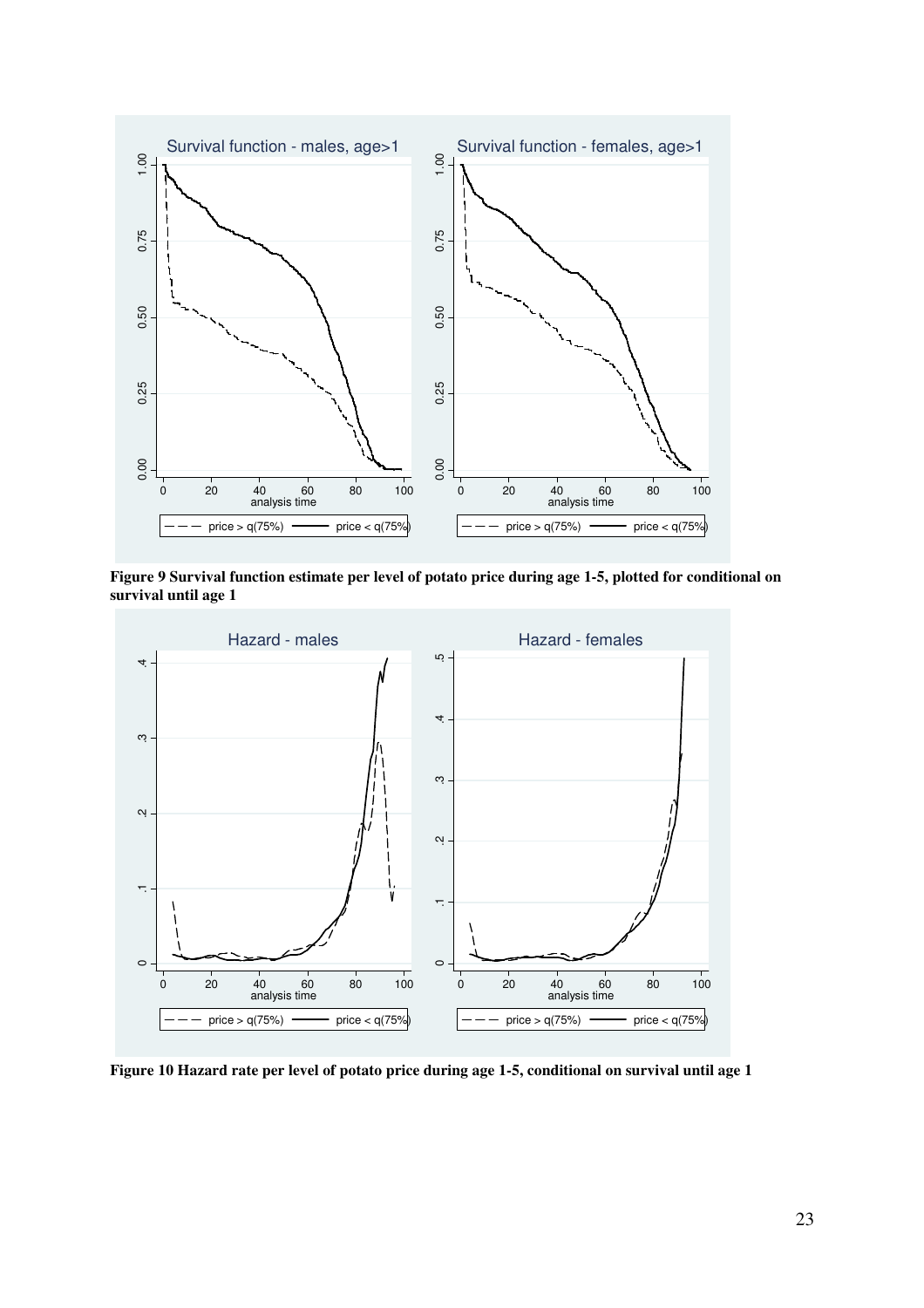|          |                      | male      | female                               | both   |        |
|----------|----------------------|-----------|--------------------------------------|--------|--------|
|          |                      |           |                                      |        | strata |
|          |                      |           | In utero and first 12 months of life |        |        |
| Kcal     | $< 25\%$ or $> 25\%$ | 0.2184    | 0.8935                               | 0.3110 | 0.5699 |
|          | $< 25\%$ or $> 75\%$ | 0.6046    | 0.8953                               | 0.7301 | 0.7386 |
| Potato p | $>$ or $< 75\%$      | 0.0667    | 0.5138                               | 0.3711 | 0.2016 |
|          | $25\%$ or $>75\%$    | 0.1906    | 0.3997                               | 0.1906 | 0.0494 |
|          |                      | Age $1-5$ |                                      |        |        |
| Kcal     | $< 25\%$ or $> 25\%$ | 0.5209    | 0.5751                               | 0.9728 | 0.5389 |
|          | $< 25\%$ or $> 75\%$ | 0.0874    | 0.0298                               | 0.0060 | 0.5050 |
| Potato p | $>$ or $< 75\%$      | 0.0000    | 0.0000                               | 0.0000 | 0.0000 |
|          | $< 25\%$ or $> 75\%$ | 0.0000    | 0.0000                               | 0.0000 | 0.0027 |

**Table 2 P-value of the log rank test for equality of survivor functions**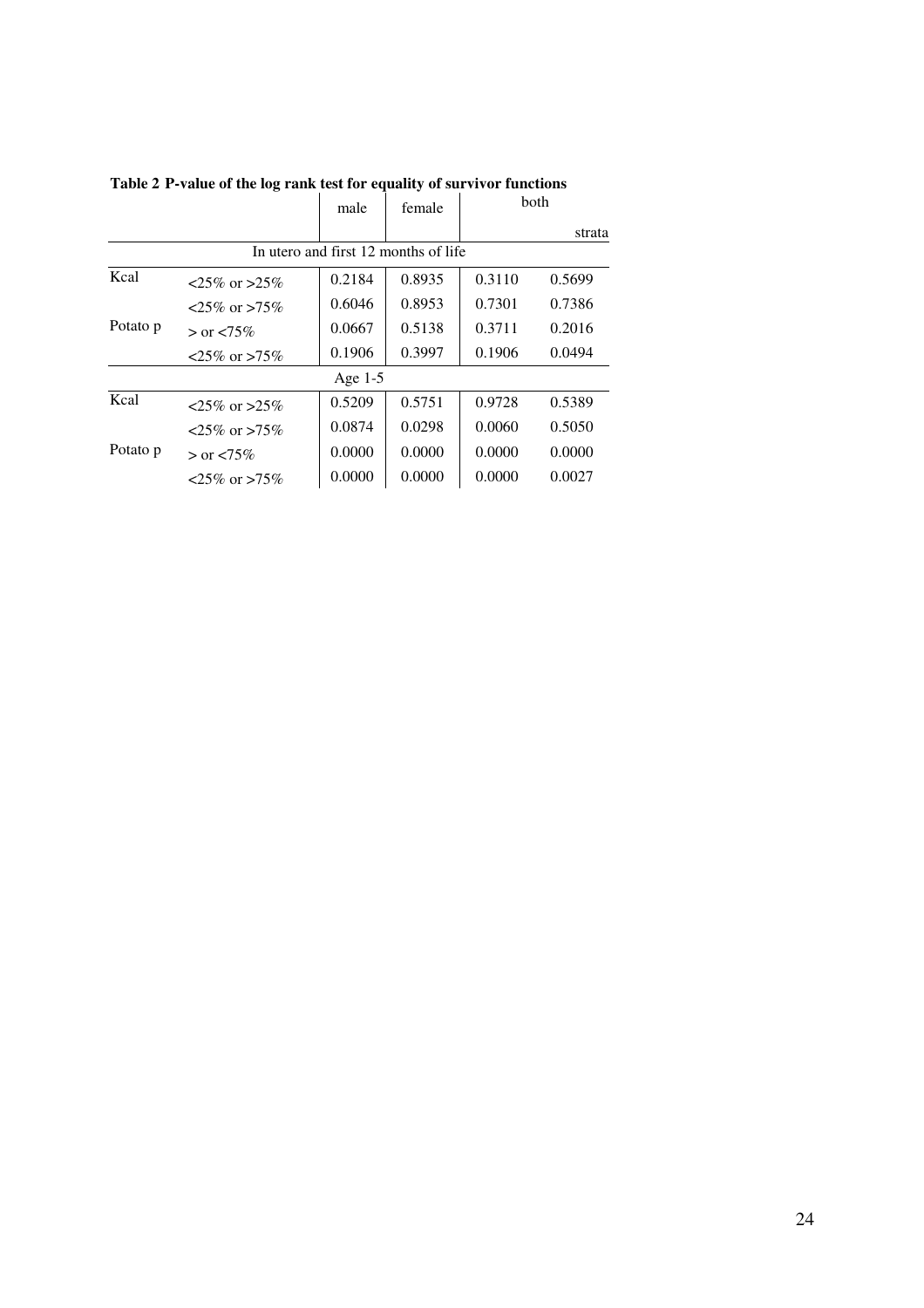## **5 Parametric analysis**

In this section we use parametric models to analyze effects of nutritional conditions early in life on survival over time. By using Cox proportional hazard models we examine how calorie intake or food prices during utero and early life affect individual hazard rate, so the probability of dying at different ages.

We analyze effects of nutritional conditions early in life, proxied by average calorie availability or potato prices during utero and first 12 months of life and during age 1-5 on mortality. In order to identify the effects for each gender without losing the number of observations, we interact each explanatory variable with a dummy for a given gender (using this approach, we have to assume the same baseline hazard for both genders). All regressions were run first on the whole sample, without correcting for family specific effects. Then we stratified our sample by family membership and the regressions were estimated by the stratified partial likelihood method (results in the second columns). Note that if we stratify the sample, then the individuals without any brothers or sisters (born in 1840-60) do not contribute to the partial likelihood function anymore. There are 321 such individuals. Hence, the actual number of observations used by regressions with stratification is actually lower by 321 than reported in the table and it is more difficult to obtain significant estimates. We have also tried to run the regressions controlling for the fact if an individual was born in a family of farmers, in a rural or urban area or if his family had a high or low social status, but these controls were all not significant and the other coefficients did not change much.

First, we analyze effects of early life conditions probability of dying at all ages. Hence, for now we do not distinguish between effects on mortality during early and later life. In this sense our parametric analysis measures the same effects as nonparametric (and it leads to similar conclusions). Table 3 contains the results of the regressions that analyze effects of average calorie availability or potato prices during utero and first 12 months of life and during age 1-5 on mortality. Because people who died before age 1 were not affected by conditions during 1-5 years after their birth, we interact the number of calories available/level of potato prices at ages 1-5 (for each gender) with the indicator, if a person survived until age 1. Recall that if a person died after age 1 but before age 5, we calculate the average over the period between age 1 and the moment of death of that person.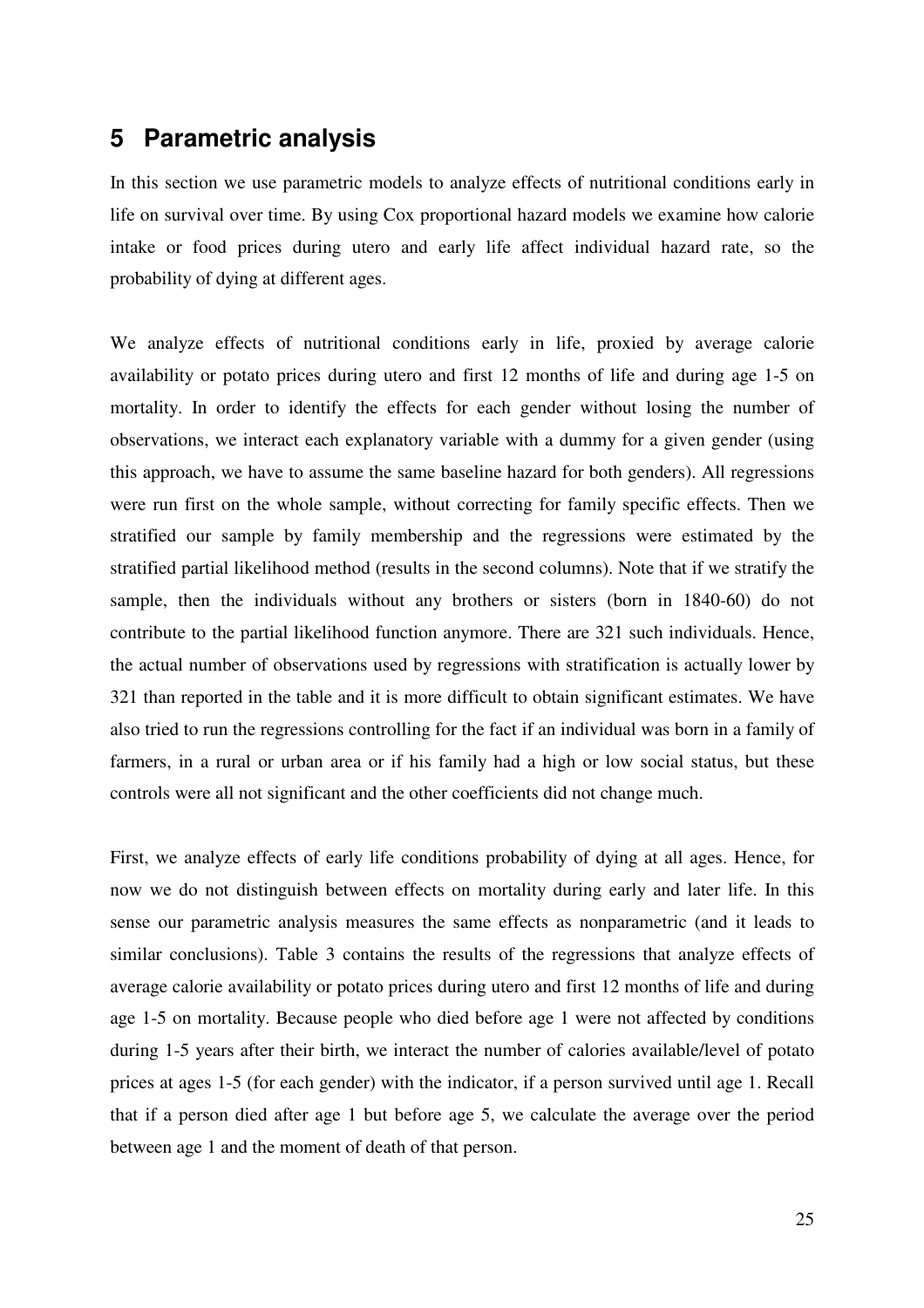|         |          | Calories available |             | Potato prices |             |  |
|---------|----------|--------------------|-------------|---------------|-------------|--|
|         |          |                    | strata      |               | strata      |  |
| males   | utero-01 | $-0.000291$        | $-0.00110$  | $-0.422***$   | $-0.348***$ |  |
|         |          | $(-0.57)$          | $(-1.27)$   | $(-10.11)$    | $(-4.59)$   |  |
|         | age 1-5  | $-0.000587$        | $-0.00171$  | $-0.925***$   | $-0.651***$ |  |
|         |          | $(-0.79)$          | $(-1.34)$   | $(-17.87)$    | $(-7.19)$   |  |
|         | utero-01 | $-0.000233$        | $-0.000185$ | $-0.422***$   | $-0.322***$ |  |
|         |          | $(-0.45)$          | $(-0.22)$   | $(-10.23)$    | $(-4.45)$   |  |
| females | age 1-5  | $-0.000225$        | $-0.000369$ | $-0.934***$   | $-0.677***$ |  |
|         |          | $(-0.30)$          | $(-0.30)$   | $(-18.35)$    | $(-7.43)$   |  |
|         |          |                    |             |               |             |  |
| N       |          | 2198               | 2198        | 2198          | 2198        |  |
| loglik  |          | $-10426.0$         | $-874.5$    | $-10235.0$    | $-836.4$    |  |

#### **Table 3 Total effects of nutrition conditions early in life on mortality**

According to the coefficient estimates, calorie availability during early life does not have a significant effect on the mortality later in life. As far as the prices of potatoes are concerned, people (both males and females) who experienced high prices during utero and first 12 months of their life or at age 1-5, were characterized by increased mortality during their lives. Moreover, prices at ages 1-5 seem to have stronger effect on mortality than prices during utero and first 12 months of life.

Next, we analyze effects of early life conditions on mortality at different ages during life. As before, in order to proxy for the nutrition conditions early in life, we use average levels of potato prices and average deviations from the trend of calories available during utero and until age 1 and at ages 1-5. Table 4 and Table 5 present results of the estimation of regressions in which we allow nutrition conditions early in life to have different effects on mortality at ages 0-10, 10-20, 20-40, 40-60 and 60-80 (analyzing the conditions at age 1-5 we only consider mortality the effects on mortality at age 1-10). To do this, we use the episode splitting technique by splitting each life spell into yearly observations and we interact the average number of calories available or average potato prices observed during utero until age 1 or at age 1-5 with an indicator for a given age range. Moreover, we correct for current nutrition conditions (calculated for each year of life) by using the value of the deviation from the trend of calories available in a given year of life (contemporaneous effect). We only use current calorie availability (measured in deviations from the trend) instead of current levels of potato prices because of many missing values of potato prices for the years at the end of the nineteenth century. The information on yearly averages of calories availability is available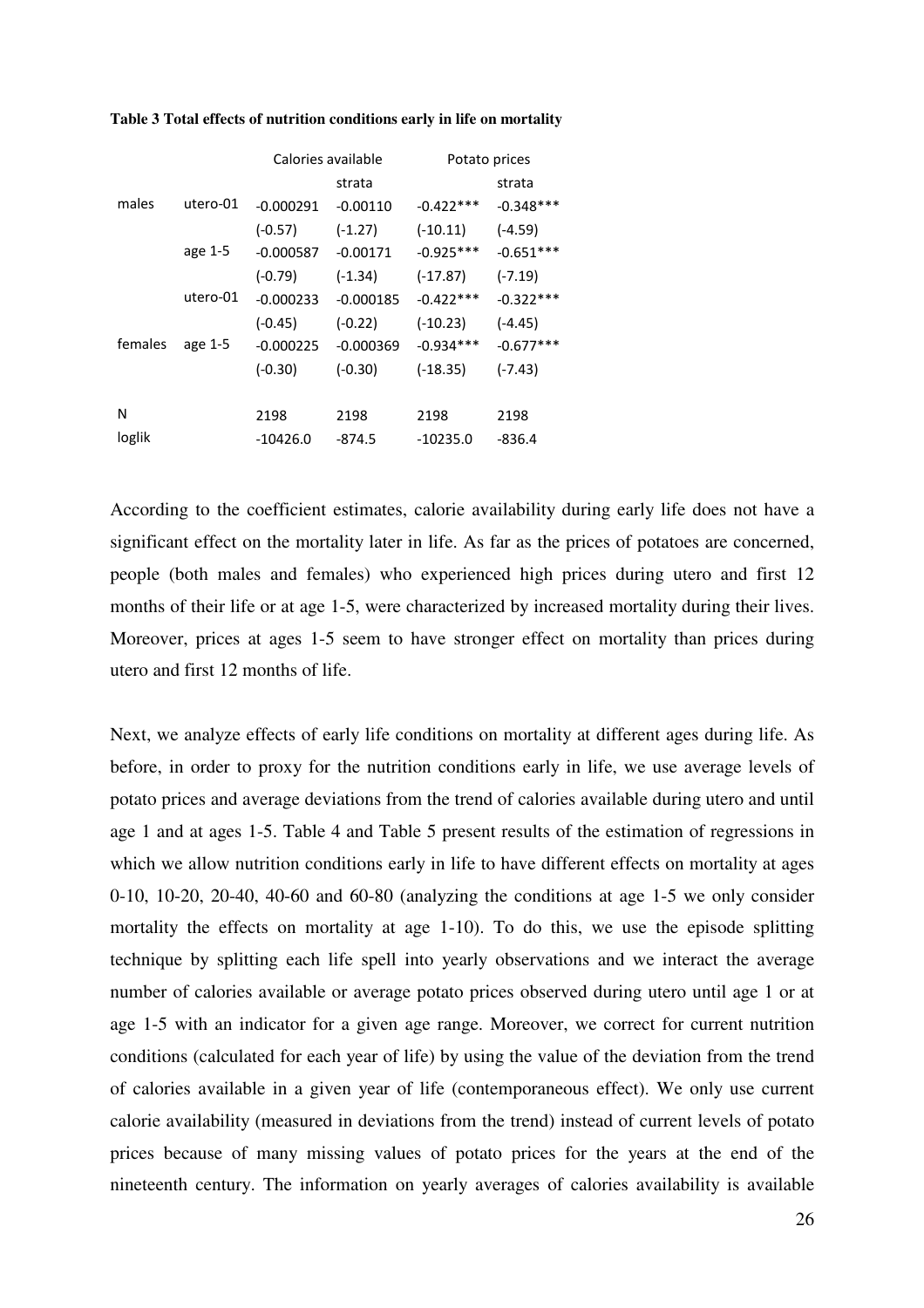until 1912, so until the last cohort in our sample turns 58. We first analyze effects of nutrition conditions in utero until age 1 and at age 1-5 separately, then we estimate regressions taking into account both effects. For each regression we first estimate the basic partial likelihood model, then we estimate a stratified version, using the family membership indicator. Finally, each variable is interacted with a gender specific dummy variable, so that we can analyze gender-specific effects without losing the number of observations in each regression and without making each strata smaller.

Table 4 presents the results of regressions using deviations from the trend of calories available during utero until age 1 and at ages 1-5 on mortality at different ages. According to the results of separate regressions for each exposure periods, females exposed to lower numbers of calories available during utero and first 12 months of life were characterized by increased mortality at ages 0-10, but not at later ages. For males this effect is significant only at 10% significance level, and only if we stratify the sample. Moreover, according to the same regression, males born under low calorie availability were characterized by lower mortality at age 20-40, which can be again a sign of strong selection of the people born during or shortly after the potato famine (however, this result is significant only at 10% significance level). According to the results of the regression using exposure at age 1-5, males and females who experienced low calorie availability at this age, were characterized by increased mortality at age 1-10 (for females this result disappears if we stratify the sample), but there were also no effects on mortality later in life. However, if we correct for exposure in both periods, it turns out that being exposed to low calorie availability in utero and during first 12 months of life or at age 1-5 resulted in increased mortality of males not only during the first 10 years of life, but also at ages 40-60. For females, there is some evidence that the exposure to low food availability during utero and first 12 months of life resulted in strong selection of children who were born (significant at 10% significance level positive effect of exposure to high calorie availability on mortality at age 10-20) and in higher mortality at age 20-40. However, both results disappear if we stratify the sample by the family membership. Finally, females exposed to low calorie availability during age 1-5 are characterized by increased mortality at age 40-60, but this result is also not significant if we stratify the sample.

The results seem to be even more clear if we consider variation in levels of potato prices during early life. According to Table 5, there is a strong evidence for selection of males who were born in a period of high potato prices: they are characterized by lower mortality at age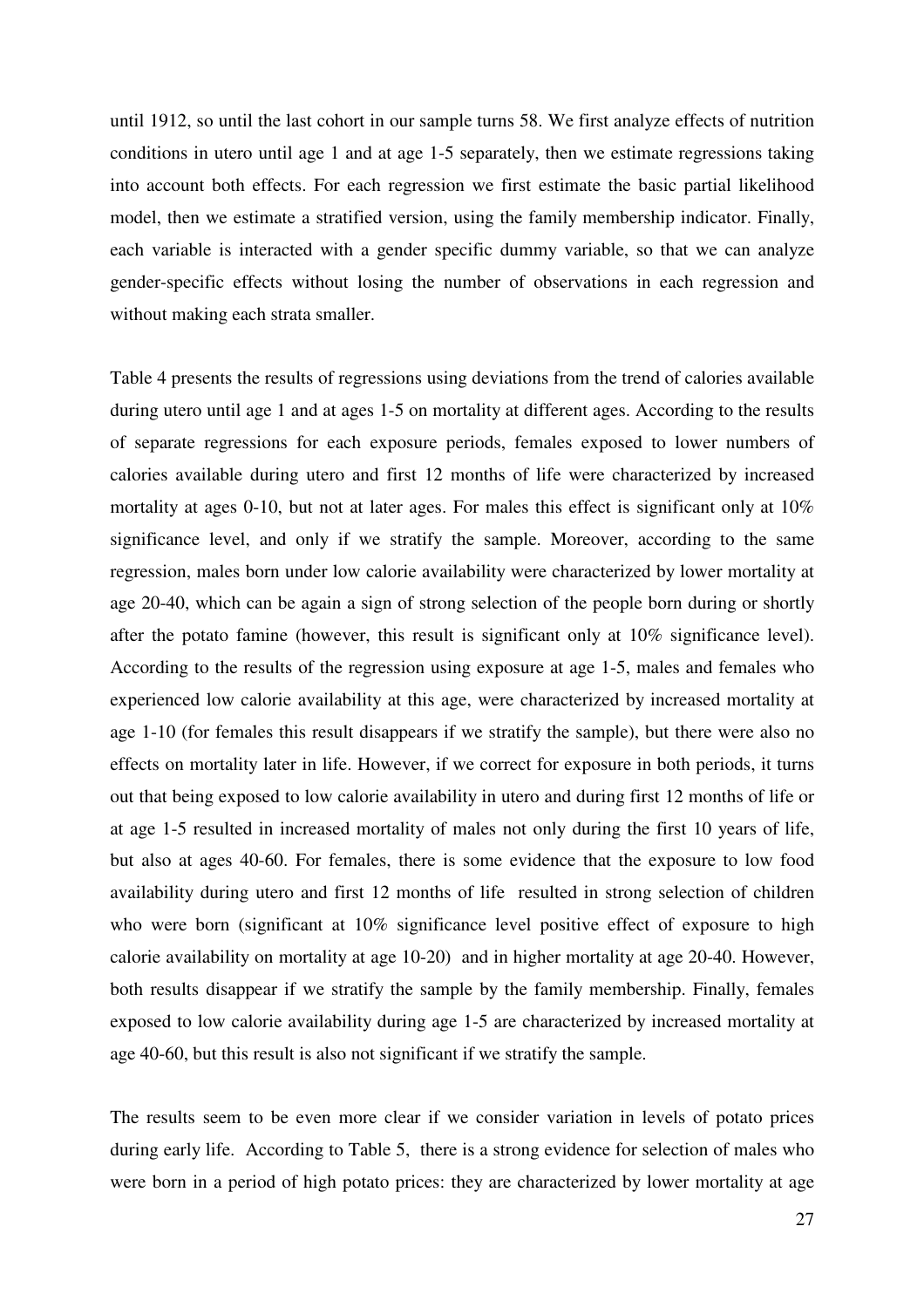20-40. Being exposed to high prices during utero and the first 12 months of life results in increased mortality of both males and females at ages 0-10 (significant only if we correct for both exposure periods) and at ages 40-60 (but this result becomes not significant if we stratify the sample). Males and females exposed to high potato prices at ages 1-5 were characterized by higher mortality at ages 1-10, but also at ages 40-60 (this result is significant at 5% level if we do not and at 10% significance level if we do stratify the sample and it disappears if we do not correct for the early exposure period and stratify the sample). Hence there is a strong evidence for long term effects of bad nutritional conditions early in life.

Table 6 shows the comparison of the effect of nutritional conditions early in life for people born in the families of farmers and of non-farmers. We classify each person according to the occupation of his father. We present only the results of the regressions correcting for both exposure periods and using potato prices as an indication for nutritional conditions. According to the results, mortality of children of nonfarmers were affected by nutritional conditions early in life mostly at early ages, whereas children of farmers suffered from increased mortality also later in life, mostly at ages 40-60, as a result of exposure to higher potato prices at age 1-5. Moreover, males born during a period with high potato prices in families of farmers were characterized also by lower mortality at age 20-40 than those born in similar families during periods with lower prices (significant only if we correct for family membership). This result is not significant for children born in families were the father was not a farmer. There is also some evidence (at 10% significance level) of increased mortality at age 40-60 of females who were exposed to high potato prices during utero and first 12 months of life, but this result disappears if we stratify the sample. Finally, note that if we stratify the sample by family membership, than the effects of exposure to high prices in any of the two exposure periods on mortality of children of farmers during the first 10 years of life becomes not significant, while it remains significant for children of nonfarmers. This could suggest that families of farmers could compensate for temporary low food availability with home production, so that during periods with high food prices children would not die immediately. However, in the long term they still suffered from low food availability during early life, while children of nonfarmers did not.

Next, we analyze effects of nutrition during early life on longevity of people with different social statuses. Table 7 presents results of the estimation of Cox regressions on the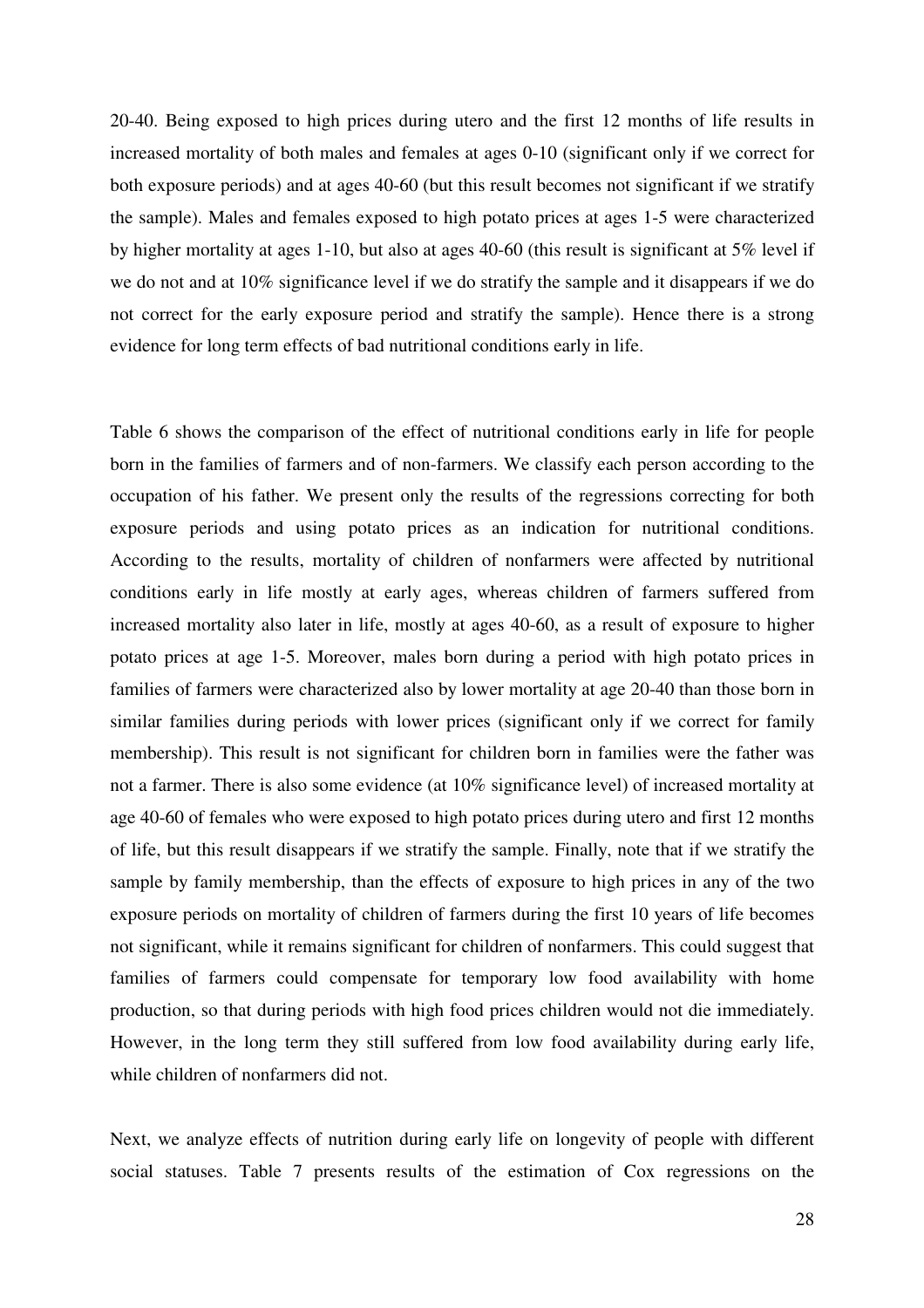subpopulations of people coming from high (HISCLASS class lower than 8) or low classes (HISCLASS between 8 and 12). According to the results, for people born in families with a high social status, high food prices during utero and first 12 months of life did not have a significant effect on mortality later in life. Moreover, being exposed to high prices at age 1-5 resulted in increased mortality at age 1-10, but not later in life. This could suggest that families with high social status could provide enough nutrition for pregnant women and newborn children even during periods of high food prices, whereas the nutrition of children at ages 1-5 was more affected by the level of prices. According to the results, children born in families with low social status under high food prices in any of the exposure periods were characterized by increased mortality at age 0-10, but this result becomes insignificant if we correct for family membership. One reason for this can be a high correlation of the social status with father's occupation as a farmer. Moreover, both males and females exposed to high prices at ages 1-5 were characterized by increased mortality at ages 40-60. Females who experienced high potato prices during utero until age 1 were also characterized by higher mortality at ages 40-60 (but higher only at 10% significance level if we stratify the sample), for males this result is significant only at 10% significance level if we do not stratify the sample, and disappears otherwise. Finally, males who experienced bad nutrition conditions during utero and first 12 months of life and who were born in families with low social status were characterized by positive selection, resulting in lower mortality at ages 20-40. To sum up, it is clear that children born in families with low social status were affected more by bad nutritional conditions during early life than people born in families with high social status.

\*\*\*\*still to be added; comparison for rural/urban areas of birth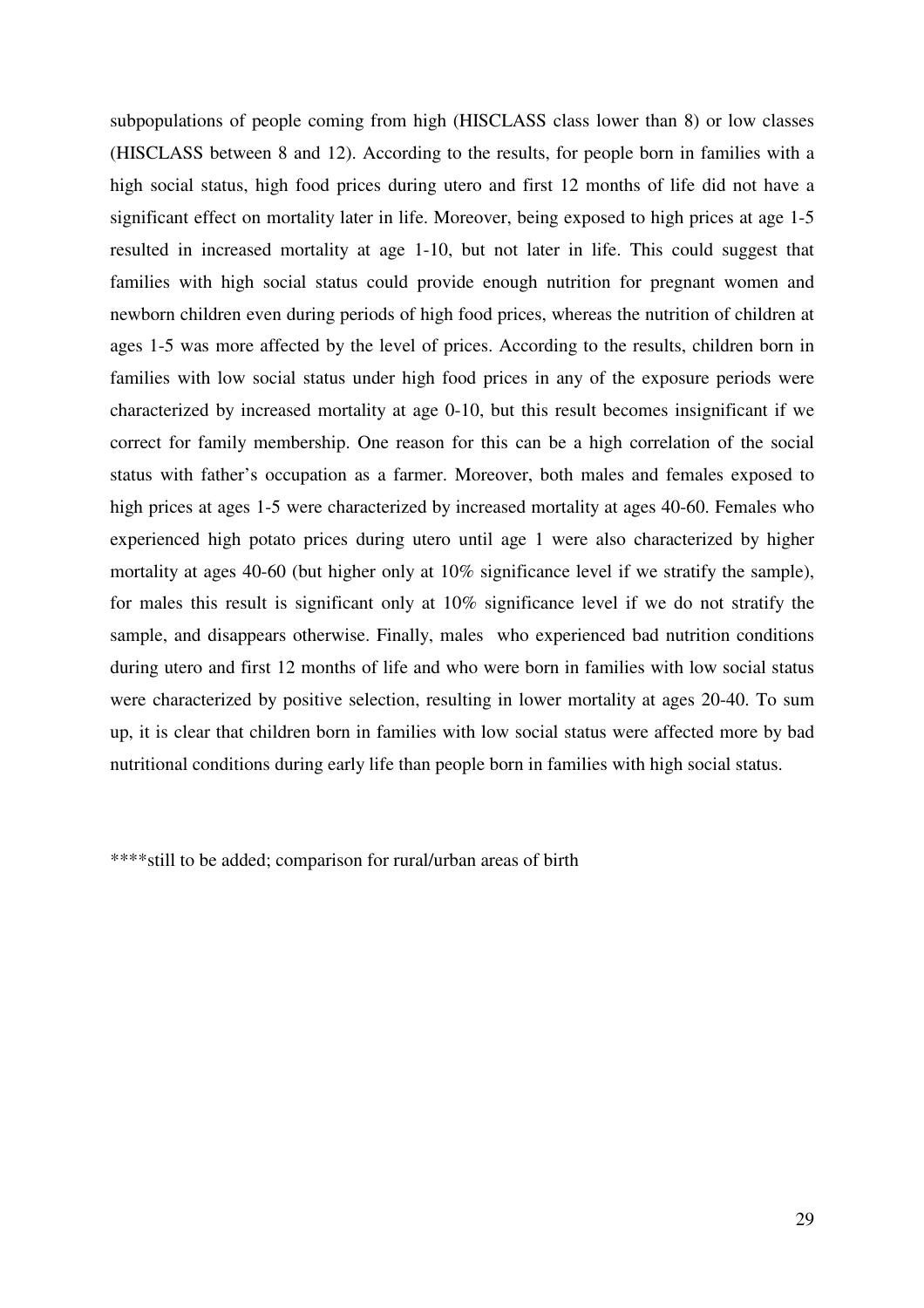|          |            | exposure in utero-01 |             | exposure at age 1-5 |             | exposure in utero-01 & 1-<br>5 |               |
|----------|------------|----------------------|-------------|---------------------|-------------|--------------------------------|---------------|
|          |            |                      | strata      |                     | strata      |                                | strata        |
| males:   |            |                      |             |                     |             |                                |               |
|          | contemp    | $-0.0001$            | $-0.0009$   | 0.0003              | $-0.0005$   | $0.0013*$                      | $-0.0000$     |
|          | (calories) | $(-0.20)$            | $(-0.97)$   | $-0.44$             | $(-0.56)$   | $-1.86$                        | $(-0.01)$     |
| utero-01 | $0 - 10$   | $-0.0007$            | $-0.0034*$  |                     |             | $-0.0045***$                   | $-0.0059***$  |
|          |            | $(-0.64)$            | $(-1.92)$   |                     |             | $(-3.68)$                      | $(-2.99)$     |
| utero-01 | $10 - 20$  | $-0.0009$            | 0.0007      |                     |             | 0.0000                         | 0.0008        |
|          |            | $(-0.56)$            | $-0.34$     |                     |             | $-0.02$                        | $-0.31$       |
| utero-01 | 20-40      | 0.0019               | $0.0033*$   |                     |             | 0.0007                         | 0.0026        |
|          |            | $-1.5$               | $-1.69$     |                     |             | $-0.45$                        | $-1.11$       |
| utero-01 | 40-60      | $-0.0015$            | $-0.0019$   |                     |             | $-0.0033**$                    | $-0.0048*$    |
|          |            | $(-1.26)$            | $(-0.98)$   |                     |             | $(-2.14)$                      | $(-1.94)$     |
| utero-01 | 60-80      | $-0.0004$            | $-0.0040$   |                     |             | $-0.0013$                      | $-0.0070$     |
|          |            | $(-0.24)$            | $(-1.21)$   |                     |             | $(-0.56)$                      | $(-1.59)$     |
| age 1-5  | $1 - 10$   |                      |             | $-0.0121***$        | $-0.0069**$ | $-0.0166***$                   | $-0.0104***$  |
|          |            |                      |             | $(-5.80)$           | $(-2.22)$   | $(-7.79)$                      | $(-3.10)$     |
| age 1-5  | $10 - 20$  |                      |             | $-0.0001$           | $-0.0021$   | 0.0010                         | $-0.0009$     |
|          |            |                      |             | $(-0.03)$           | $(-0.64)$   | $-0.34$                        | $(-0.25)$     |
| age 1-5  | 20-40      |                      |             | $-0.0017$           | $-0.0027$   | $-0.0025$                      | $-0.0013$     |
|          |            |                      |             | $(-0.95)$           | $(-1.11)$   | $(-1.10)$                      | $(-0.42)$     |
| age 1-5  | 40-60      |                      |             | $-0.0006$           | $-0.0038$   | $-0.0039*$                     | $-0.0073**$   |
|          |            |                      |             | $(-0.33)$           | $(-1.26)$   | $(-1.69)$                      | $(-1.96)$     |
| age 1-5  | 60-80      |                      |             | 0.0002              | $-0.0011$   | $-0.0017$                      | $-0.0064$     |
|          |            |                      |             | $-0.08$             | $(-0.19)$   | $(-0.49)$                      | $(-0.81)$     |
| females: |            |                      |             |                     |             |                                |               |
|          | contemp    | 0.0006               | 0.0013      | 0.0002              | 0.0009      | $0.0013***$                    | $0.0000**$    |
|          | (calories) | $-0.99$              | $-1.36$     | $-0.37$             | $-0.93$     | $-2.67$                        | $-2.01$       |
| utero-01 | $0 - 10$   | $-0.0032***$         | $-0.0038**$ |                     |             | $-0.0071***$                   | $-0.0060$ *** |
|          |            | $(-3.11)$            | $(-2.34)$   |                     |             | $(-5.96)$                      | $(-3.33)$     |
| utero-01 | $10 - 20$  | 0.0023               | 0.0017      |                     |             | $0.0038*$                      | 0.0027        |
|          |            | $-1.26$              | $-0.79$     |                     |             | $-1.76$                        | $-0.97$       |
| utero-01 | $20 - 40$  | $-0.0018$            | 0.0004      |                     |             | $-0.0032**$                    | $-0.0001$     |
|          |            | $(-1.57)$            | $-0.27$     |                     |             | $(-2.21)$                      | $(-0.07)$     |
| utero-01 | $40 - 60$  | $-0.0005$            | 0.0021      |                     |             | $-0.0024$                      | $-0.0004$     |
|          |            | $(-0.41)$            | $-1.08$     |                     |             | $(-1.45)$                      | $(-0.15)$     |
| utero-01 | 60-80      | $-0.0005$            | 0.0064      |                     |             | $-0.0014$                      | 0.0031        |
|          |            | $(-0.27)$            | $-1.51$     |                     |             | $(-0.59)$                      | $-0.59$       |
| age 1-5  | $1 - 10$   |                      |             | $-0.0088$ ***       | $-0.0039$   | $-0.0146***$                   | $-0.0091***$  |
|          |            |                      |             | $(-3.77)$           | $(-1.26)$   | $(-6.19)$                      | $(-2.70)$     |
| age 1-5  | $10 - 20$  |                      |             | 0.0009              | $-0.0001$   | 0.0037                         | 0.0021        |
|          |            |                      |             | $-0.39$             | $(-0.02)$   | $-1.19$                        | $-0.54$       |
| age 1-5  | 20-40      |                      |             | $-0.0009$           | $-0.0014$   | $-0.0033$                      | $-0.0011$     |
|          |            |                      |             | $(-0.56)$           | $(-0.57)$   | $(-1.52)$                      | $(-0.37)$     |
| age 1-5  | $40 - 60$  |                      |             | $-0.0011$           | $-0.0018$   | $-0.0039*$                     | $-0.0035$     |
|          |            |                      |             |                     |             |                                |               |

#### **Table 4 Effects of calorie availability early in life on mortality at different ages later in life**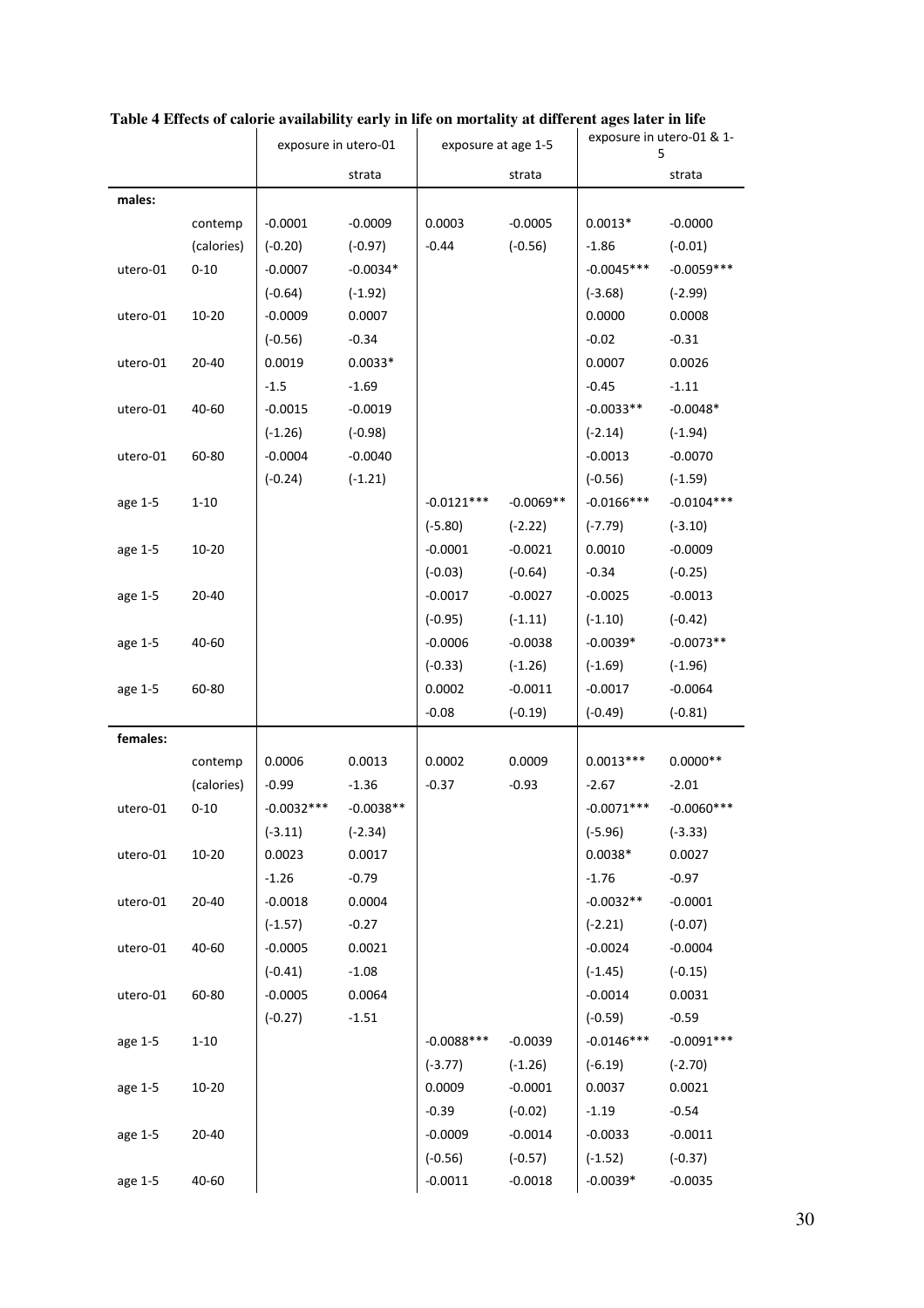| age 1-5 | 60-80  |           |          | $(-0.60)$<br>0.0001<br>$-0.04$ | $(-0.67)$<br>$-0.0048$<br>$(-0.82)$ | $(-1.66)$<br>$-0.0012$<br>$(-0.39)$ | (-0.99)<br>$-0.0058$<br>(-0.75) |
|---------|--------|-----------|----------|--------------------------------|-------------------------------------|-------------------------------------|---------------------------------|
|         | N      | 75005     | 75005    | 75005                          | 75005                               | 75005                               | 75005                           |
|         | loglik | $-6229.2$ | $-610.5$ | $-6218.5$                      | $-614.3$                            | $-6190.5$                           | $-600$                          |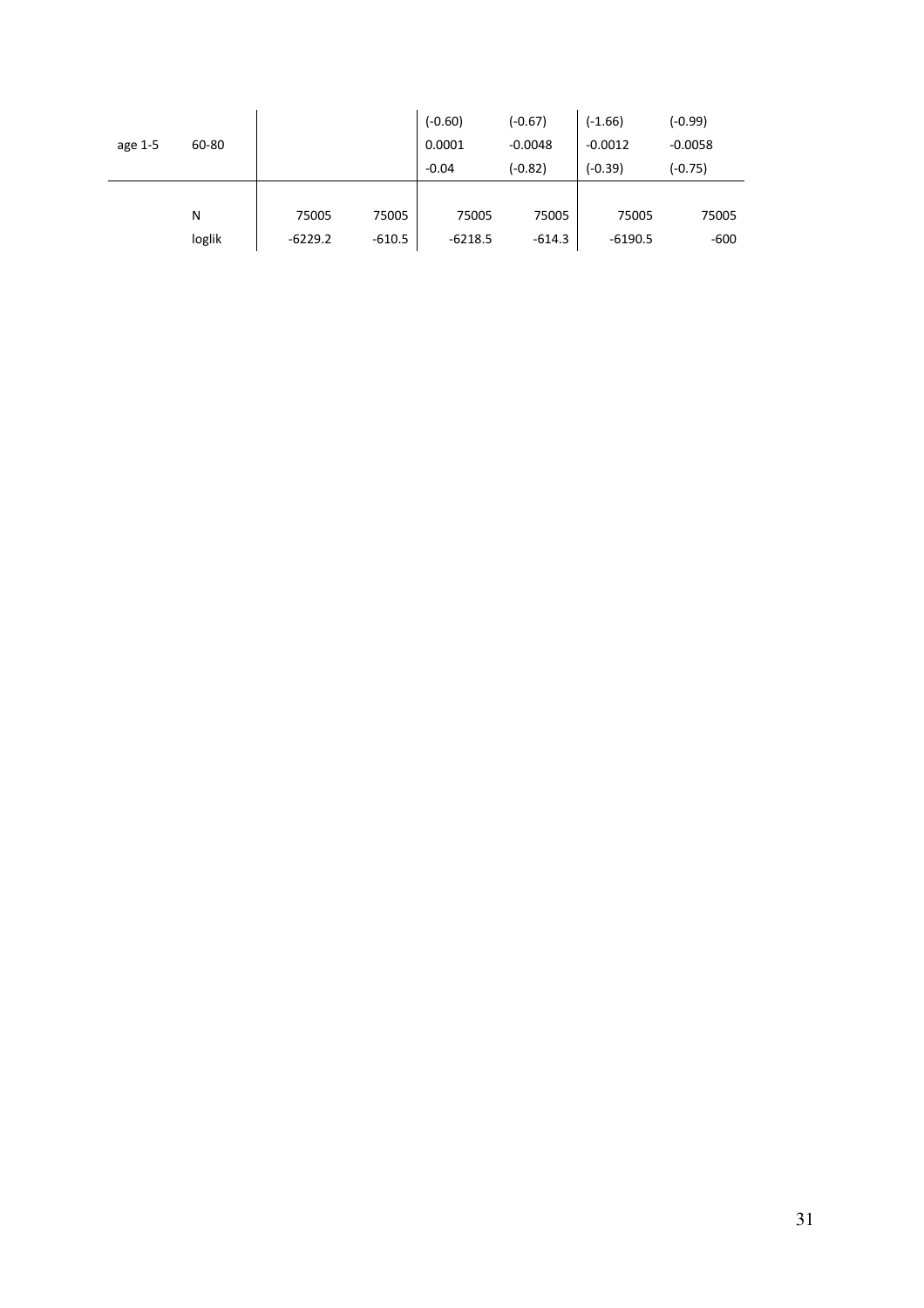|          |            | exposure in utero-01 |            | exposure at age 1-5 |           | exposure in utero-01 & 1-5 |            |
|----------|------------|----------------------|------------|---------------------|-----------|----------------------------|------------|
|          |            |                      | strata     |                     | strata    |                            | strata     |
| males:   |            |                      |            |                     |           |                            |            |
|          | contemp    | $-0.0004$            | $-0.0011$  | 0.0003              | $-0.0008$ | 0.0006                     | $-0.0005$  |
|          | (calories) | $(-0.54)$            | $(-1.25)$  | (0.48)              | $(-0.89)$ | (0.88)                     | $(-0.46)$  |
| utero-01 | $0 - 10$   | $-0.0314$            | 0.174      |                     |           | $0.284***$                 | $0.405**$  |
|          |            | $(-0.35)$            | (1.18)     |                     |           | (2.86)                     | (2.28)     |
| utero-01 | 11-20      | 0.0337               | $-0.0391$  |                     |           | 0.0150                     | $-0.107$   |
|          |            | (0.29)               | $(-0.26)$  |                     |           | (0.08)                     | $(-0.41)$  |
| utero-01 | $20 - 40$  | $-0.181**$           | $-0.318**$ |                     |           | $-0.168$                   | $-0.560**$ |
|          |            | $(-2.00)$            | $(-2.37)$  |                     |           | $(-1.07)$                  | $(-2.36)$  |
| utero-01 | 40-60      | 0.0150               | $-0.0691$  |                     |           | $0.361**$                  | 0.230      |
|          |            | (0.17)               | $(-0.50)$  |                     |           | (2.43)                     | (0.90)     |
| utero-01 | 60-80      | 0.0854               | 0.0301     |                     |           | 0.144                      | 0.490      |
|          |            | (0.71)               | (0.13)     |                     |           | (0.66)                     | (1.17)     |
| age 1-5  | $1 - 10$   |                      |            | $1.217***$          | 0.471     | 1.594***                   | $0.896***$ |
|          |            |                      |            | (5.85)              | (1.61)    | (7.37)                     | (2.62)     |
| age 1-5  | 11-20      |                      |            | 0.0300              | 0.110     | $-0.0865$                  | $-0.209$   |
|          |            |                      |            | (0.14)              | (0.41)    | $(-0.25)$                  | $(-0.48)$  |
| age 1-5  | 20-40      |                      |            | 0.151               | 0.166     | 0.321                      | $-0.0684$  |
|          |            |                      |            | (0.96)              | (0.80)    | (1.22)                     | $(-0.19)$  |
| age 1-5  | 40-60      |                      |            | $0.285*$            | $0.487*$  | $0.821***$                 | $0.856*$   |
|          |            |                      |            | (1.76)              | (1.90)    | (2.97)                     | (1.90)     |
| age 1-5  | 60-80      |                      |            | $-0.113$            | 0.637     | 0.0850                     | 0.868      |
|          |            |                      |            | $(-0.43)$           | (1.19)    | (0.18)                     | (0.90)     |
| females: |            |                      |            |                     |           |                            |            |
|          | contemp    | 0.0002               | 0.0010     | 0.0003              | 0.0011    | $0.0012*$                  | 0.0016     |
|          | (calories) | (0.30)               | (1.13)     | (0.53)              | (1.22)    | (1.78)                     | (1.60)     |
| utero-01 | $0 - 10$   | 0.0387               | 0.179      |                     |           | $0.393***$                 | $0.408**$  |
|          |            | (0.44)               | (1.26)     |                     |           | (4.04)                     | (2.41)     |
| utero-01 | $11 - 20$  | $-0.0666$            | $-0.151$   |                     |           | $-0.113$                   | $-0.255$   |
|          |            | $(-0.55)$            | $(-0.95)$  |                     |           | $(-0.54)$                  | $(-0.96)$  |
| utero-01 | $20 - 40$  | $-0.0298$            | $-0.164$   |                     |           | 0.121                      | $-0.167$   |
|          |            | $(-0.35)$            | $(-1.39)$  |                     |           | (0.84)                     | $(-0.81)$  |
| utero-01 | 40-60      | 0.0107               | $-0.162$   |                     |           | $0.346**$                  | 0.244      |
|          |            | (0.12)               | $(-1.12)$  |                     |           | (2.29)                     | (0.94)     |
| utero-01 | 60-80      | 0.0589               | $-0.294$   |                     |           | 0.0699                     | $-0.131$   |
|          |            | (0.48)               | $(-1.23)$  |                     |           | (0.31)                     | $(-0.29)$  |
| age 1-5  | $1 - 10$   |                      |            | $1.220***$          | 0.479     | $1.511***$                 | $0.896**$  |
|          |            |                      |            | (5.85)              | (1.60)    | (6.93)                     | (2.58)     |
| age 1-5  | 11-20      |                      |            | $-0.0602$           | 0.0170    | $-0.0581$                  | $-0.175$   |
|          |            |                      |            | $(-0.28)$           | (0.06)    | $(-0.17)$                  | $(-0.40)$  |
| age 1-5  | 20-40      |                      |            | $0.264*$            | 0.262     | 0.178                      | $-0.313$   |
|          |            |                      |            | (1.70)              | (1.25)    | (0.69)                     | $(-0.90)$  |

### **Table 5 Effects of potato prices early in life on mortality at different ages later in life**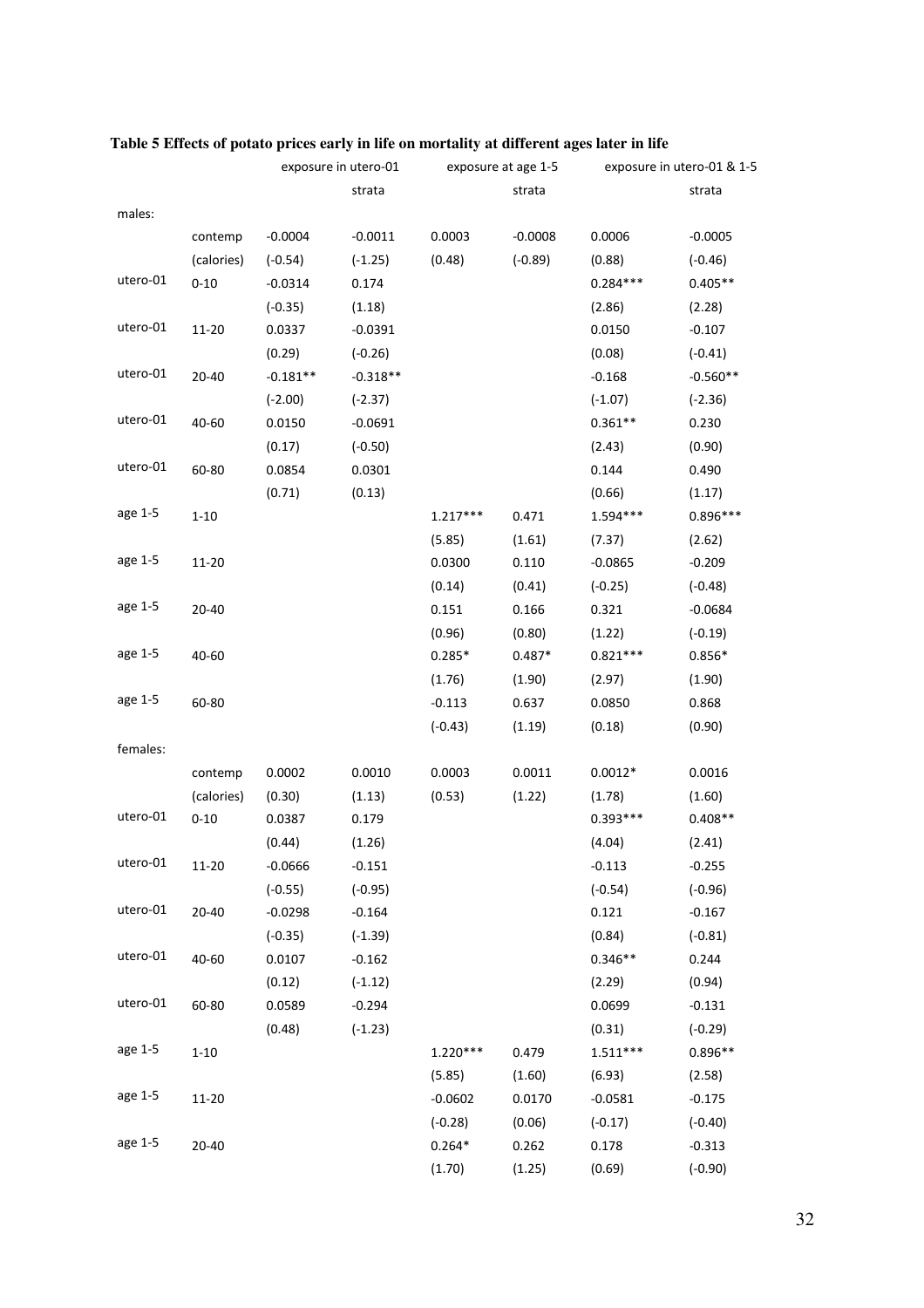| age 1-5 | 40-60  |           |          | $0.285*$  | 0.379    | $0.832***$ | $0.733*$ |
|---------|--------|-----------|----------|-----------|----------|------------|----------|
|         |        |           |          | (1.77)    | (1.52)   | (3.02)     | (1.66)   |
| age 1-5 | 60-80  |           |          | $-0.112$  | 0.386    | 0.133      | 1.184    |
|         |        |           |          | $(-0.43)$ | (0.73)   | (0.29)     | (1.22)   |
|         |        |           |          |           |          |            |          |
|         | N      | 75005     | 75005    | 75005     | 75005    | 75005      | 75005    |
|         | loglik | $-6229.6$ | $-610.9$ | $-6213.7$ | $-612.2$ | $-6198.6$  | $-603.5$ |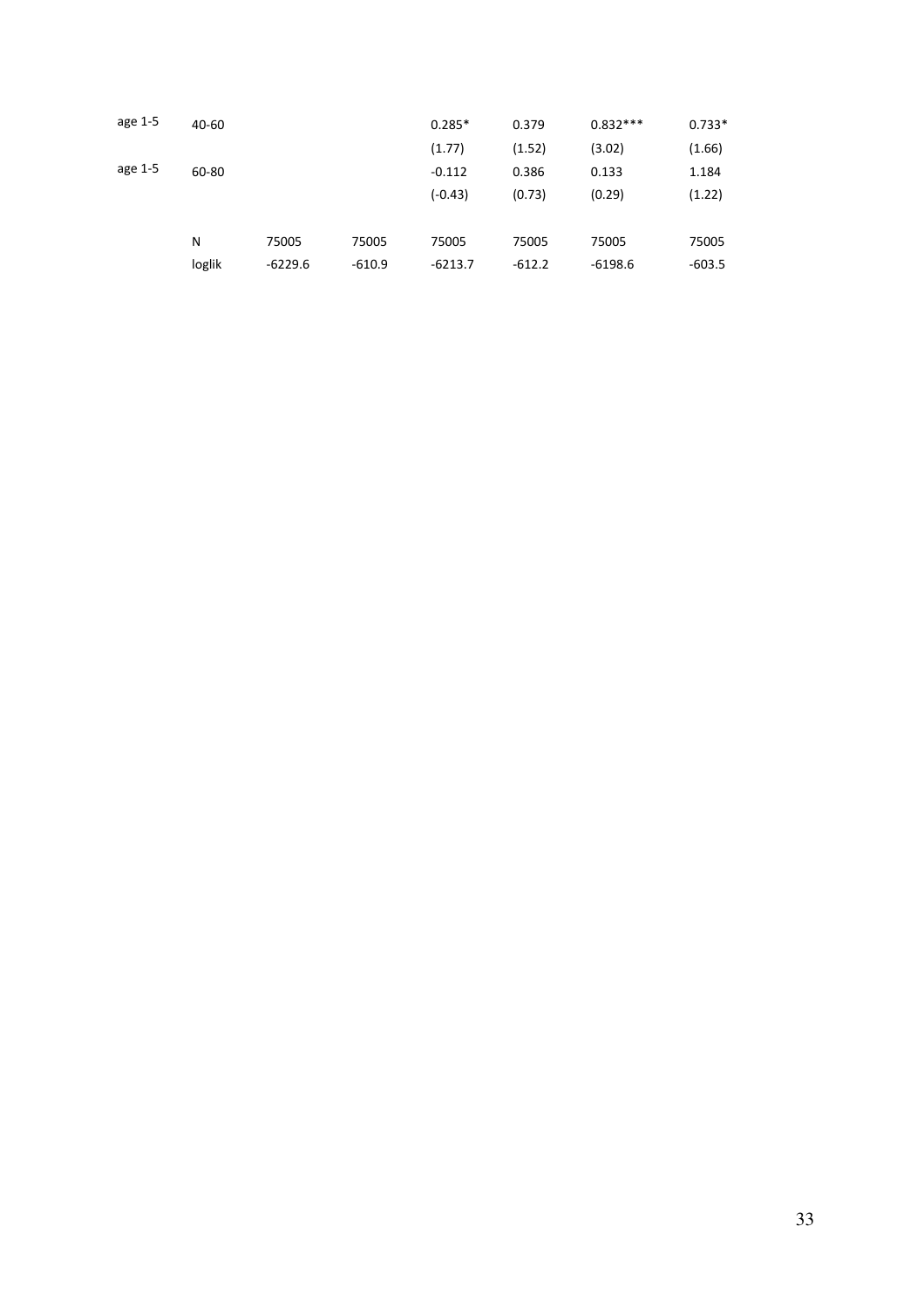|          |            | Non farmers |           | farmers    |            |
|----------|------------|-------------|-----------|------------|------------|
|          |            |             | strata    |            | strata     |
| males:   |            |             |           |            |            |
|          | contemp    | 0.0008      | $-0.0013$ | 0.0007     | 0.0000     |
|          | (calories) | (0.63)      | $(-0.76)$ | (0.76)     | (0.01)     |
| utero-01 | $0 - 10$   | 0.269       | $0.689**$ | $0.327**$  | 0.256      |
|          |            | (1.61)      | (2.35)    | (2.43)     | (1.09)     |
| utero-01 | 11-20      | $-0.232$    | $-0.471$  | 0.0514     | $-0.00719$ |
|          |            | $(-0.66)$   | $(-0.95)$ | (0.19)     | $(-0.02)$  |
| utero-01 | 20-40      | $-0.262$    | $-0.393$  | $-0.175$   | -0.577**   |
|          |            | $(-0.86)$   | $(-0.79)$ | $(-0.85)$  | $(-2.01)$  |
| utero-01 | 40-60      | 0.271       | $-0.398$  | 0.319      | 0.413      |
|          |            | (0.95)      | $(-0.84)$ | (1.62)     | (1.26)     |
| utero-01 | 60-80      | $-0.324$    | $-0.236$  | 0.360      | 1.076      |
|          |            | $(-0.84)$   | $(-0.34)$ | (1.27)     | (1.64)     |
| age 1-5  | $1 - 10$   | $1.451***$  | $1.081**$ | 1.805***   | $0.811*$   |
|          |            | (4.23)      | (2.00)    | (6.42)     | (1.72)     |
| age 1-5  | 11-20      | $-0.682$    | $-1.241$  | 0.270      | $-0.0244$  |
|          |            | $(-1.12)$   | $(-1.52)$ | (0.56)     | $(-0.04)$  |
| age 1-5  | 20-40      | 0.0250      | $-0.416$  | 0.368      | 0.183      |
|          |            | (0.05)      | $(-0.57)$ | (1.06)     | (0.40)     |
| age 1-5  | 40-60      | 0.157       | $-0.817$  | $0.932**$  | 1.466**    |
|          |            | (0.30)      | $(-0.86)$ | (2.54)     | (2.42)     |
| age 1-5  | 60-80      | $-0.152$    | 0.102     | 0.186      | 0.528      |
|          |            | $(-0.19)$   | (0.07)    | (0.30)     | (0.38)     |
| females: |            |             |           |            |            |
|          | contemp    | 0.0011      | 0.0022    | $0.0018**$ | 0.0017     |
|          | (calories) | (0.95)      | (1.27)    | (2.05)     | (1.36)     |
| utero-01 | $0 - 10$   | $0.290*$    | $0.567**$ | $0.503***$ | 0.357      |
|          |            | (1.77)      | (2.06)    | (3.85)     | (1.56)     |
| utero-01 | $11 - 20$  | $-0.495$    | $-0.767$  | 0.0138     | $-0.0953$  |
|          |            | $(-1.31)$   | $(-1.46)$ | (0.05)     | $(-0.25)$  |
| utero-01 | 20-40      | $-0.0969$   | $-0.210$  | 0.151      | $-0.0644$  |
|          |            | $(-0.37)$   | $(-0.57)$ | (0.77)     | $(-0.23)$  |
| utero-01 | 40-60      | 0.0735      | $-0.516$  | $0.394*$   | 0.570      |
|          |            | (0.26)      | $(-1.02)$ | (1.92)     | (1.60)     |
| utero-01 | 60-80      | $-0.208$    | $-0.363$  | 0.165      | $-0.392$   |
|          |            | $(-0.56)$   | $(-0.55)$ | (0.55)     | $(-0.54)$  |
| age 1-5  | $1 - 10$   | $1.464***$  | 1.199**   | $1.674***$ | 0.740      |
|          |            | (4.26)      | (2.19)    | (5.86)     | (1.53)     |
| age 1-5  | 11-20      | $-0.577$    | $-1.190$  | 0.161      | $-0.101$   |
|          |            | $(-0.97)$   | $(-1.47)$ | (0.33)     | $(-0.17)$  |
| age 1-5  | 20-40      | 0.0388      | $-0.366$  | 0.155      | $-0.223$   |
|          |            | (0.08)      | $(-0.55)$ | (0.45)     | $(-0.51)$  |
| age 1-5  | 40-60      | 0.378       | $-0.887$  | $0.880**$  | 1.298**    |

### **Table 6 Long run effects of nutrition conditions proxied by potato prices by father's occupation**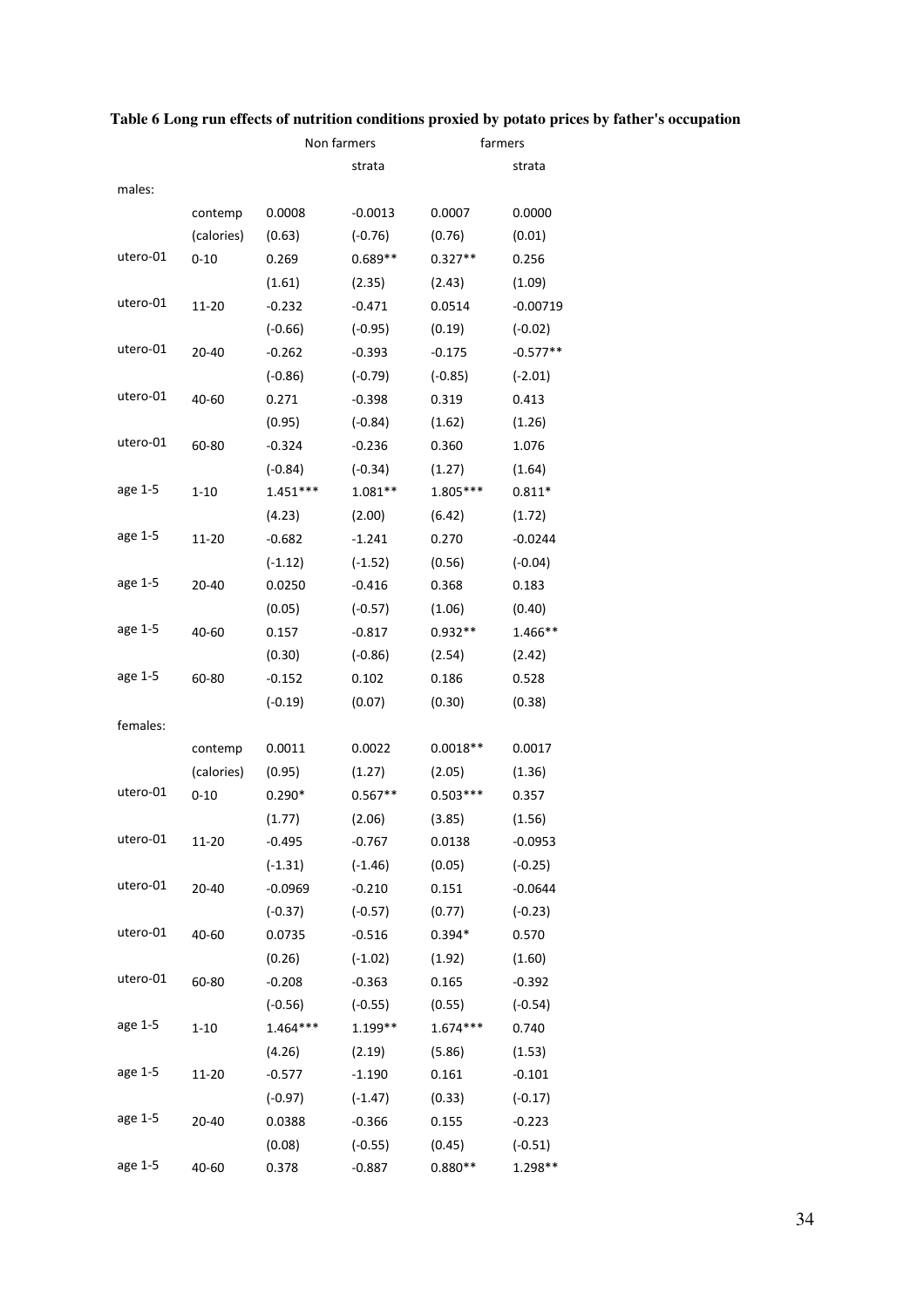|         |        | (0.76)    | $(-1.03)$ | (2.42)    | (2.24)   |
|---------|--------|-----------|-----------|-----------|----------|
| age 1-5 | 60-80  | $-0.349$  | 0.0620    | 0.350     | 1.484    |
|         |        | $(-0.44)$ | (0.04)    | (0.58)    | (1.08)   |
|         |        |           |           |           |          |
|         | N      | 23672     | 23672     | 43031     | 43031    |
|         | loglik | $-1636.6$ | $-199.5$  | $-3219.0$ | $-352.8$ |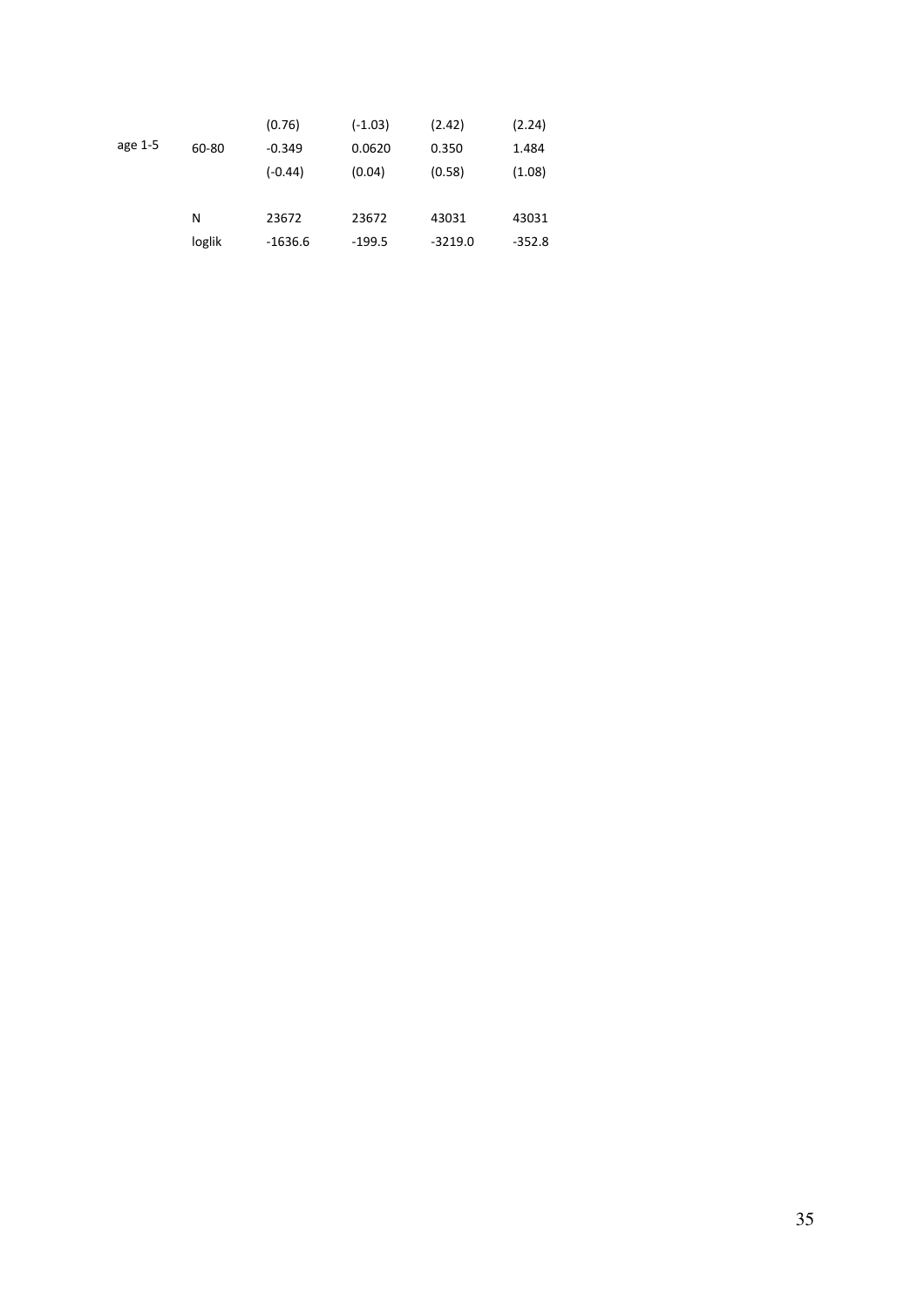|          |            | High class |            |             | Low class  |  |
|----------|------------|------------|------------|-------------|------------|--|
|          |            |            | strata     |             | strata     |  |
| males:   |            |            |            |             |            |  |
|          | contemp    | 0.0008     | $-0.0016$  | 0.0007      | $-0.0001$  |  |
|          | (calories) | (0.57)     | $(-0.77)$  | (0.76)      | $(-0.11)$  |  |
| utero-01 | $0 - 10$   | 0.167      | $0.575*$   | $0.370***$  | 0.311      |  |
|          |            | (0.94)     | (1.83)     | (2.85)      | (1.37)     |  |
| utero-01 | 11-20      | $-0.194$   | $-0.430$   | $-0.00500$  | $-0.0875$  |  |
|          |            | $(-0.51)$  | $(-0.78)$  | $(-0.02)$   | $(-0.26)$  |  |
| utero-01 | 20-40      | $-0.153$   | $-0.00328$ | $-0.229$    | $-0.672**$ |  |
|          |            | $(-0.41)$  | $(-0.01)$  | $(-1.19)$   | $(-2.44)$  |  |
| utero-01 | 40-60      | 0.322      | $-0.306$   | $0.339*$    | 0.371      |  |
|          |            | (1.04)     | $(-0.61)$  | (1.76)      | (1.15)     |  |
| utero-01 | 60-80      | $-0.419$   | $-0.282$   | 0.368       | 0.984      |  |
|          |            | $(-1.06)$  | $(-0.38)$  | (1.31)      | (1.58)     |  |
| age 1-5  | $1 - 10$   | $1.251***$ | 1.392**    | 1.860***    | 0.706      |  |
|          |            | (3.22)     | (2.29)     | (7.10)      | (1.57)     |  |
| age 1-5  | 11-20      | $-0.514$   | $-0.844$   | 0.0881      | $-0.343$   |  |
|          |            | $(-0.77)$  | $(-0.96)$  | (0.19)      | $(-0.59)$  |  |
| age 1-5  | $20 - 40$  | 0.759      | 0.489      | 0.139       | $-0.0457$  |  |
|          |            | (1.22)     | (0.55)     | (0.43)      | $(-0.11)$  |  |
| age 1-5  | 40-60      | $-0.306$   | $-1.855$   | $1.020***$  | 1.556***   |  |
|          |            | $(-0.54)$  | $(-1.60)$  | (2.85)      | (2.62)     |  |
| age 1-5  | 60-80      | $-0.530$   | $-0.558$   | 0.368       | 0.725      |  |
|          |            | $(-0.65)$  | $(-0.31)$  | (0.62)      | (0.53)     |  |
| females: |            |            |            |             |            |  |
|          | contemp    | $-0.0003$  | 0.0009     | $0.0024***$ | $0.0023*$  |  |
|          | (calories) | $(-0.20)$  | (0.48)     | (2.79)      | (1.87)     |  |
| utero-01 | $0 - 10$   | 0.111      | 0.398      | $0.577***$  | $0.431*$   |  |
|          |            | (0.63)     | (1.38)     | (4.61)      | (1.93)     |  |
| utero-01 | 11-20      | $-0.385$   | $-0.525$   | $-0.0989$   | $-0.289$   |  |
|          |            | $(-0.98)$  | $(-0.96)$  | $(-0.34)$   | $(-0.79)$  |  |
| utero-01 | 20-40      | 0.111      | 0.199      | 0.0775      | $-0.174$   |  |
|          |            | (0.36)     | (0.44)     | (0.42)      | $(-0.68)$  |  |
| utero-01 | 40-60      | $-0.114$   | $-0.875$   | $0.451**$   | $0.582*$   |  |
|          |            | $(-0.39)$  | $(-1.49)$  | (2.25)      | (1.67)     |  |
| utero-01 | 60-80      | $-0.251$   | $-0.522$   | 0.161       | $-0.435$   |  |
|          |            | $(-0.65)$  | $(-0.75)$  | (0.55)      | $(-0.58)$  |  |
| age 1-5  | $1 - 10$   | $1.324***$ | $1.474**$  | 1.705***    | 0.654      |  |
|          |            | (3.45)     | (2.45)     | (6.35)      | (1.41)     |  |
| age 1-5  | 11-20      | $-0.452$   | $-0.954$   | 0.0159      | $-0.340$   |  |
|          |            | $(-0.70)$  | $(-1.07)$  | (0.03)      | $(-0.58)$  |  |
| age 1-5  | 20-40      | 0.700      | 0.549      | $-0.0542$   | $-0.446$   |  |
|          |            | (1.19)     | (0.65)     | $(-0.17)$   | $(-1.09)$  |  |

### **Table 7 Long run effects of nutrition conditions proxied by potato prices by social status**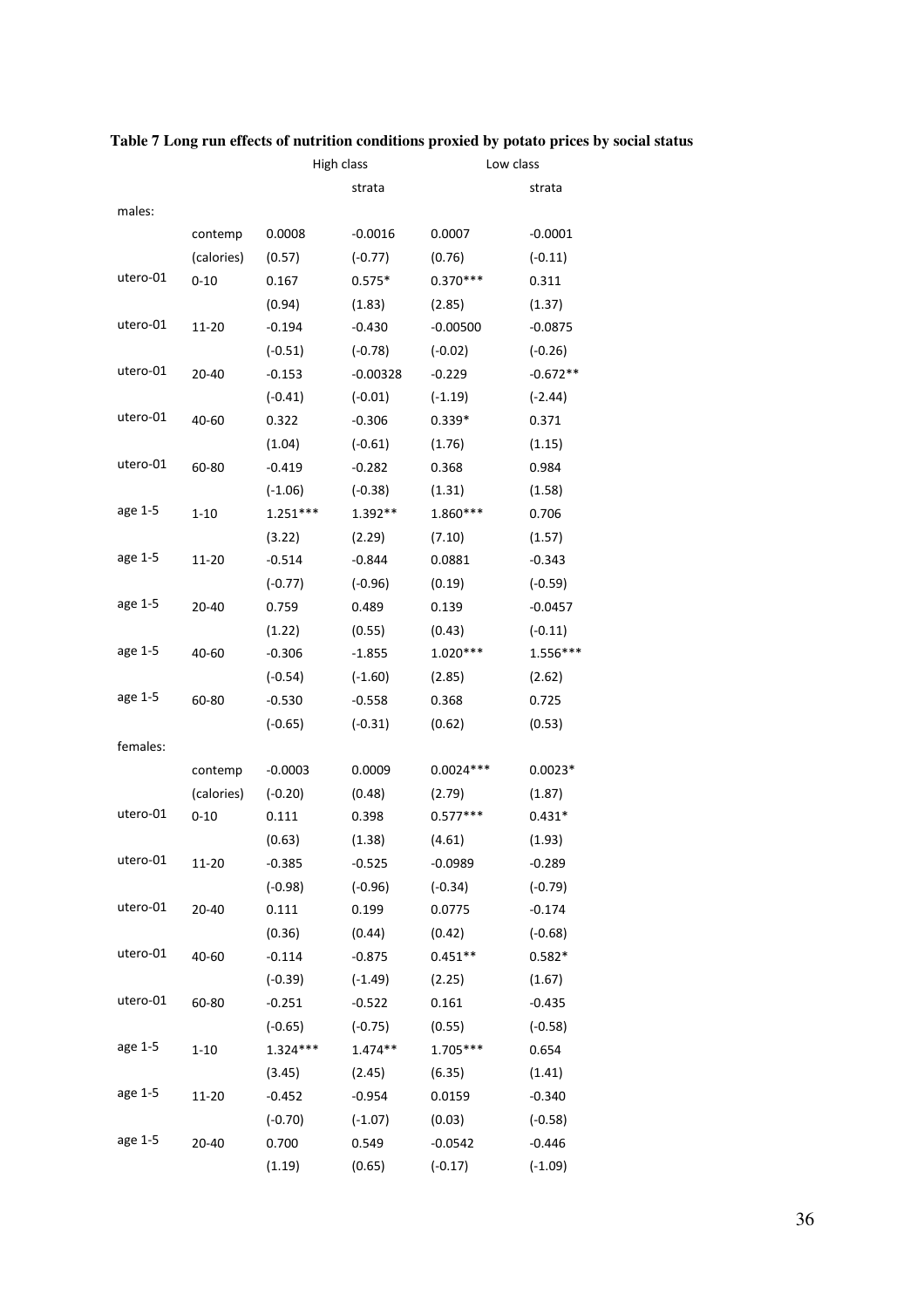| age 1-5 | 40-60  | 0.247     | $-1.377$  | $0.902**$ | $1.317**$ |
|---------|--------|-----------|-----------|-----------|-----------|
|         |        | (0.48)    | $(-1.43)$ | (2.53)    | (2.29)    |
| age 1-5 | 60-80  | $-0.777$  | $-0.335$  | 0.528     | 1.498     |
|         |        | $(-0.94)$ | $(-0.18)$ | (0.88)    | (1.12)    |
|         |        |           |           |           |           |
|         | N      | 19359     | 19359     | 47344     | 47344     |
|         | loglik | $-1324.5$ | $-165.1$  | $-3558.0$ | $-383.4$  |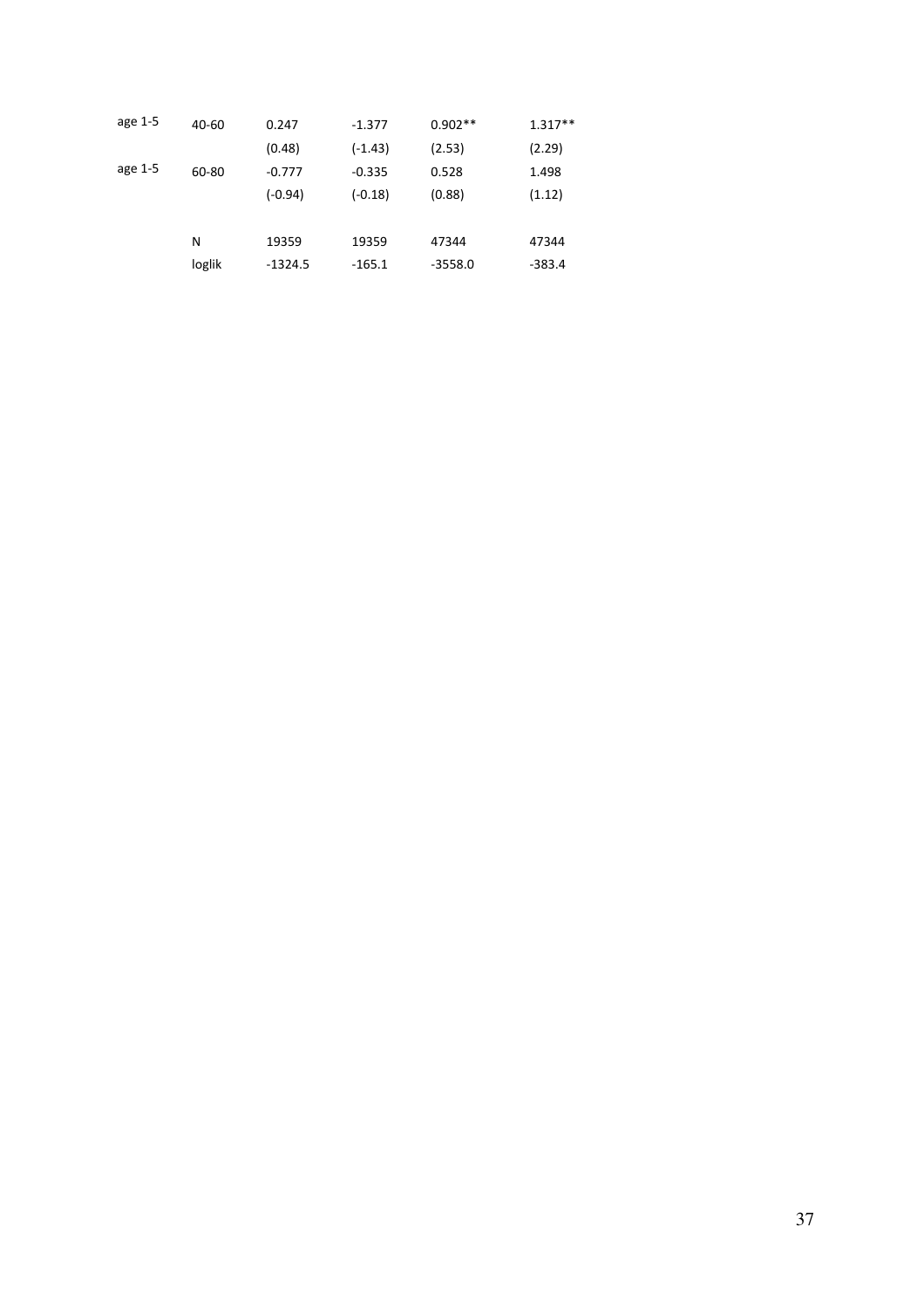## **6 Sensitivity analysis**

In this section we check sensitivity of our results.

First, we perform a sensitivity check for potato prices: we reestimate the model correcting for conditions both during utero and early life using not levels, but cyclical components of potato prices. The results, presented in Table 8, are very similar to the results we obtained by using levels of prices.

Next, we reestimate our model examining effects of early life conditions on mortality at different ages, using prices of wheat and rye. We have plotted the graphs of the trend components of wheat and rye prices (we do not report them here) and there is a clear increasing trend component in them. Therefore, we base our analysis on cyclical components.

Table 8, which reports the results of the estimation, confirms that there are strong effects of high food prices during utero and early life on increased mortality at early ages. Moreover, there is a clear evidence of higher mortality of males exposed to high prices at ages 1-5.

Next, we look at the composition of a diet, by reestimating the model using the amounts of proteins and proteins from animals available early in life as proxies for nutritional conditions. According to Table 9, again, there is a strong evidence for increased mortality at early ages of people exposed to low amount of proteins or proteins from animals during utero and first 12 months of life or during age 1-5. Moreover, the results suggest that males exposed to low amounts of proteins or proteins from animals during age 1-5 are characterized by higher mortality at ages 40-60 (the result is significant only if we correct for family membership).

[Decomposition of fixed effects]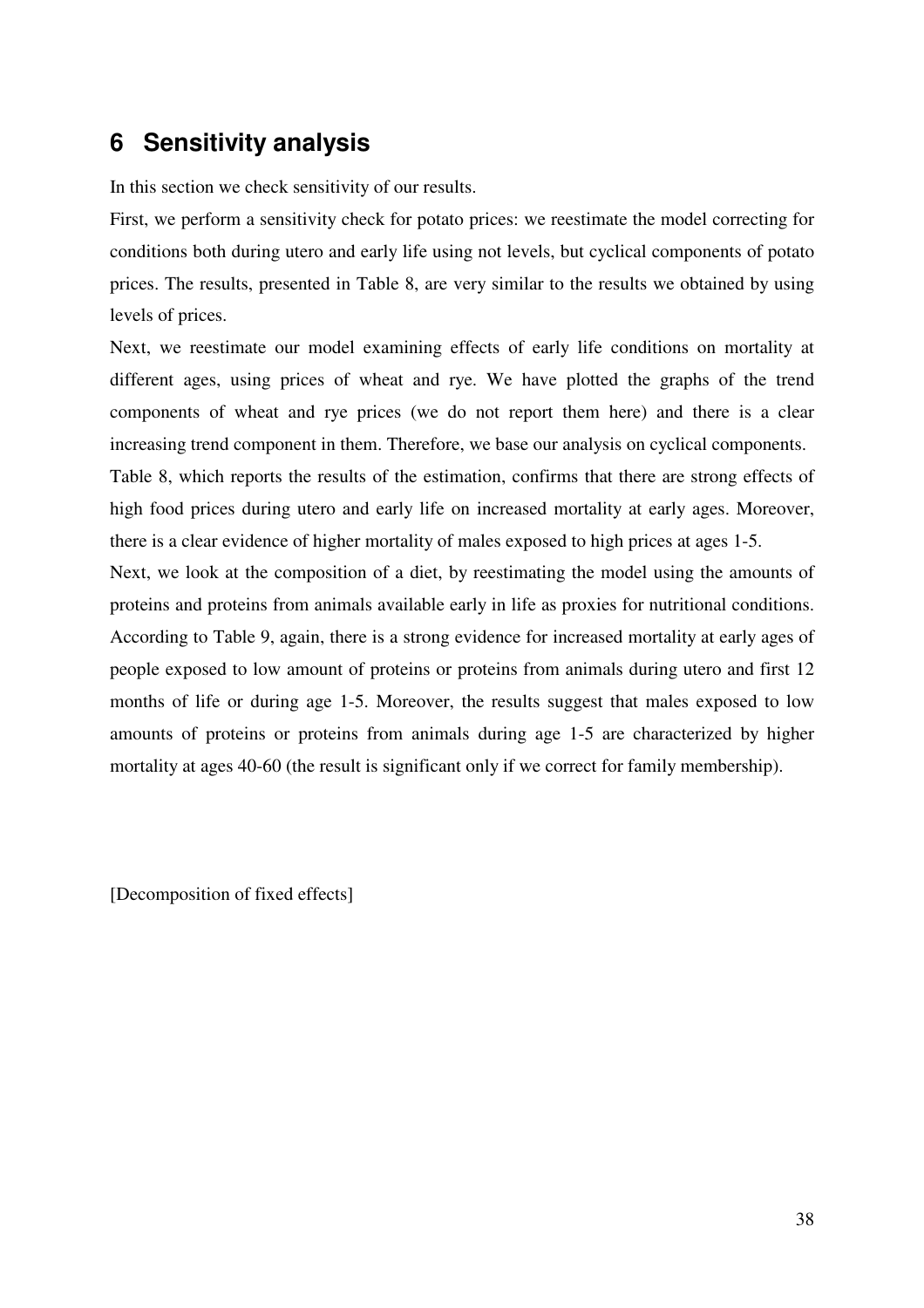|          |            | Potato prices |            | Rye prices |             | Wheat prices |             |
|----------|------------|---------------|------------|------------|-------------|--------------|-------------|
|          |            |               | strata     |            | strata      |              | strata      |
| males:   |            |               |            |            |             |              |             |
|          | contemp    | 0.000723      | $-0.00034$ | 0.000391   | $-0.000578$ | 0.000162     | $-0.000867$ |
|          | (calories) | (1.09)        | $(-0.34)$  | (0.62)     | $(-0.60)$   | (0.26)       | $(-0.90)$   |
| utero-01 | $0 - 10$   | $0.221*$      | $0.534**$  | 0.0722     | $0.236***$  | 0.0311       | $0.140**$   |
|          |            | (1.71)        | (2.32)     | (1.41)     | (2.79)      | (0.73)       | (2.02)      |
| utero-01 | $10 - 20$  | 0.0856        | $-0.0474$  | $-0.0248$  | 0.00590     | $-0.0133$    | 0.0159      |
|          |            | (0.45)        | $(-0.18)$  | $(-0.25)$  | (0.05)      | $(-0.15)$    | (0.15)      |
| utero-01 | $20 - 40$  | $-0.234$      | $-0.475*$  | $-0.0983$  | $-0.146$    | $-0.0948$    | $-0.127$    |
|          |            | $(-1.40)$     | $(-1.83)$  | $(-1.31)$  | $(-1.35)$   | $(-1.41)$    | $(-1.36)$   |
| utero-01 | 40-60      | $0.319**$     | 0.204      | 0.00891    | 0.151       | $-0.0212$    | 0.0944      |
|          |            | (2.21)        | (0.83)     | (0.12)     | (1.26)      | $(-0.33)$    | (0.89)      |
| utero-01 | 60-80      | 0.148         | 0.578      | 0.242      | 0.407       | 0.228        | 0.325       |
|          |            | (0.67)        | (1.44)     | (1.55)     | (1.34)      | (1.55)       | (1.21)      |
| age 1-5  | $1 - 10$   | $1.557***$    | $0.933**$  | $0.443***$ | $0.490***$  | $0.257***$   | $0.389***$  |
|          |            | (6.93)        | (2.34)     | (4.72)     | (3.47)      | (3.43)       | (3.53)      |
| age 1-5  | $10 - 20$  | 0.0499        | $-0.0729$  | $-0.00919$ | 0.0778      | 0.0112       | 0.0595      |
|          |            | (0.16)        | $(-0.18)$  | $(-0.07)$  | (0.42)      | (0.10)       | (0.40)      |
| age 1-5  | 20-40      | 0.134         | 0.00372    | $-0.00773$ | $-0.0883$   | $-0.0362$    | $-0.118$    |
|          |            | (0.55)        | (0.01)     | $(-0.08)$  | $(-0.61)$   | $(-0.44)$    | $(-0.99)$   |
| age 1-5  | 40-60      | $0.663***$    | $0.771*$   | 0.0759     | $0.384**$   | 0.0684       | $0.323**$   |
|          |            | (2.71)        | (1.87)     | (0.75)     | (2.38)      | (0.83)       | (2.44)      |
| age 1-5  | 60-80      | 0.0849        | 0.944      | 0.246      | 0.314       | 0.232        | 0.236       |
|          |            | (0.21)        | (1.12)     | (1.14)     | (0.63)      | (1.10)       | (0.55)      |
| females: |            |               |            |            |             |              |             |
|          | contemp    | $0.00137**$   | 0.00160    | $0.00107*$ | 0.00108     | 0.000799     | 0.000750    |
|          | (calories) | (2.08)        | (1.64)     | (1.68)     | (1.14)      | (1.28)       | (0.80)      |
| utero-01 | $0 - 10$   | $0.642***$    | $0.460**$  | $0.175***$ | $0.181**$   | $0.119***$   | $0.121**$   |
|          |            | (5.75)        | (2.24)     | (3.75)     | (2.57)      | (3.12)       | (2.06)      |
| utero-01 | $10 - 20$  | $-0.213$      | $-0.332$   | $-0.159$   | $-0.142$    | $-0.113$     | $-0.125$    |
|          |            | $(-0.95)$     | $(-1.13)$  | $(-1.61)$  | $(-1.13)$   | $(-1.29)$    | $(-1.14)$   |
| utero-01 | 20-40      | 0.209         | $-0.0137$  | 0.0772     | 0.0122      | 0.0644       | 0.0233      |
|          |            | (1.51)        | $(-0.07)$  | (1.09)     | (0.14)      | (1.09)       | (0.31)      |
| utero-01 | 40-60      | $0.267*$      | 0.0158     | $-0.0700$  | $-0.123$    | $-0.0736$    | $-0.136$    |
|          |            | (1.74)        | (0.06)     | $(-0.92)$  | $(-1.05)$   | $(-1.10)$    | $(-1.30)$   |
| utero-01 | 60-80      | 0.0630        | $-0.518$   | 0.109      | $-0.495$    | 0.108        | $-0.523$    |
|          |            | (0.27)        | $(-1.04)$  | (0.69)     | $(-1.22)$   | (0.72)       | $(-1.32)$   |
| age 1-5  | $1 - 10$   | $1.377***$    | $0.860*$   | $0.435***$ | $0.433***$  | $0.290***$   | $0.320***$  |
|          |            | (6.08)        | (1.96)     | (4.51)     | (3.14)      | (3.87)       | (3.02)      |
| age 1-5  | $10 - 20$  | $-0.240$      | $-0.304$   | $-0.268*$  | $-0.145$    | $-0.235**$   | $-0.137$    |
|          |            | $(-0.71)$     | $(-0.67)$  | $(-1.87)$  | $(-0.77)$   | $(-1.98)$    | $(-0.88)$   |
| age 1-5  | $20 - 40$  | 0.325         | $-0.0447$  | 0.0550     | $-0.0267$   | 0.0441       | $-0.0397$   |
|          |            | (1.41)        | $(-0.14)$  | (0.56)     | $(-0.20)$   | (0.55)       | $(-0.38)$   |

### **Table 8 Sensitivity analysis - cyclical deviations of prices of potatoes, rye and wheat**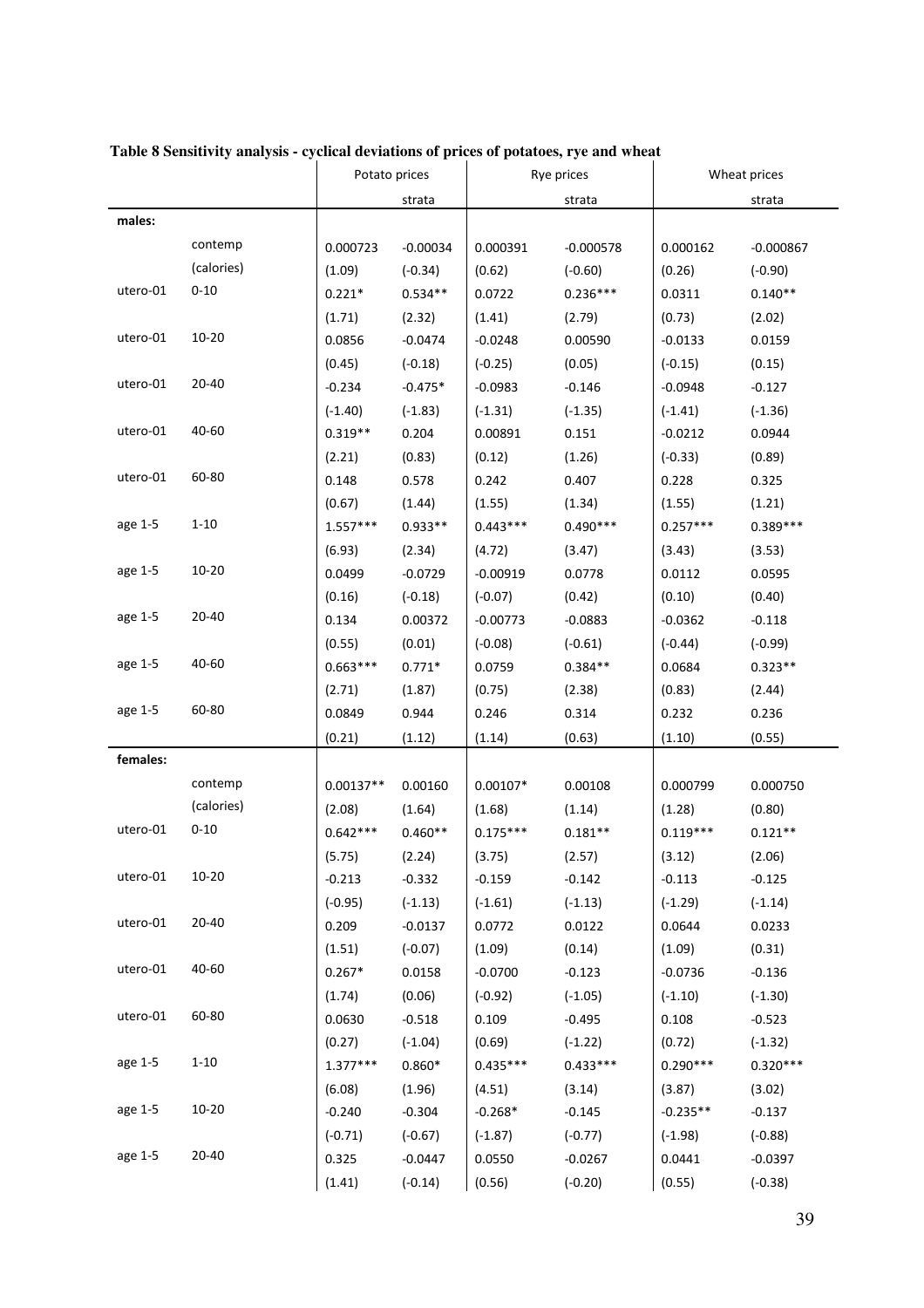| age 1-5 | 40-60  | $0.608**$ | 0.273    | $-0.0553$ | $-0.0302$ | $-0.0658$ | $-0.0725$ |
|---------|--------|-----------|----------|-----------|-----------|-----------|-----------|
|         |        | (2.43)    | (0.68)   | $(-0.53)$ | $(-0.18)$ | $(-0.77)$ | $(-0.53)$ |
| age 1-5 | 60-80  | 0.0948    | 0.278    | 0.166     | 0.132     | 0.182     | $-0.0190$ |
|         |        | (0.23)    | (0.30)   | (0.79)    | (0.27)    | (0.88)    | $(-0.04)$ |
|         |        |           |          |           |           |           |           |
|         | N      | 75005     | 75005    | 75005     | 75005     | 75005     | 75005     |
|         | loglik | $-6195.0$ | $-605.8$ | $-6213.3$ | $-595.6$  | $-6218.9$ | $-596.7$  |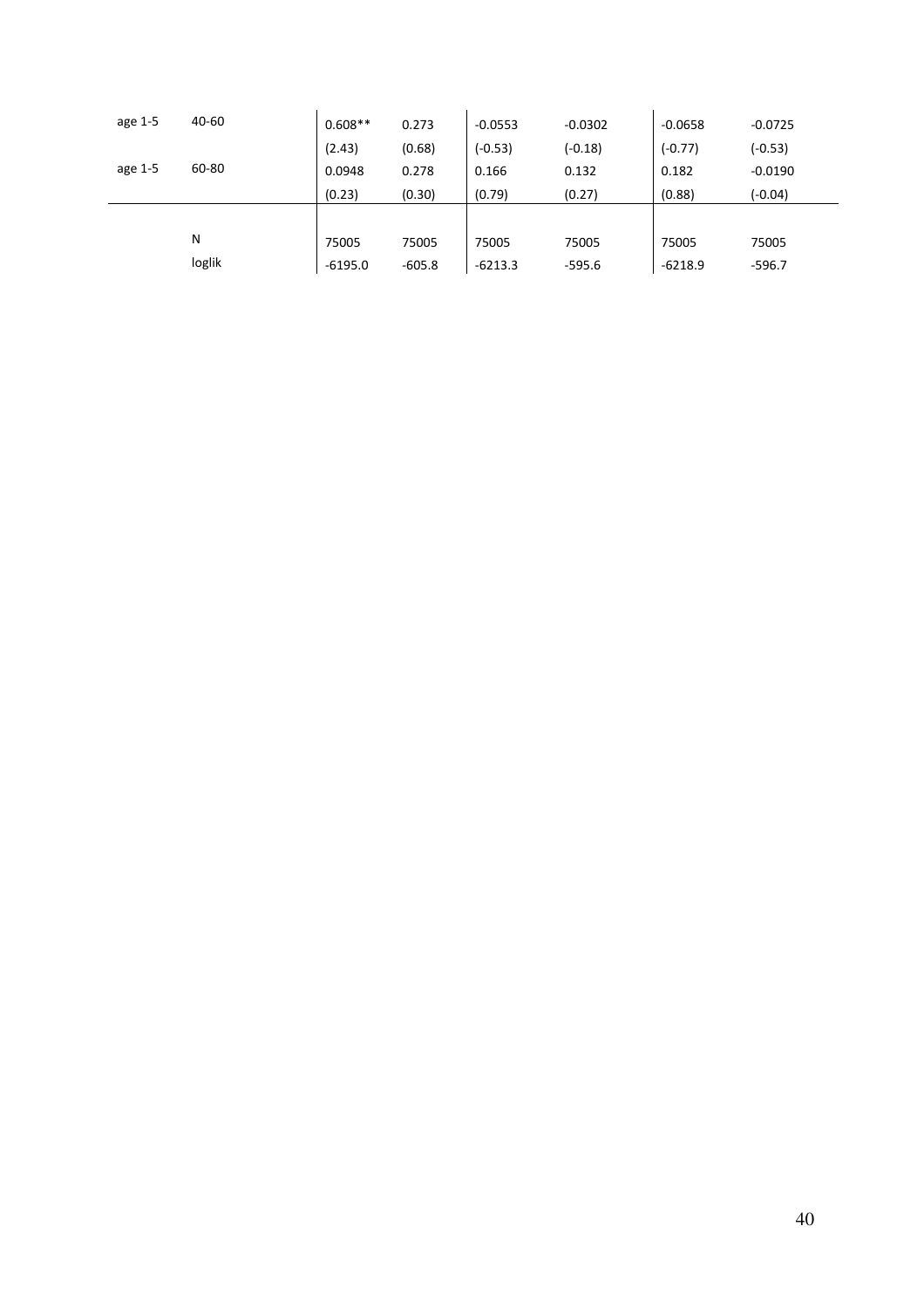|          |            | Proteins     |             | Proteins from animals |             |  |
|----------|------------|--------------|-------------|-----------------------|-------------|--|
|          |            | strata       |             | strata                |             |  |
| males:   |            |              |             |                       |             |  |
|          | contemp    | 0.00101      | $-0.000324$ | 0.000150              | $-0.000848$ |  |
|          | (calories) | (1.53)       | $(-0.33)$   | (0.24)                | $(-0.89)$   |  |
| utero-01 | $0 - 10$   | $-0.0931***$ | $-0.107*$   | $-0.0362$             | $-0.0388$   |  |
|          |            | $(-2.79)$    | $(-1.94)$   | $(-0.79)$             | $(-0.50)$   |  |
| utero-01 | $10 - 20$  | 0.00242      | 0.0281      | 0.0334                | 0.0483      |  |
|          |            | (0.04)       | (0.41)      | (0.38)                | (0.43)      |  |
| utero-01 | $20 - 40$  | 0.0218       | 0.0381      | 0.0517                | 0.0349      |  |
|          |            | (0.50)       | (0.60)      | (0.80)                | (0.38)      |  |
| utero-01 | 40-60      | $-0.0521$    | $-0.0720$   | $-0.00833$            | $-0.0300$   |  |
|          |            | $(-1.21)$    | $(-1.07)$   | $(-0.13)$             | $(-0.28)$   |  |
| utero-01 | 60-80      | $-0.0265$    | $-0.198$    | $-0.0372$             | $-0.296$    |  |
|          |            | $(-0.39)$    | $(-1.61)$   | $(-0.30)$             | $(-1.37)$   |  |
| age 1-5  | $1 - 10$   | $-0.470***$  | $-0.292***$ | $-0.331***$           | $-0.366***$ |  |
|          |            | $(-7.44)$    | $(-3.09)$   | $(-3.28)$             | $(-2.72)$   |  |
| age 1-5  | $10 - 20$  | 0.0312       | 0.000137    | 0.0448                | 0.0458      |  |
|          |            | (0.39)       | (0.00)      | (0.39)                | (0.32)      |  |
| age 1-5  | 20-40      | $-0.0752$    | $-0.0710$   | $-0.0394$             | $-0.0134$   |  |
|          |            | $(-1.23)$    | $(-0.81)$   | $(-0.46)$             | $(-0.11)$   |  |
| age 1-5  | 40-60      | $-0.0868$    | $-0.187*$   | $-0.0832$             | $-0.307**$  |  |
|          |            | $(-1.40)$    | $(-1.85)$   | $(-0.97)$             | $(-2.18)$   |  |
| age 1-5  | 60-80      | $-0.0228$    | $-0.0989$   | 0.0189                | $-0.0900$   |  |
|          |            | $(-0.26)$    | $(-0.49)$   | (0.14)                | $(-0.32)$   |  |
| females: |            |              |             |                       |             |  |
|          | contemp    | $0.00144**$  | $0.00173*$  | 0.000516              | 0.000900    |  |
|          | (calories) | (2.19)       | (1.78)      | (0.84)                | (0.97)      |  |
| utero-01 | $0 - 10$   | $-0.158***$  | $-0.119**$  | $-0.130***$           | $-0.0753$   |  |
|          |            | $(-4.99)$    | $(-2.44)$   | $(-2.80)$             | $(-1.07)$   |  |
| utero-01 | $10 - 20$  | 0.0748       | 0.0701      | 0.0370                | 0.0647      |  |
|          |            | (1.29)       | (0.93)      | (0.43)                | (0.58)      |  |
| utero-01 | 20-40      | $-0.0924**$  | $-0.0179$   | $-0.0825$             | $-0.00743$  |  |
|          |            | $(-2.30)$    | $(-0.35)$   | $(-1.33)$             | $(-0.09)$   |  |
| utero-01 | 40-60      | $-0.0416$    | 0.0505      | 0.00131               | 0.131       |  |
|          |            | $(-0.94)$    | (0.76)      | (0.02)                | (1.32)      |  |
| utero-01 | 60-80      | $-0.0263$    | 0.201       | $-0.00588$            | 0.452       |  |
|          |            | $(-0.38)$    | (1.25)      | $(-0.05)$             | (1.35)      |  |
| age 1-5  | $1 - 10$   | $-0.419***$  | $-0.262***$ | $-0.268***$           | $-0.310**$  |  |
|          |            | $(-6.24)$    | $(-2.65)$   | $(-2.62)$             | $(-2.34)$   |  |
| age 1-5  | $10 - 20$  | 0.104        | 0.0568      | 0.155                 | 0.0464      |  |
|          |            | (1.22)       | (0.53)      | (1.37)                | (0.31)      |  |
| age 1-5  | 20-40      | $-0.0890$    | $-0.0157$   | $-0.0801$             | 0.0437      |  |
|          |            | $(-1.51)$    | $(-0.19)$   | $(-0.96)$             | (0.41)      |  |

### **Table 9 Effects of diet composition on mortality at different ages**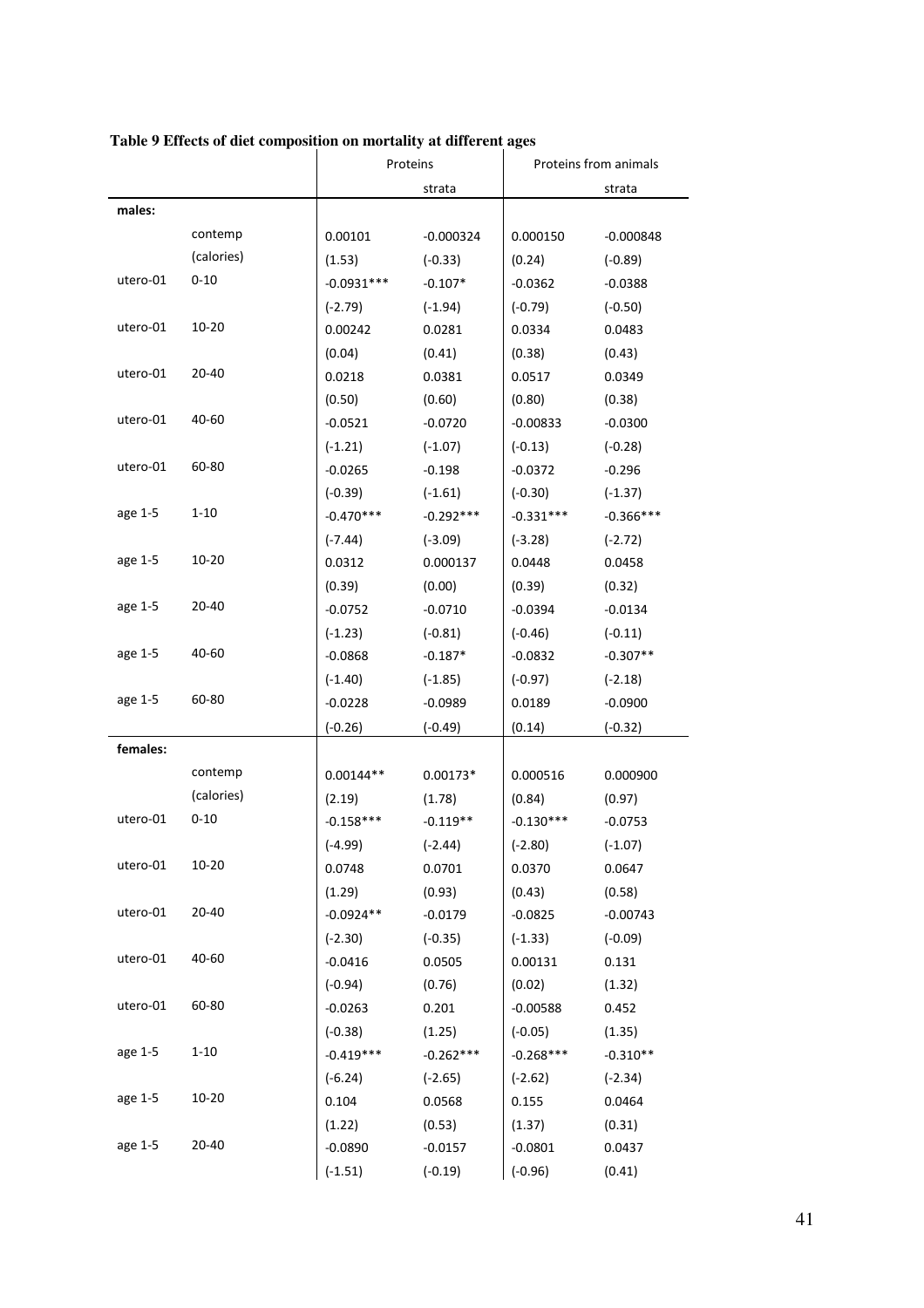| age 1-5 | 40-60  | $-0.0737$ | $-0.0212$ | 0.0109    | 0.125     |
|---------|--------|-----------|-----------|-----------|-----------|
|         |        | $(-1.16)$ | $(-0.21)$ | (0.12)    | (0.91)    |
| age 1-5 | 60-80  | $-0.0287$ | $-0.133$  | $-0.0431$ | $-0.150$  |
|         |        | $(-0.34)$ | $(-0.61)$ | $(-0.30)$ | $(-0.41)$ |
|         |        |           |           |           |           |
|         | N      | 75005     | 75005     | 75005     | 75005     |
|         | loglik | $-6194.3$ | $-602.3$  | $-6223.7$ | $-605.1$  |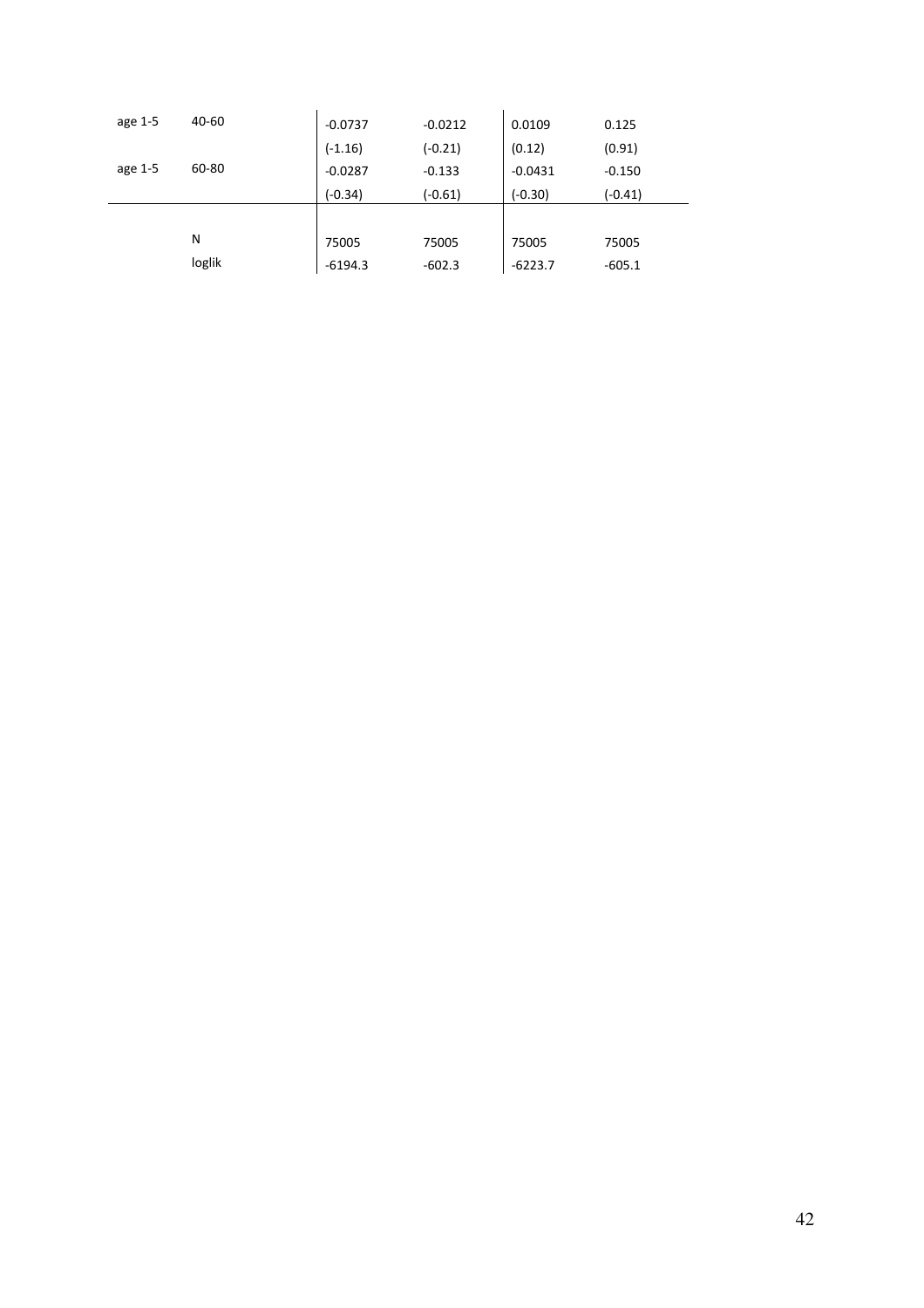# **7 Conclusions**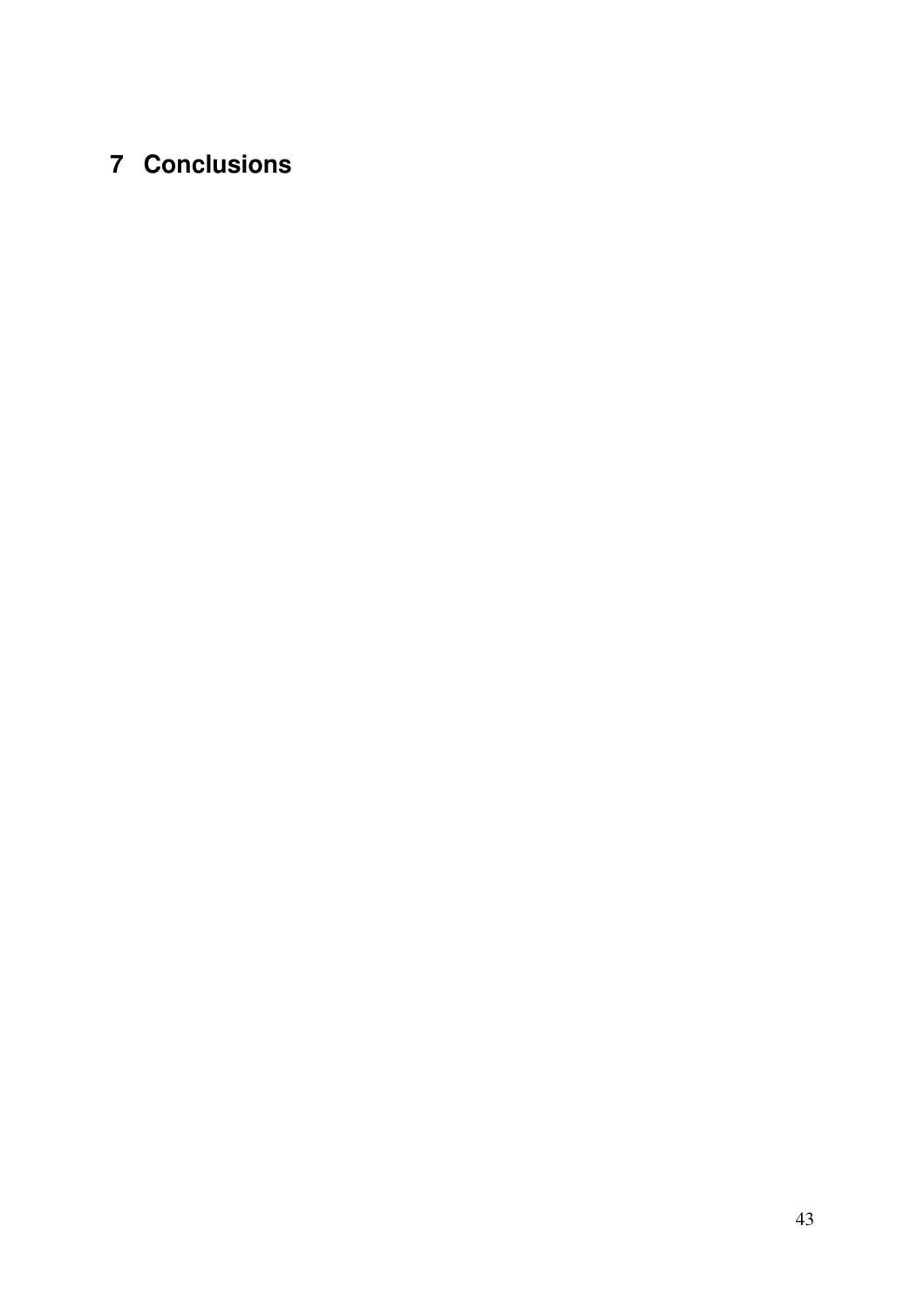## **Bibliography**

- 1. Dominicus, L (2011). Zeeuwen in America (in Dutch), de Buitenspelers.
- 2. Fokker, AP (1877) De volksvoeding in Zeeland (in Dutch). *Nederlands Tijdschrift voor Geneeskunde* 21:195-240.
- 3. Hofstee, EW (1978). De demografische ontwikkeling van Nederland in de eerste helft van de negentiende eeuw. Een historisch-demografische en sociologische studie (in Dutch). Van Loghum Slaterus, Deventer.
- 4. Knibbe, M. (2007) De hoofdelijke beschikbaarheid van voedsel en de levensstandaard in Nederland, 1807-1913 (in Dutch). *Tijdschrift voor sociale en economische geschiedenis* 4:71-107.
- 5. Kort, Albert Louis (2001), Geen cent te veel. Armoede en armenzorg op Zuid-Beveland 1850-1940. Rotterdam: Erasmus Universiteit
- 6. Lindeboom, M., Portrait, F., & Van den Berg, G. (2010). Long-run effects on longevity of nutritional shock early in life: the Dutch Potato Famine of 1846-1847. *Journal of Health Economics 29(5)* , 617-629.
- 7. Meere, J.M.M. de (1982) Economische ontwikkeling en levensstandaard in Nederland gedurende de eerste helft van de negentiende eeuw; Aspecten en Trends, 's-Gravenhage.
- 8. Oomens, C.A. and Den Bakker, G.P. (1994) 'De beroepsbevolking in Nederland 1849-1990', Supplement bij de sociaal economische maandstatistiek, part 2.
- 9. Paping, R, V Tassenaar (2007) The consequences of the Potato disease in the Netherlands 1845-1860: a regional approach, in C Ó Gráda, R Paping & E Vanhaute (eds) When the potato failed. Causes and effects of the 'last' European subsistence crisis, 1845-1850. Brepols Publishers, CORN publication series 9, Turnhout.
- 10. Poppel, F van, E Beekink (2001) De biometer in kaart gebracht: zuigelingen en totale sterftecijfers voor Nederlandse gemeenten 1812-1939, (in Dutch). *Gewina* 24:18-32.
- 11. Poppel, F van, K. Mandemakers (2002) Het geluk van borstvoeding; regionale en sociaal-economische verschillen in kindersterfte, 1812-1912 (in Dutch). *Index* 9 (10): 28-31.
- 12. Vanhaute, E (2007) So worthy an example to Ireland. The subsistence and industrial crisis of 1845-1850 in Flanders, in C Ó Gráda, R Paping & E Vanhaute (eds) When